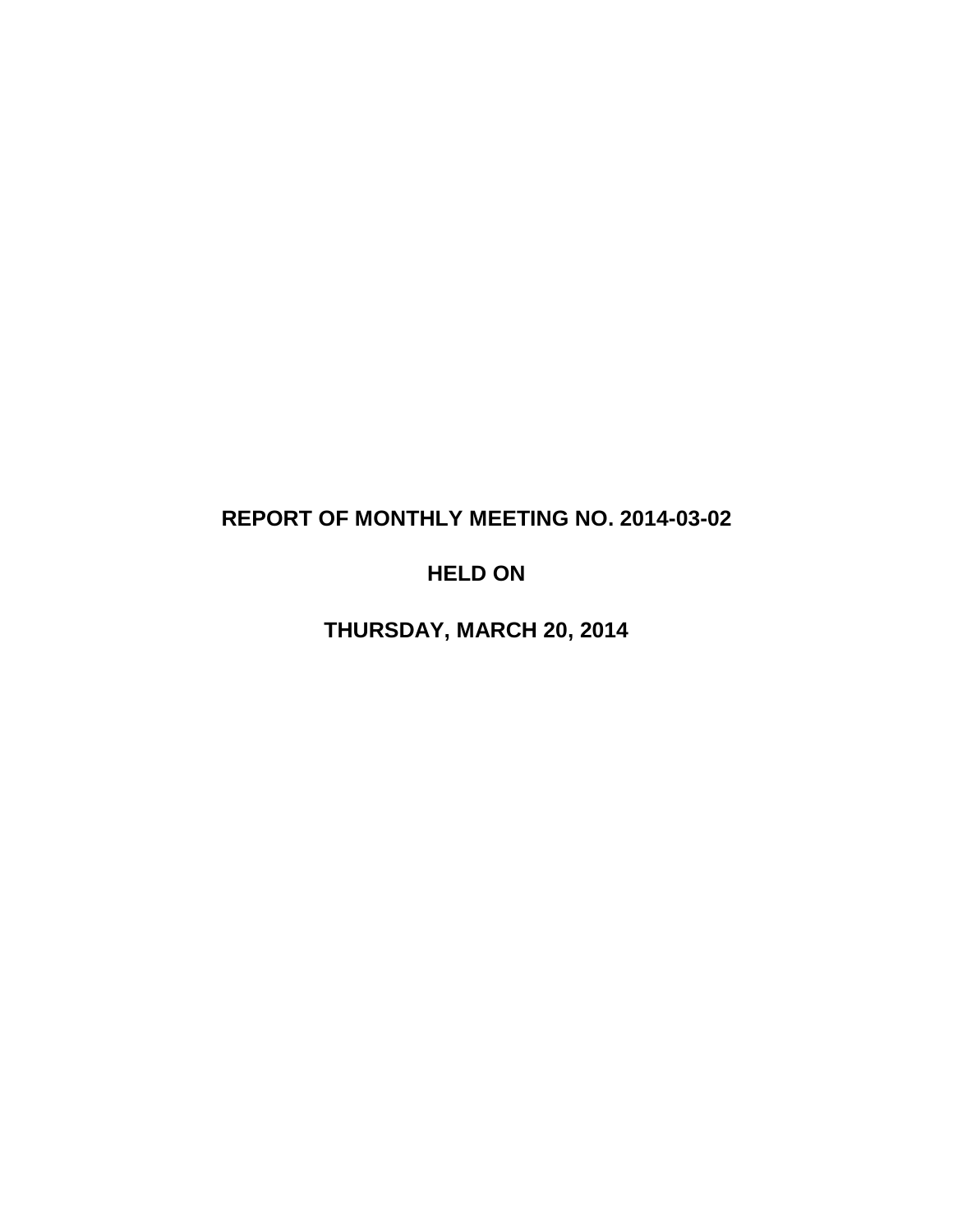Report of Monthly Meeting No. 2014-03-02 held on Thursday, March 20, 2014

| <b>ITEMS</b>                                       | <b>CLASSIFICATION</b>                                                                                                                                                                                                                                                                                                                                 | <b>PAGES</b> |
|----------------------------------------------------|-------------------------------------------------------------------------------------------------------------------------------------------------------------------------------------------------------------------------------------------------------------------------------------------------------------------------------------------------------|--------------|
| <b>Call to Order</b><br><b>Roll Call</b>           |                                                                                                                                                                                                                                                                                                                                                       |              |
| <b>Secretary's Report</b>                          | Recording Secretary presents minutes of previous meetings for approval.                                                                                                                                                                                                                                                                               |              |
| <b>Refunds</b>                                     | Errors in deduction and non-members<br>Full refunds to employees due to separation from service<br>Refund in accordance with Section 8-170 of the law governing the Fund<br>Refund Reissued to New Payee<br>Refund elections in lieu of annuity<br><b>Refund of Spousal Contributions</b><br>1/2% refunds to new annuitants<br><b>Adjusted Refund</b> | $3 - 9$      |
| <b>Invoices</b>                                    | Administrative and Investment Fees                                                                                                                                                                                                                                                                                                                    | $10 - 12$    |
| <b>Annuities</b>                                   | Annuities for Employees<br>Annuities for Widows, Widowers and Minor Children, Reversionary Annuities<br><b>Adjusted Annuities</b>                                                                                                                                                                                                                     | $13 - 19$    |
| <b>Disability</b>                                  | Applications for Duty and Ordinary Disability benefits<br>Applications for Extensions of Duty and Ordinary Disability benefits<br>Adjusted Duty and Ordinary Disability benefits                                                                                                                                                                      | $20 - 27$    |
| <b>Membership</b>                                  | Applications<br>Change in Dates of Birth<br><b>Administrative Review</b>                                                                                                                                                                                                                                                                              | 28           |
| <b>Treasurer's Report</b>                          | City Treasurer's Statement of Account As of 02/28/2014                                                                                                                                                                                                                                                                                                | 29           |
| <b>MISCELLANEOUS</b>                               |                                                                                                                                                                                                                                                                                                                                                       | $30 - 32$    |
| <b>Public Comment</b>                              | Other                                                                                                                                                                                                                                                                                                                                                 |              |
| Legislation<br>- Legislative Update<br>Investments | - 2014 Signature Resolution<br>- FOIA Update<br>- Old Business<br>- Legal Update                                                                                                                                                                                                                                                                      |              |
| - Performance Reports                              |                                                                                                                                                                                                                                                                                                                                                       |              |

- Watchlist
- Liquidity Needs
- Emerging Markets Small Cap Manager Search Discussion
- Global Ex-U.S. Fixed Income Search Update
- Investment Policy Review
- Investment Policy Discussion

| А<br>в | Less than 60 years of age<br>Reversionary |     | Female: No Post 9/74 Spouse Contr butions<br>MED Updated Medical Records | <b>RW</b> | Returned to Work<br>Less than 10 years of Service |
|--------|-------------------------------------------|-----|--------------------------------------------------------------------------|-----------|---------------------------------------------------|
| С      | Calculated upon death of Employee         | MMI | Maximum Medical Update                                                   | SPE.      | <b>Specialist Doctor Visit</b>                    |
| CХ     | <b>Credit Expires</b>                     | N   | See Notes in File                                                        |           | <b>Term Annuity</b>                               |
|        | Death                                     |     | NTE Note for Mercy Works Update                                          | W         | Withdraw/Waiting to apply                         |
| DU     | Duty Disability                           | OR. | <b>Ordinary Disability</b>                                               | WC.       | Workmens' Compensation                            |
| DIS.   | Discharged                                |     | <b>Reciprocal Annuity</b>                                                | X         | Married @ Resignation,                            |
|        | <b>EID</b> Errors in Deduction            |     | RES Resigned                                                             |           | Not Married @ Effective Date                      |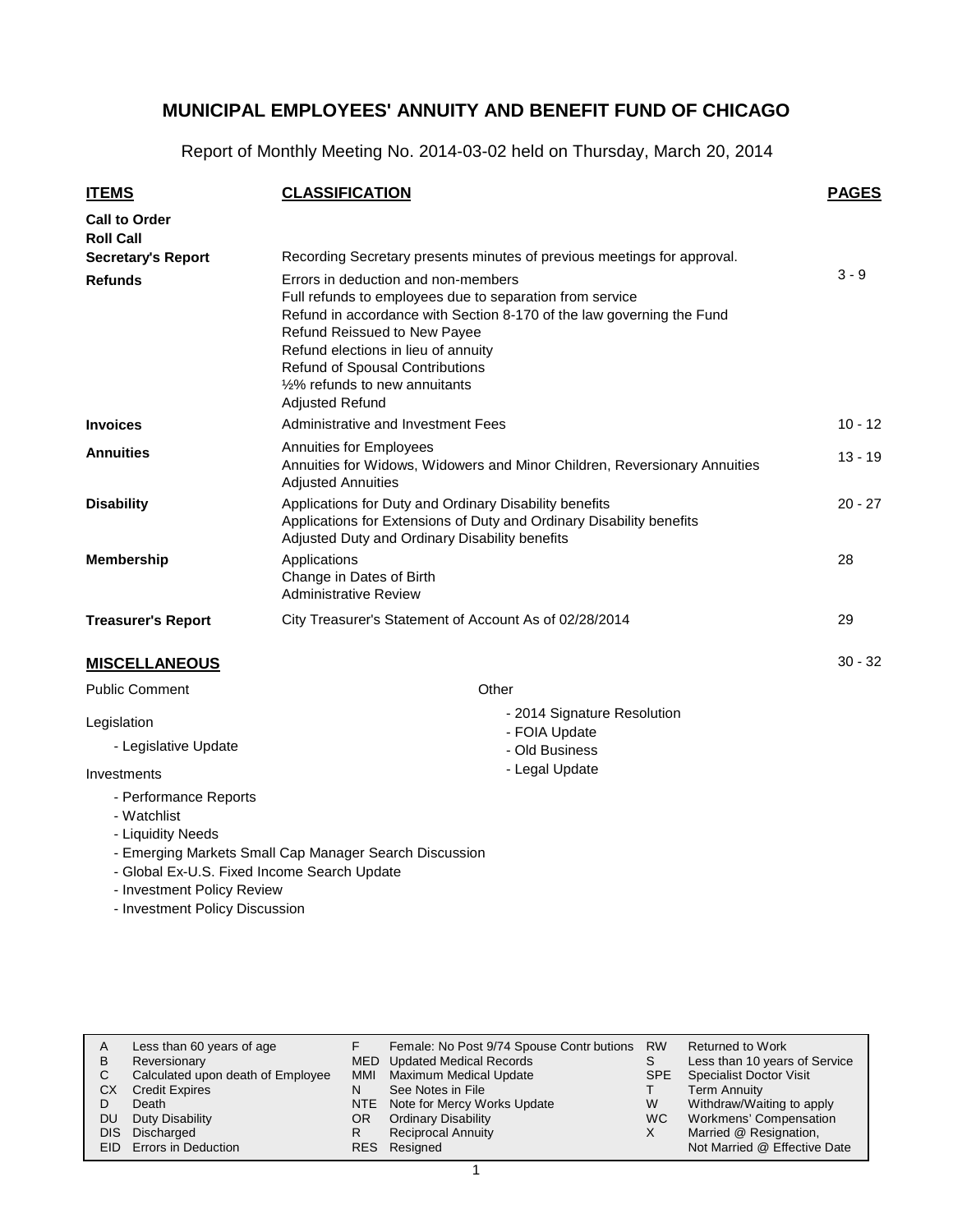Report of Monthly Meeting No. 2014-03-02 held on Thursday, March 20, 2014

The Monthly Meeting of the Retirement Board was called to order by the Recording Secretary, Anthony C. Clancy, at 8:36 AM in the offices of the Fund, 321 N Clark Street, Suite 700, on Thursday, March 20, 2014.

#### The following were present:

| Dan Widawsky       | Vice President             |
|--------------------|----------------------------|
| Stephanie D. Neely | Treasurer                  |
| Anthony C. Clancy  | <b>Recording Secretary</b> |
| Thomas J. McMahon  | Trustee                    |

Timothy G. Guest President Mary Patricia Burns **Attorney** at Law

#### Also Present:

|         | James E. Mohler      | <b>Executive Director</b>                       |
|---------|----------------------|-------------------------------------------------|
|         | Michael Walsh        | <b>Chief Investment Officer</b>                 |
|         | Tess Toledo James    | Comptroller                                     |
|         | Jane Tessaro         | <b>Benefits Manager</b>                         |
|         | Kathy Schanding      | <b>Staff Actuary</b>                            |
|         | Stacey Ruffolo       | <b>Project Coordinator</b>                      |
|         | Nadia Oumata         | Financial Analyst                               |
|         | Jeremy Fine          | Deputy Comptroller (Proxy for City Comptroller) |
|         | <b>Thomas Latzke</b> | Deputy Treasurer (Proxy for the Treasurer)      |
|         | Terence P. Sullivan  | M.D.                                            |
|         | <b>Brian Wrubel</b>  | Marquette Associates                            |
|         | Jamie Wesner         | <b>Marquette Associates</b>                     |
|         | Neil Capps           | Marquette Associates                            |
|         | Ben Mohr             | Marquette Associates                            |
|         | Vince Pinelli        | Attorney at Law                                 |
|         | Angela Myers         | Loop Capital                                    |
|         | Jeff Johnson         | MES                                             |
|         | <b>Ray Sanders</b>   | MES                                             |
| Absent: |                      |                                                 |
|         |                      |                                                 |

#### **SECRETARY'S REPORT**

Mr. Widawsky motioned that the Minutes of Meeting No. 2014-02 be approved as submitted. Seconded Ms. Neely. Carried: Ayes- Mr. Widawsky, Ms. Neely, Mr. Clancy and Mr. McMahon. Nays-None.

Ms. Neely motioned that the Executive Session Minutes of Meeting(s) No. 2014-02 (4) be approved as submitted. Seconded Mr. McMahon. Carried: Ayes- Mr. Widawsky, Ms. Neely, Mr. Clancy and Mr. McMahon. Nays-None.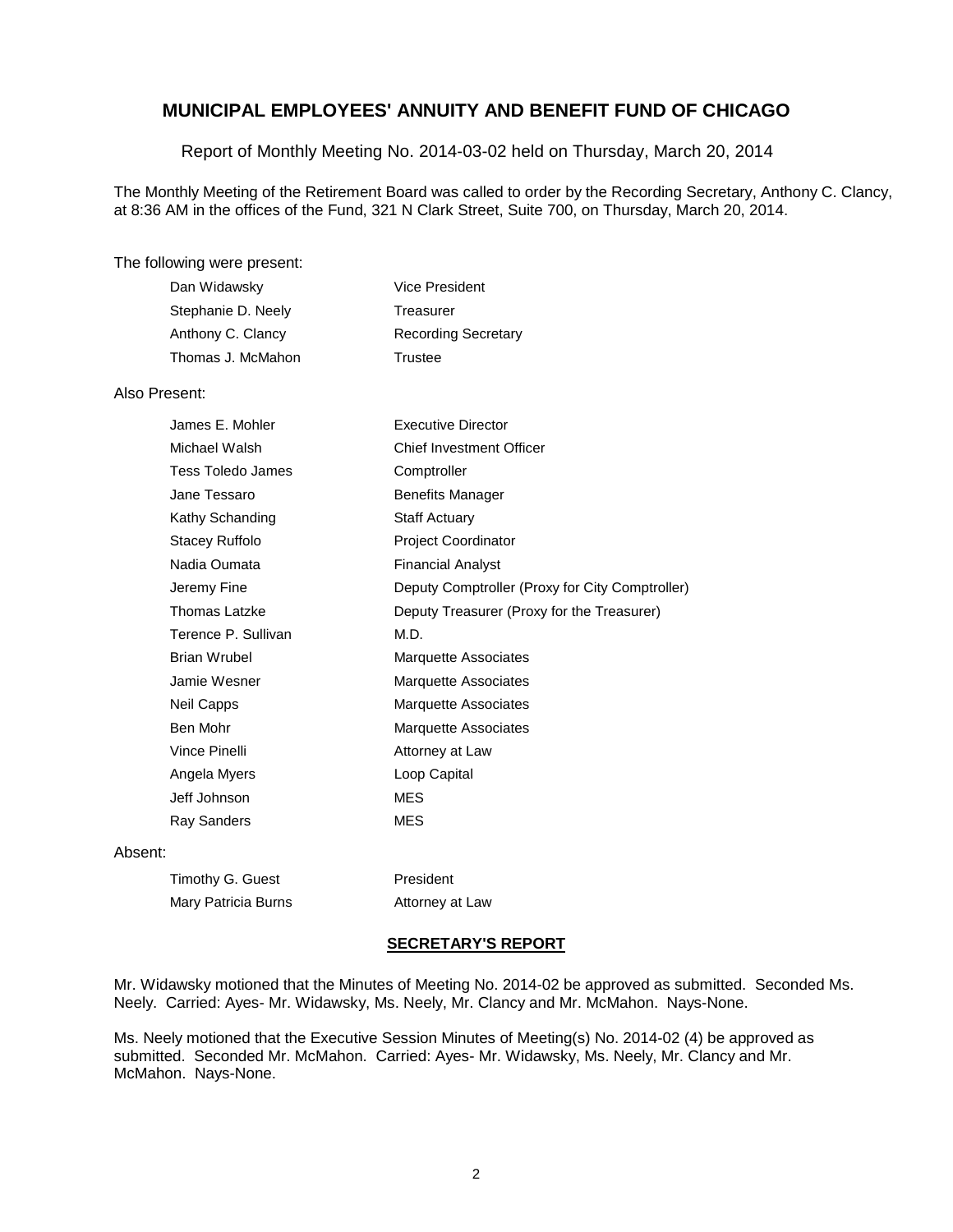Report of Monthly Meeting No. 2014-03-02 held on Thursday, March 20, 2014

### **REFUND DUE TO ERRORS IN DEDUCTION AND NON-MEMBERS**

### **Refund a/c errors in deduction**

| <b>Name</b>                          | Dept                                                    | Reason               | Amount     |  |  |  |
|--------------------------------------|---------------------------------------------------------|----------------------|------------|--|--|--|
| ALVARADO, WAYNE                      | <b>OEMC</b>                                             | <b>NEW ANNUITANT</b> | \$99.03    |  |  |  |
| BRAVATA, MARY                        | BE                                                      | PAYROLL ADJUSTMENT   | \$159.99   |  |  |  |
| FARINA, PATRICIA                     | <b>PROCUREME</b>                                        | <b>NEW ANNUITANT</b> | \$5.40     |  |  |  |
| GABELLINI, JOSEPH                    | <b>AVIATION</b>                                         | <b>NEW ANNUITANT</b> | \$107.33   |  |  |  |
| MCDONALD, TERRENCE                   | <b>WATER</b>                                            | <b>NEW ANNUITANT</b> | \$123.61   |  |  |  |
| <b>MORRIS, JAMES</b>                 | <b>GEN SERV</b>                                         | <b>NEW ANNUITANT</b> | \$6.76     |  |  |  |
| PATMON, DIANE                        | <b>BE</b>                                               | <b>NEW ANNUITANT</b> | \$19.46    |  |  |  |
| PIOTROWSKI, ROBERT                   | <b>WATER</b>                                            | PAYROLL ADJUSTMENT   | \$34.52    |  |  |  |
| SLAY, ANN                            | <b>BE</b>                                               | <b>NEW ANNUITANT</b> | \$19.72    |  |  |  |
| SPYCHALA, DANIEL                     | <b>TRANS</b>                                            | <b>NEW ANNUITANT</b> | \$24.80    |  |  |  |
| <b>TOBIAS, JIMMY</b>                 | <b>WATER</b>                                            | <b>NEW ANNUITANT</b> | \$13.49    |  |  |  |
| <b>TOWERS, CLINT</b>                 | <b>WATER</b>                                            | <b>NEW ANNUITANT</b> | \$1,993.42 |  |  |  |
| ZACHACKI, JAMES                      | <b>AVIATION</b>                                         | <b>NEW ANNUITANT</b> | \$390.48   |  |  |  |
| Total Refund a/c errors in deduction |                                                         | 13 Case(s)           | \$2,998.01 |  |  |  |
|                                      | TOTAL REFUND DUE TO ERRORS IN DEDUCTION AND NON-MEMBERS |                      |            |  |  |  |

**13 Case(s) \$2,998.01**

|      | Less than 60 years of age                                    |     | Female: No Post 9/74 Spouse Contr butions |   | <b>REL Released to Return to Work</b> |
|------|--------------------------------------------------------------|-----|-------------------------------------------|---|---------------------------------------|
| B    | Reversionary                                                 |     | MED Updated Medical Records               |   | RW Returned to Work                   |
|      | Calculated upon death of Employee MMI Maximum Medical Update |     |                                           | S | Less than 10 years of Service         |
| СX   | <b>Credit Expires</b>                                        |     | See Notes in File                         |   | <b>SPE</b> Specialist Doctor Visit    |
|      | Death                                                        |     | NTE Note for Mercy Works Update           |   | <b>Term Annuity</b>                   |
| DU   | Duty Disability                                              | OR. | <b>Ordinary Disability</b>                | W | Withdraw/Waiting to apply             |
| DIS. | Discharged                                                   |     | <b>Reciprocal Annuity</b>                 |   | WC Workmens' Compensation             |
|      | <b>EID</b> Errors in Deduction                               |     | RES Resigned                              |   | Married @ Res, Not Married @ Eff Date |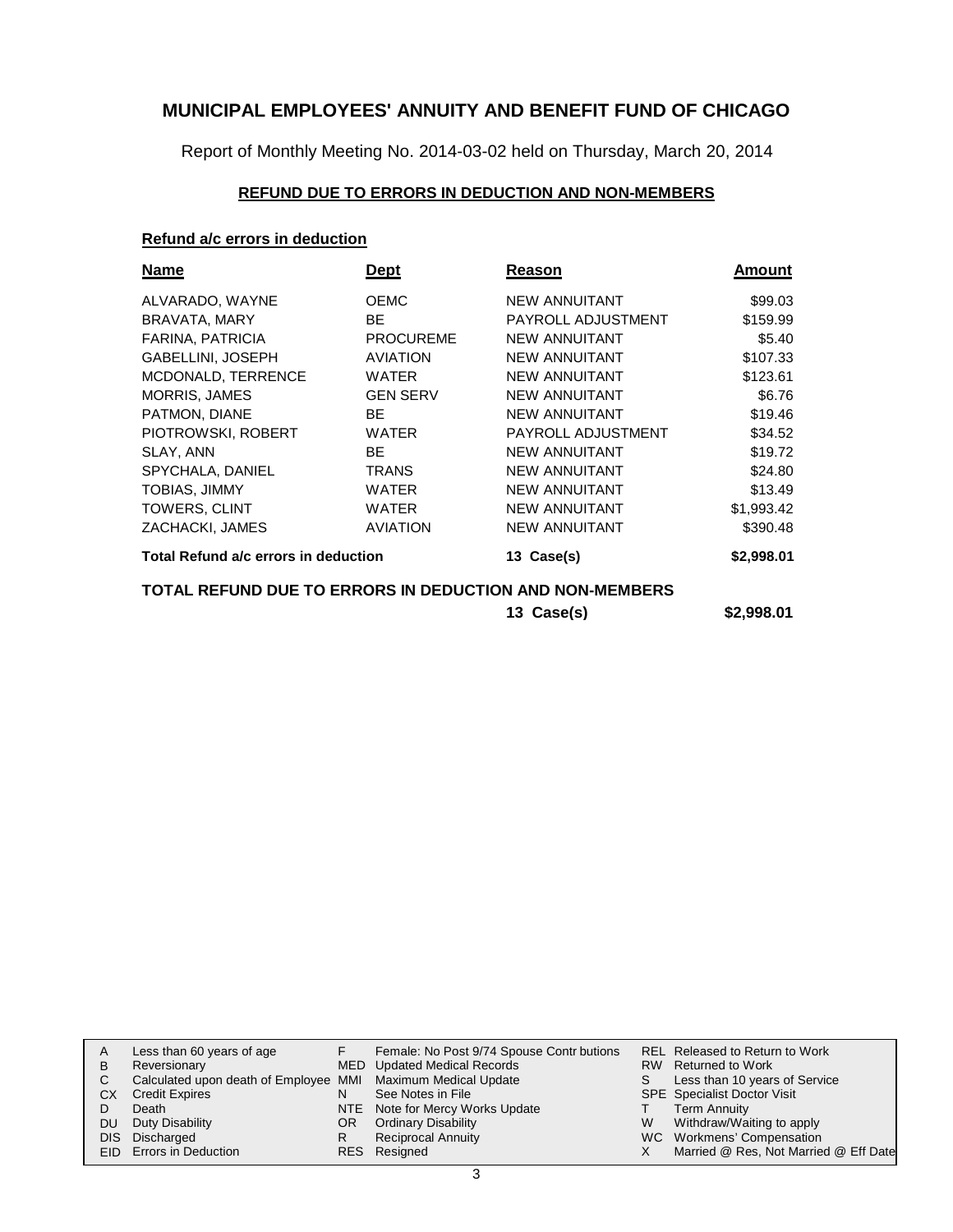Report of Monthly Meeting No. 2014-03-02 held on Thursday, March 20, 2014

#### **REFUND TO EMPLOYEES DUE TO SEPARATION FROM SERVICE**

| <u>Name</u>                                                                                          | <u>Dept</u>    |                                                                               | <b>Resignation Date</b>                   |           | <u>Amount</u>                                                                                                                           | <b>Note</b>  |
|------------------------------------------------------------------------------------------------------|----------------|-------------------------------------------------------------------------------|-------------------------------------------|-----------|-----------------------------------------------------------------------------------------------------------------------------------------|--------------|
| AGUILAR, DAVID                                                                                       |                | <b>FLEET MGMT</b>                                                             | 12/31/2008                                |           | \$124,030.71                                                                                                                            | A:47, S:19   |
| AKBARI, PARVA                                                                                        | BE             |                                                                               | 10/07/2010                                |           | \$3,127.74                                                                                                                              |              |
| ANTHONY, MARCUS                                                                                      | BE             |                                                                               | 06/01/2013                                |           | \$180.05                                                                                                                                |              |
| <b>BALLARD, STEVEN</b>                                                                               | <b>OEMC</b>    |                                                                               | 05/10/2013                                |           | \$272.77                                                                                                                                |              |
| <b>BURKE, BERNARD</b>                                                                                | <b>FIRE</b>    |                                                                               | 04/28/2006                                |           | \$35,399.42                                                                                                                             |              |
| CAMPBELL, JACQUELINE                                                                                 | BE             |                                                                               | 10/04/2012                                |           | \$121,255.03                                                                                                                            | A:49, S:26   |
| CAMPOS, YVETTE                                                                                       | BE             |                                                                               | 08/20/2013                                |           | \$8,144.34                                                                                                                              |              |
| CHERKASKY, SARAH                                                                                     | <b>CPL</b>     |                                                                               | 04/11/2007                                |           | \$7,120.69                                                                                                                              |              |
| CONNIE, SARAH                                                                                        | <b>OEMC</b>    |                                                                               | 05/10/2013                                |           | \$2,700.61                                                                                                                              |              |
| CONTRERAS, ANIBAL                                                                                    | BE             |                                                                               | 01/07/2014                                |           | \$6,634.06                                                                                                                              |              |
| CORLEY, DWAYNE                                                                                       | BE             |                                                                               | 04/29/2013                                |           | \$60.41                                                                                                                                 |              |
| DONEGAN, ERIC                                                                                        | BE             |                                                                               | 02/04/2014                                |           | \$41,231.69                                                                                                                             |              |
| DONEGAN, KENNETH                                                                                     | <b>OEMC</b>    |                                                                               | 01/29/2014                                |           | \$561.05                                                                                                                                |              |
| ELLIS, ANTHONY                                                                                       | BE             |                                                                               | 05/08/2013                                |           | \$60.89                                                                                                                                 |              |
| <b>ESKRIDGE, TIFFANY</b>                                                                             | BE             |                                                                               | 01/14/2014                                |           | \$46,552.75                                                                                                                             |              |
| EVANS, JEANETTE                                                                                      | BE             |                                                                               | 08/18/2013                                |           | \$25,648.21                                                                                                                             |              |
| FLORES, MANUEL                                                                                       | BE             |                                                                               | 01/22/2014                                |           | \$46,220.26                                                                                                                             |              |
| <b>GASTON, KENNETH</b>                                                                               | BE             |                                                                               | 01/25/2013                                |           | \$51,730.08                                                                                                                             | A:46, S:19   |
| GIST, CATRINA                                                                                        | OEMC           |                                                                               | 12/23/2013                                |           | \$328.29                                                                                                                                |              |
| GONZALEZ, REBECCA                                                                                    | BE             |                                                                               | 09/30/2013                                |           | \$23,514.76                                                                                                                             |              |
| <b>GRIFFIN, ZANDRA</b>                                                                               | BE             |                                                                               | 01/25/2014                                |           | \$14,582.20                                                                                                                             |              |
| HALE, DERRIE                                                                                         | BE             |                                                                               | 01/23/2014                                |           | \$12,191.64                                                                                                                             |              |
| HARDISON, XIOMARA                                                                                    |                | <b>HEALTH</b>                                                                 | 08/23/2013                                |           | \$133,752.86                                                                                                                            | A:50, S:19.5 |
| HARRINGTON, TEMPI                                                                                    | BE             |                                                                               | 11/22/2013                                |           | \$6,053.46                                                                                                                              |              |
| HARTFIELD, LEKETRIA                                                                                  | <b>OEMC</b>    |                                                                               | 11/29/2013                                |           | \$4,959.13                                                                                                                              |              |
| HICKS, BARBARA                                                                                       | BE             |                                                                               | 08/24/2013                                |           | \$57,393.13                                                                                                                             | A:49, S:21   |
| HILLIARD, CHESTER                                                                                    | BE             |                                                                               | 01/24/2014                                |           | \$82,434.59                                                                                                                             | A:53, S:15.5 |
| HODGES, TYRA                                                                                         |                | <b>HEALTH</b>                                                                 | 02/11/2014                                |           | \$41,571.06                                                                                                                             |              |
| HUTTER, KIMBERLY                                                                                     | BE             |                                                                               | 08/07/2013                                |           | \$27.49                                                                                                                                 |              |
| JACKSON, SANDRA                                                                                      |                | <b>CITY COUNCIL</b>                                                           | 01/15/2013                                |           | \$56,748.46                                                                                                                             | A:49, S:6    |
| JACKSON, TARA                                                                                        | BE             |                                                                               | 09/07/2012                                |           | \$19,715.86                                                                                                                             |              |
| KILLION, SEKORDRER                                                                                   | BE             |                                                                               | 06/30/2013                                |           | \$16,777.85                                                                                                                             |              |
| KOPP, KATHERINE                                                                                      | BE             |                                                                               | 08/31/2011                                |           | \$5,253.40                                                                                                                              |              |
| KWAK, KATHLEEN                                                                                       | BE             |                                                                               | 10/29/2013                                |           | \$15,546.99                                                                                                                             |              |
| LAWRENCE, MELINDA                                                                                    | LAW            |                                                                               | 07/23/2013                                |           | \$16,293.50                                                                                                                             |              |
| LAWSON, TANEE                                                                                        | BЕ             |                                                                               | 08/23/2013                                |           | \$11,648.59                                                                                                                             |              |
| LIGHTHALL-WHITE, ALICIA                                                                              | BE             |                                                                               | 06/22/1991                                |           | \$550.25                                                                                                                                |              |
| MARTINEZ, MILMA                                                                                      | BE             |                                                                               | 08/21/2013                                |           | \$1,550.93                                                                                                                              |              |
| MATHA, WARREN                                                                                        |                | <b>REVENUE</b>                                                                | 01/15/1992                                |           | \$3,465.89                                                                                                                              |              |
| MCCLENDON, SHAQUITA                                                                                  | BE             |                                                                               | 08/18/2013                                |           | \$1,198.21                                                                                                                              |              |
| MCGUFFAGE, TERRENCE                                                                                  | BE             |                                                                               | 01/17/2014                                |           | \$76,980.37                                                                                                                             | A:37, S:8.5  |
| Less than 60 years of age<br>Reversionary<br>Calculated upon death of Employee MMI<br>Credit Expires | F<br>MED.<br>N | <b>Updated Medical Records</b><br>Maximum Medical Update<br>See Notes in File | Female: No Post 9/74 Spouse Contr butions | RW  <br>S | <b>REL</b> Released to Return to Work<br><b>Returned to Work</b><br>Less than 10 years of Service<br><b>SPE</b> Specialist Doctor Visit |              |
| Death                                                                                                |                | NTE Note for Mercy Works Update                                               |                                           | Τ         | <b>Term Annuity</b>                                                                                                                     |              |

- vorks Update NTE OR
	- Ordinary Disability

Duty Disability Discharged DIS EID Errors in Deduction

A B  $\mathbf C$ CX D DU

Reciprocal Annuity Resigned RES

R

Withdraw/Waiting to apply

W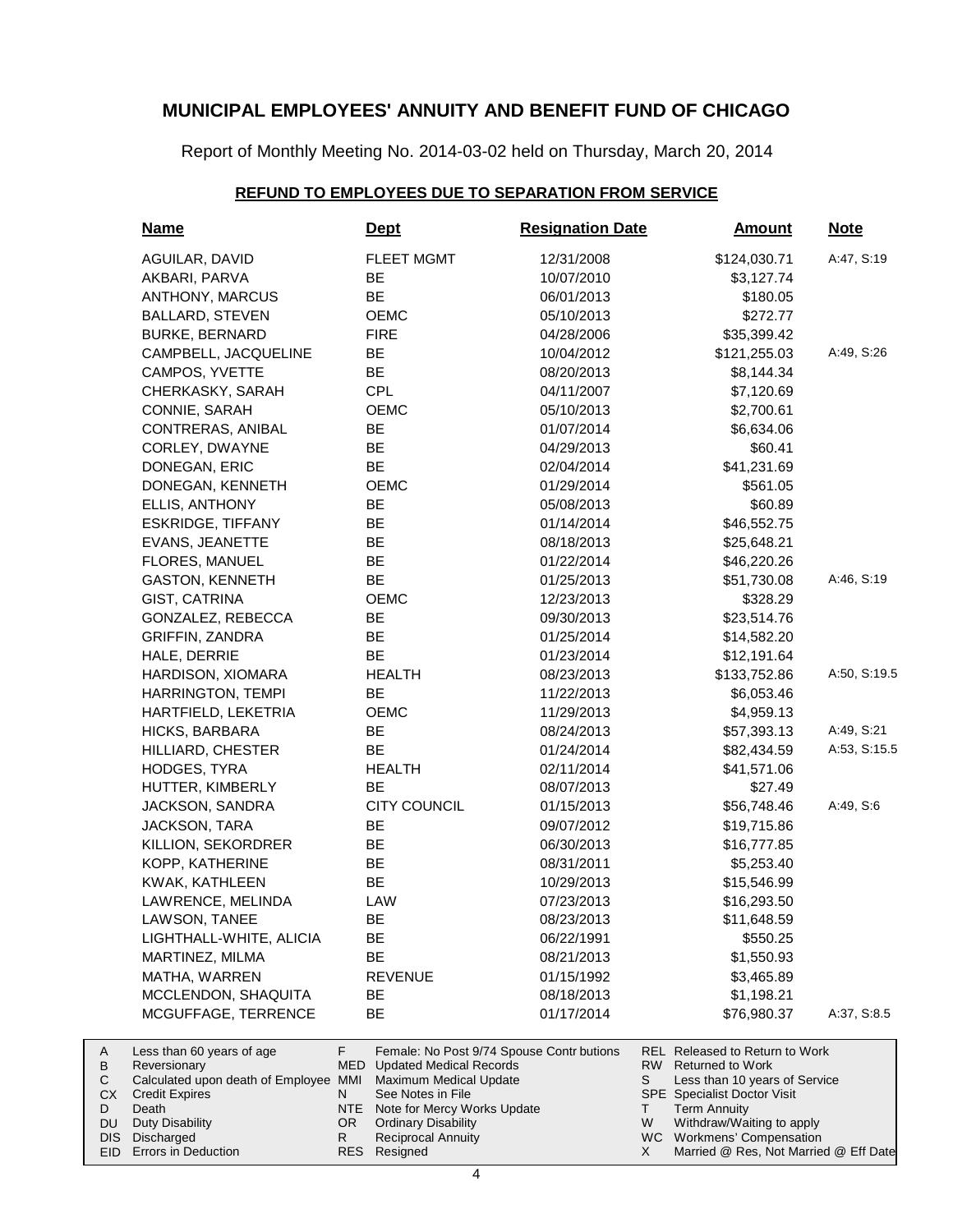Report of Monthly Meeting No. 2014-03-02 held on Thursday, March 20, 2014

### **REFUND TO EMPLOYEES DUE TO SEPARATION FROM SERVICE**

| <b>Name</b>           | <b>Dept</b>          | <b>Resignation Date</b> | <b>Amount</b> | <b>Note</b>  |
|-----------------------|----------------------|-------------------------|---------------|--------------|
| MEDINA, MARIANN       | BE                   | 08/09/2013              | \$53,416.66   | A:37, S:14   |
| MICKLES, LYNN         | BE                   | 07/29/2011              | \$1,076.78    |              |
| MILAM, FREDERICO      | BE                   | 01/08/2013              | \$63.23       |              |
| NUNEZ, CARLOS         | <b>BE</b>            | 12/02/2013              | \$10,790.14   |              |
| O DONNELL, MATTHEW    | <b>FIRE</b>          | 10/29/2010              | \$25,033.24   |              |
| OLIVER, MANDEL        | <b>BE</b>            | 06/03/2009              | \$6,234.61    |              |
| PEPIN, RAFE           | <b>BE</b>            | 12/12/2013              | \$11,519.48   |              |
| PRATT, ANDREW         | <b>AVIATION</b>      | 12/13/2013              | \$330.87      |              |
| PRUITT, CRAIG         | <b>BE</b>            | 06/27/2013              | \$11,329.94   |              |
| RAMEY, DANA           | <b>OEMC</b>          | 11/14/2013              | \$857.94      |              |
| RAMEY, PHILLIP        | <b>POLICE</b>        | 02/12/2014              | \$103,221.69  | A:45, S:22   |
| RAMIREZ, IVAN         | <b>FINANCE</b>       | 02/07/2014              | \$16,824.77   |              |
| RIVAS, ARLENE         | <b>HEALTH</b>        | 01/24/2014              | \$30,903.82   |              |
| ROBINSON, LARESA      | <b>BE</b>            | 08/24/2013              | \$13,719.90   |              |
| ROBSON, KIRA          | <b>ANIMAL CONTRL</b> | 11/30/2013              | \$6,076.69    |              |
| SCOTT, D'ANDRE        | <b>BE</b>            | 06/08/2013              | \$112.11      |              |
| SLOSS, ERIC           | <b>BE</b>            | 01/03/2014              | \$7,775.69    |              |
| STEVENS, TINA         | <b>CITY COUNCIL</b>  | 08/14/2009              | \$8,927.90    |              |
| TAYLOR, TAMICKA       | BE                   | 11/25/2013              | \$15,870.60   |              |
| THOMAS, CURTIS        | <b>BE</b>            | 01/31/2014              | \$30,139.80   |              |
| THOMAS, MONTOYA       | <b>OEMC</b>          | 10/31/2013              | \$8,377.08    |              |
| THOMPKINS, LISHEKA    | <b>BE</b>            | 08/05/2012              | \$26,151.39   |              |
| TRAVIS, DE'ANTORRENCE | <b>BE</b>            | 08/24/2013              | \$47,442.76   |              |
| TUCKER, CONRADO       | BE                   | 10/11/2013              | \$2,768.03    |              |
| WALKER, BRENDA        | <b>BE</b>            | 11/15/2013              | \$7,363.46    |              |
| <b>WEBB, NICOLE</b>   | <b>CPL</b>           | 01/03/2014              | \$17,117.48   |              |
| WHITE, AMANDA         | BE                   | 08/09/2013              | \$54.52       |              |
| YAU, ALBERT           | <b>BE</b>            | 02/10/2012              | \$51,254.79   | A:35, S:14.5 |

### **TOTAL REFUND TO EMPLOYEES DUE TO SEPARATION FROM SERVICE**

**69 Case(s) \$1,638,225.04**

| A<br>в<br>СX | Less than 60 years of age<br>Reversionary<br>Calculated upon death of Employee MMI Maximum Medical Update<br><b>Credit Expires</b> | N   | Female: No Post 9/74 Spouse Contr butions<br>MED Updated Medical Records<br>See Notes in File              | S | REL Released to Return to Work<br>RW Returned to Work<br>Less than 10 years of Service<br><b>SPE</b> Specialist Doctor Visit |
|--------------|------------------------------------------------------------------------------------------------------------------------------------|-----|------------------------------------------------------------------------------------------------------------|---|------------------------------------------------------------------------------------------------------------------------------|
| DU           | Death<br>Duty Disability<br>DIS Discharged<br>EID Errors in Deduction                                                              | OR. | NTE Note for Mercy Works Update<br><b>Ordinary Disability</b><br><b>Reciprocal Annuity</b><br>RES Resigned | W | Term Annuity<br>Withdraw/Waiting to apply<br>WC Workmens' Compensation<br>Married @ Res, Not Married @ Eff Date              |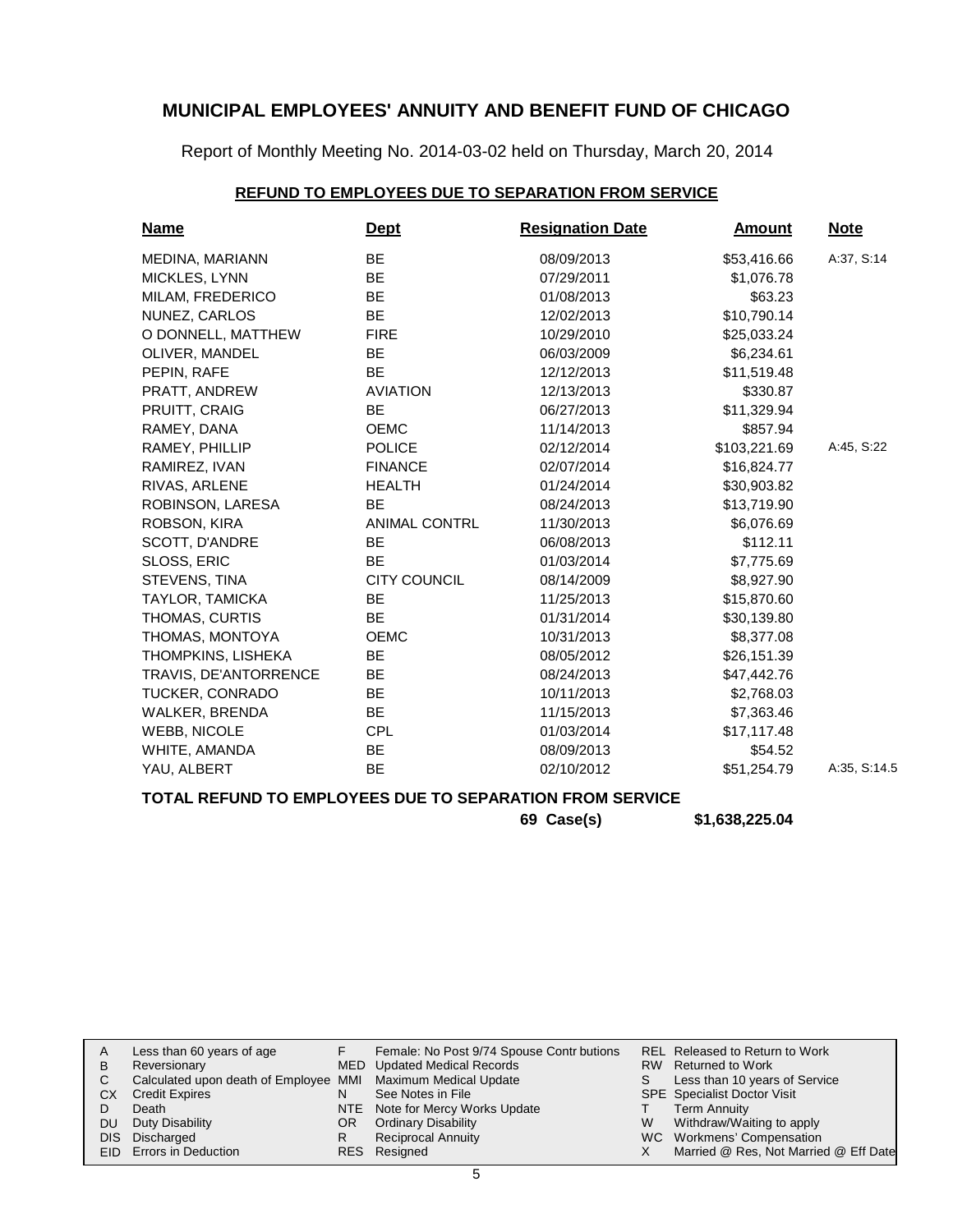Report of Monthly Meeting No. 2014-03-02 held on Thursday, March 20, 2014

#### **REFUND IN ACCORDANCE WITH SECTION 8-170 OF THE LAW GOVERNING THIS FUND**

| <b>Name</b>                                                                     | <b>Dept</b>     | Date of Death Pay to |                | Amount      |
|---------------------------------------------------------------------------------|-----------------|----------------------|----------------|-------------|
| <b>BENSON, SIRONE</b>                                                           | <b>AVIATION</b> | 11/09/2013           | DesBen         | \$4,636.30  |
| BERRY, MARIE                                                                    | BE.             | 09/15/2013           | DesBen $(2/2)$ | \$30.14     |
| BRAVATA, MARY                                                                   | <b>BE</b>       | 12/06/2013           | DesBen         | \$20.041.91 |
| PIOTROWSKI, ROBERT                                                              | <b>WATER</b>    | 12/24/2013           | DesBen (2/4)   | \$65,254.20 |
| RODGERS, RAGINA                                                                 | <b>BE</b>       | 06/18/2011           | DesBen (1/1)   | \$12.03     |
| Total REFUND IN ACCORDANCE WITH SECTION 8-170 OF<br>THE LAW GOVERNING THIS FUND | 5 Case(s)       | \$89,974.58          |                |             |

#### **REFUND OF DIFFERENCE IN ACCORDANCE WITH SECTION 8-170 OF THE LAW GOVERNING THIS FUND**

| <b>Name</b>                                                                                                 | <b>Dept</b>     | Date of Death Pay to |              | Amount      |
|-------------------------------------------------------------------------------------------------------------|-----------------|----------------------|--------------|-------------|
| <b>HAMPTON, GAILE</b>                                                                                       | ВF              | 12/30/2013           | DesBen       | \$4,059.22  |
| PETRUCELLI, LEONARD                                                                                         | <b>GEN SERV</b> | 01/02/2014           | DesBen       | \$31.441.47 |
| SCOTT, TANDRA                                                                                               | <b>HEALTH</b>   | 12/12/2013           | DesBen (3/3) | \$26,935.56 |
| <b>Total REFUND OF DIFFERENCE IN ACCORDANCE WITH</b><br><b>SECTION 8-170 OF THE LAW GOVERNING THIS FUND</b> | 3 Case(s)       | \$62,436.25          |              |             |

#### **REFUND ELECTIONS IN LIEU OF EMPLOYEE ANNUITY 40 ILCS 5/8-171**

| <b>Name</b>                                               | <b>Dept</b>   | <b>Resignation Date</b> | <b>Amount</b> |
|-----------------------------------------------------------|---------------|-------------------------|---------------|
| AVILES, DIANE                                             | <b>POLICE</b> | 08/26/2013              | \$52.60       |
| <b>CLEMMONS, GLORIA</b>                                   | <b>OEMC</b>   | 12/18/2013              | \$5,666.36    |
| DALE, JACKLYN                                             | <b>BE</b>     | 08/09/2013              | \$9,793.23    |
| JUNG, RICHARD                                             | <b>BE</b>     | 11/29/2013              | \$38,494.24   |
| PHILLIPS-LEWIS, DEBRA                                     | <b>HEALTH</b> | 02/04/2014              | \$31,573.54   |
| SLOAN, MARIE                                              | ВE            | 05/07/2013              | \$503.36      |
| THORNTON, EDDIE                                           | <b>BE</b>     | 02/07/2014              | \$25,349.54   |
| <b>Total REFUND ELECTIONS IN LIEU OF EMPLOYEE ANNUITY</b> |               | Case(s)                 | \$111,432.87  |

#### **REFUND OF SPOUSAL CONTRIBUTIONS (To New Annuitants with No Spouse at the Time of Retirement)**

| <b>Name</b>                                                                                                      |                             | <b>Dept</b>                                                                                                         | <b>Effective Date</b>                     |                | Amount                                                                                                                                           |
|------------------------------------------------------------------------------------------------------------------|-----------------------------|---------------------------------------------------------------------------------------------------------------------|-------------------------------------------|----------------|--------------------------------------------------------------------------------------------------------------------------------------------------|
| ALEXANDER, HENRY                                                                                                 |                             | <b>WATER</b>                                                                                                        | 02/01/2014                                |                | \$17,587.35                                                                                                                                      |
| ALVARADO, WAYNE                                                                                                  |                             | <b>OEMC</b>                                                                                                         | 02/01/2014                                |                | \$33,812.68                                                                                                                                      |
| ANDERSON, VANNELL                                                                                                | BE                          |                                                                                                                     | 10/31/2012                                |                | \$30.25                                                                                                                                          |
| ASHE, JAMES                                                                                                      |                             | STS & SAN                                                                                                           | 02/01/2014                                |                | \$31,392.99                                                                                                                                      |
| <b>BARRERA, LILIA</b>                                                                                            | <b>BE</b>                   |                                                                                                                     | 02/01/2014                                |                | \$13,610.97                                                                                                                                      |
| <b>BELL, HATTIE</b>                                                                                              | <b>BE</b>                   |                                                                                                                     | 01/29/2014                                |                | \$1,367.11                                                                                                                                       |
| Less than 60 years of age<br>Reversionary<br>Calculated upon death of Employee<br><b>Credit Expires</b><br>Death | F<br>MED<br>MMI<br>N<br>NTE | <b>Updated Medical Records</b><br><b>Maximum Medical Update</b><br>See Notes in File<br>Note for Mercy Works Update | Female: No Post 9/74 Spouse Contr butions | <b>RW</b><br>S | REL Released to Return to Work<br>Returned to Work<br>Less than 10 years of Service<br><b>SPE</b> Specialist Doctor Visit<br><b>Term Annuity</b> |
| Duty Disability                                                                                                  | <b>OR</b>                   | <b>Ordinary Disability</b>                                                                                          |                                           | W              | Withdraw/Waiting to apply                                                                                                                        |

WC Workmens' Compensation

X Married @ Res, Not Married @ Eff Date

Reciprocal Annuity

Resigned RES

R

Discharged DIS EID Errors in Deduction

A B  $\mathbf C$ CX D DU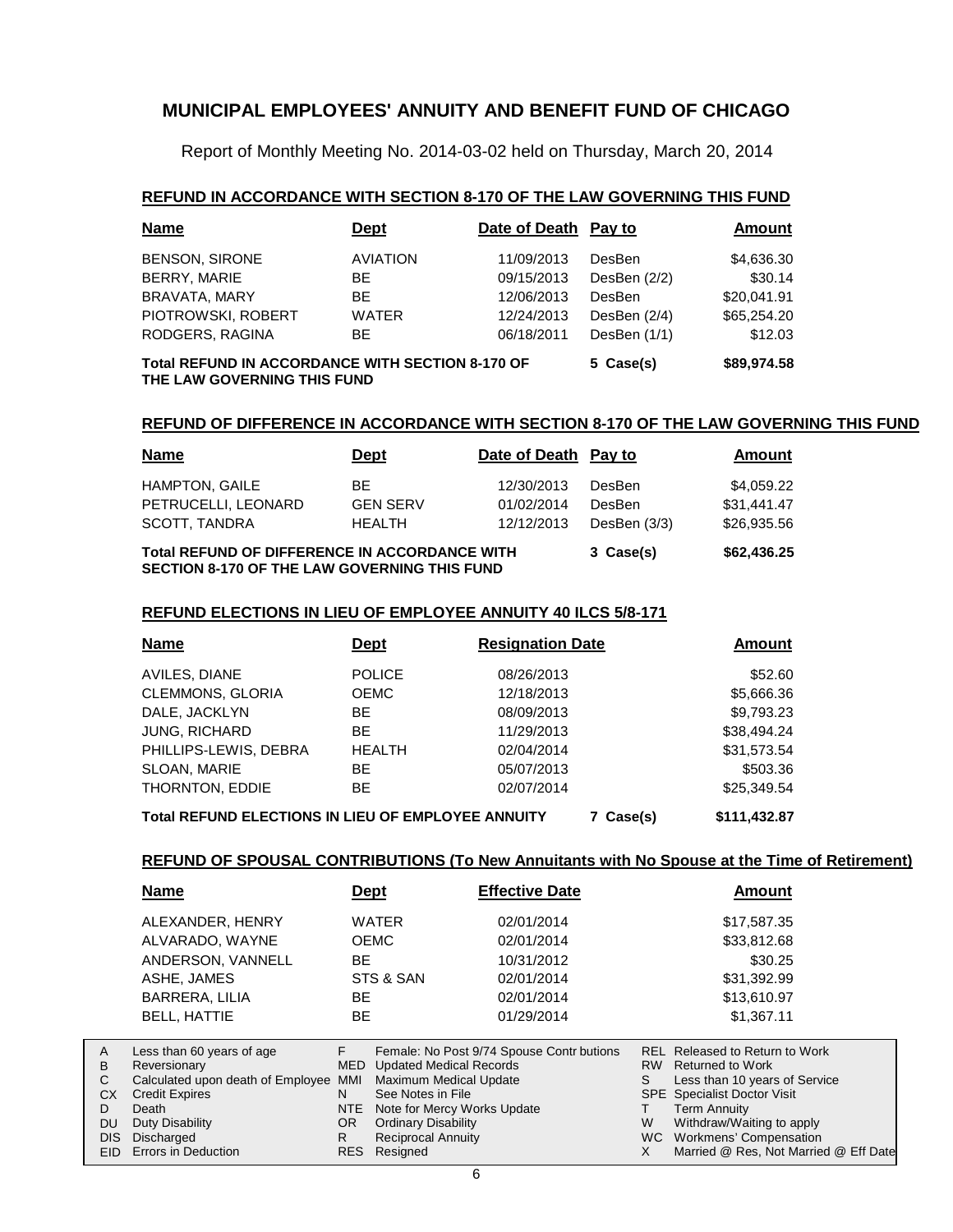Report of Monthly Meeting No. 2014-03-02 held on Thursday, March 20, 2014

| <b>Name</b>                 | <u>Dept</u>               | <b>Effective Date</b> | <b>Amount</b> |
|-----------------------------|---------------------------|-----------------------|---------------|
| <b>BINION, BILLY</b>        | <b>BE</b>                 | 02/04/2014            | \$2,488.28    |
| <b>BLACKSHIRE, PAULETTE</b> | ВE                        | 08/25/2013            | \$8,273.92    |
| <b>BRENT, REGINA</b>        | <b>HEALTH</b>             | 02/01/2014            | \$2,913.19    |
| CASHEN, SIOBHAN             | OEMC                      | 02/01/2014            | \$27,600.06   |
| <b>CORRIERE, PATRICK</b>    | <b>CPL</b>                | 02/01/2014            | \$31,036.81   |
| DAVIES, ELIZABETH           | <b>POLICE</b>             | 02/01/2014            | \$10,000.41   |
| DAVIS, MINNIE               | BE.                       | 02/14/2014            | \$5,836.37    |
| DOCKERY, CHARLOTTE          | <b>POLICE</b>             | 02/16/2014            | \$23,393.22   |
| DULANAS, VIOLETA            | <b>HEALTH</b>             | 02/01/2014            | \$50,762.84   |
| DURKIN, THOMAS              | <b>WATER</b>              | 02/01/2014            | \$14,854.95   |
| EBERHART, JORY              | BE                        | 01/24/2014            | \$14,702.80   |
| FERNANDEZ, PIUS             | AVIATION                  | 02/01/2014            | \$22,740.74   |
| FISHER, VERA                | BE                        | 02/01/2014            | \$17,414.57   |
| FOWLER, LYNNE               | BE                        | 05/19/2013            | \$724.27      |
| GRADY, DIANE                | <b>POLICE</b>             | 02/01/2014            | \$21,898.33   |
| HAMMONDS, BARBARA           | ВE                        | 12/18/2011            | \$11,840.38   |
| JACKSON, EMANUEL            | <b>BE</b>                 | 02/01/2014            | \$11,844.61   |
| JACKSON, ROSELEE            | <b>FLEET MGMT</b>         | 02/01/2014            | \$11,583.37   |
| JOHNSON, YOLANDER           | <b>BE</b>                 | 08/24/2012            | \$19,293.41   |
| LOGGINS, YVONNE             | <b>POLICE</b>             | 12/01/2013            | \$1,747.68    |
| MARKS, CATHY                | BE.                       | 02/01/2014            | \$17,979.88   |
| MOODY, DELORES              | <b>POLICE</b>             | 02/01/2014            | \$13,951.37   |
| MURPHY, JOHN                | BE                        | 01/09/2014            | \$17,144.74   |
| NABORS, HELEN               | BE                        | 02/01/2014            | \$3,726.76    |
| NAVARRO, ANA                | HEALTH                    | 02/01/2014            | \$35,182.09   |
| NEWSOME, GLORIA             | ВE                        | 02/01/2014            | \$6,438.45    |
| ORTIZ, CARMEN               | BЕ                        | 09/01/2013            | \$15,725.00   |
| PATMON, DIANE               | BE.                       | 02/01/2014            | \$14,560.50   |
| PUGH, JIMMIE                | WATER                     | 02/01/2014            | \$26,982.38   |
| REBOYRAS, RAMON             | <b>TRANS</b>              | 02/01/2014            | \$16,587.97   |
| RIOS, ERLINDA               | ВE                        | 08/28/2007            | \$3,735.21    |
| RODRIGUEZ, TERESA           | <b>BE</b>                 | 02/01/2014            | \$1,798.53    |
| SAMRETH, KANYA              | <b>HEALTH</b>             | 08/31/2013            | \$23,021.96   |
| SHIELDS, TIMOTHY            | <b>TRANS</b>              | 02/01/2014            | \$21,251.08   |
| SNEED, EVELYN               | BE                        | 01/11/2014            | \$5,049.25    |
| TALLEY ALMO, CHIQUITA       | WATER                     | 02/28/2014            | \$29,149.21   |
| TORRES, LOURDES             | BE                        | 12/29/2013            | \$5,856.85    |
| TROUMPOUCIS, PERSEFONI      | BE                        | 01/24/2014            | \$1,502.67    |
| WELLS, OSCAR                | <b>FAMILY &amp; SUPPO</b> | 02/01/2014            | \$7,080.40    |
| YOUNG, CONSUELLA            | ВE                        | 02/02/2014            | \$743.89      |

# **REFUND OF SPOUSAL CONTRIBUTIONS (To New Annuitants with No Spouse at the Time of Retirement)**

| A |    | Less than 60 years of age                                    |     | Female: No Post 9/74 Spouse Contr butions |    | REL Released to Return to Work        |
|---|----|--------------------------------------------------------------|-----|-------------------------------------------|----|---------------------------------------|
| B |    | Reversionary                                                 |     | <b>MED</b> Updated Medical Records        |    | RW Returned to Work                   |
|   |    | Calculated upon death of Employee MMI Maximum Medical Update |     |                                           | S. | Less than 10 years of Service         |
|   | CХ | <b>Credit Expires</b>                                        | N   | See Notes in File                         |    | SPE Specialist Doctor Visit           |
|   |    | Death                                                        |     | NTE Note for Mercy Works Update           |    | Term Annuity                          |
|   |    | DU Duty Disability                                           | OR. | <b>Ordinary Disability</b>                | W  | Withdraw/Waiting to apply             |
|   |    | DIS Discharged                                               | R   | <b>Reciprocal Annuity</b>                 |    | WC Workmens' Compensation             |
|   |    | EID Errors in Deduction                                      |     | RES Resigned                              |    | Married @ Res, Not Married @ Eff Date |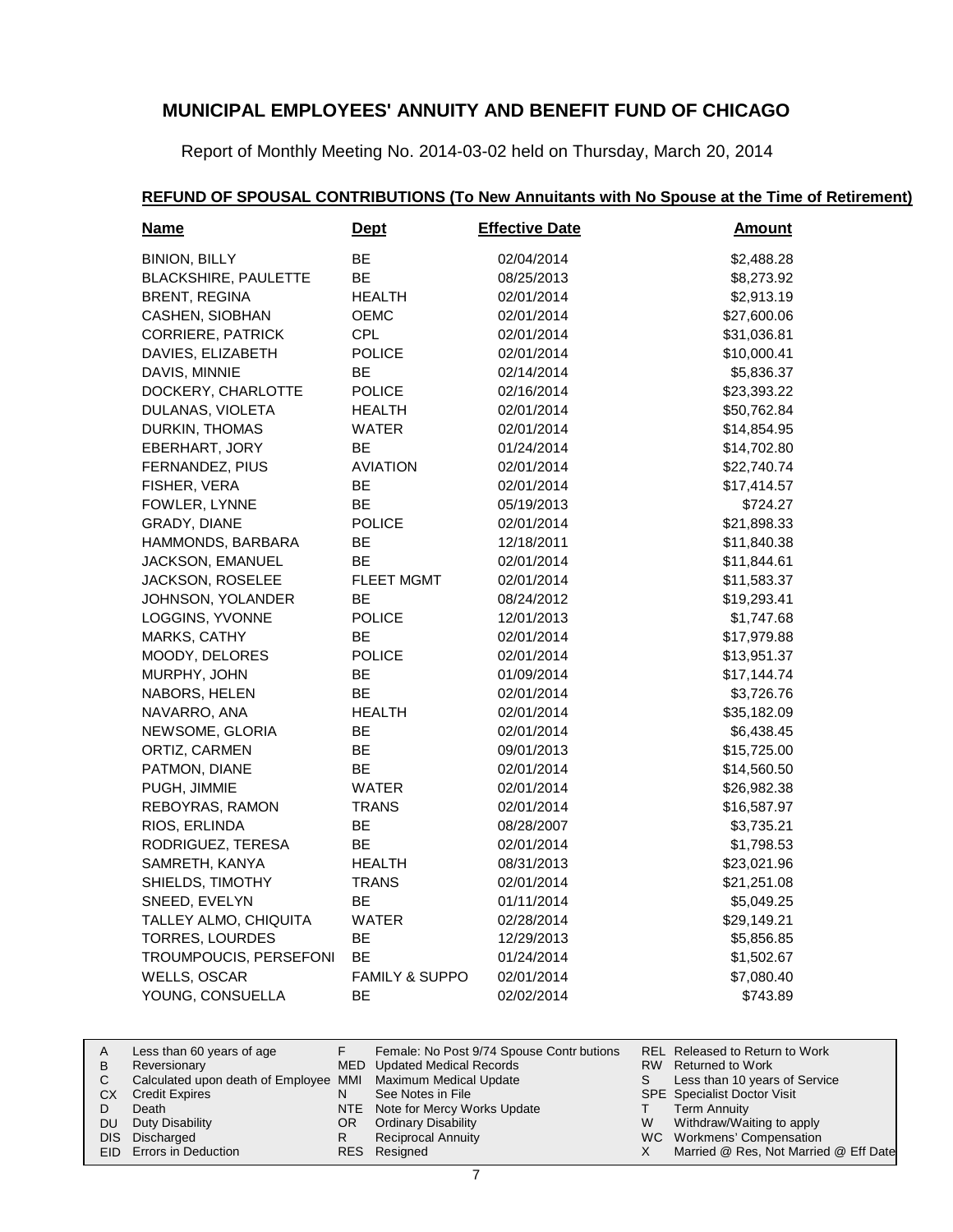Report of Monthly Meeting No. 2014-03-02 held on Thursday, March 20, 2014

### **REFUND OF SPOUSAL CONTRIBUTIONS (To New Annuitants with No Spouse at the Time of Retirement)**

| Name                                                | Dept        | <b>Effective Date</b> | Amount       |  |  |  |  |  |  |
|-----------------------------------------------------|-------------|-----------------------|--------------|--|--|--|--|--|--|
| <b>Total REFUND OF SPOUSAL CONTRIBUTIONS</b>        |             | 46 Case(s)            | \$676,219.75 |  |  |  |  |  |  |
| 1/2 % REFUNDS TO NEW ANNUITANTS 40 ILCS 5/8-137 (b) |             |                       |              |  |  |  |  |  |  |
| <b>Name</b>                                         | <b>Dept</b> | <b>Effective Date</b> | Amount       |  |  |  |  |  |  |
| YOUNG, CONSUELLA                                    | BE          | 02/02/2014            | \$231.02     |  |  |  |  |  |  |
| <b>Total 1/2 % REFUNDS TO NEW ANNUITANTS</b>        |             | 1 Case(s)             | \$231.02     |  |  |  |  |  |  |
|                                                     |             |                       |              |  |  |  |  |  |  |

### **TOTAL REFUNDS \$2,581,517.52**

| A  | Less than 60 years of age                                    |     | Female: No Post 9/74 Spouse Contr butions |    | REL Released to Return to Work        |
|----|--------------------------------------------------------------|-----|-------------------------------------------|----|---------------------------------------|
| В  | Reversionary                                                 |     | MED Updated Medical Records               |    | RW Returned to Work                   |
|    | Calculated upon death of Employee MMI Maximum Medical Update |     |                                           | S. | Less than 10 years of Service         |
| СX | <b>Credit Expires</b>                                        | N   | See Notes in File                         |    | <b>SPE</b> Specialist Doctor Visit    |
|    | Death                                                        |     | NTE Note for Mercy Works Update           |    | Term Annuity                          |
| DU | Duty Disability                                              | OR. | <b>Ordinary Disability</b>                | W  | Withdraw/Waiting to apply             |
|    | DIS Discharged                                               | R   | <b>Reciprocal Annuity</b>                 |    | WC Workmens' Compensation             |
|    | <b>EID</b> Errors in Deduction                               |     | RES Resigned                              |    | Married @ Res, Not Married @ Eff Date |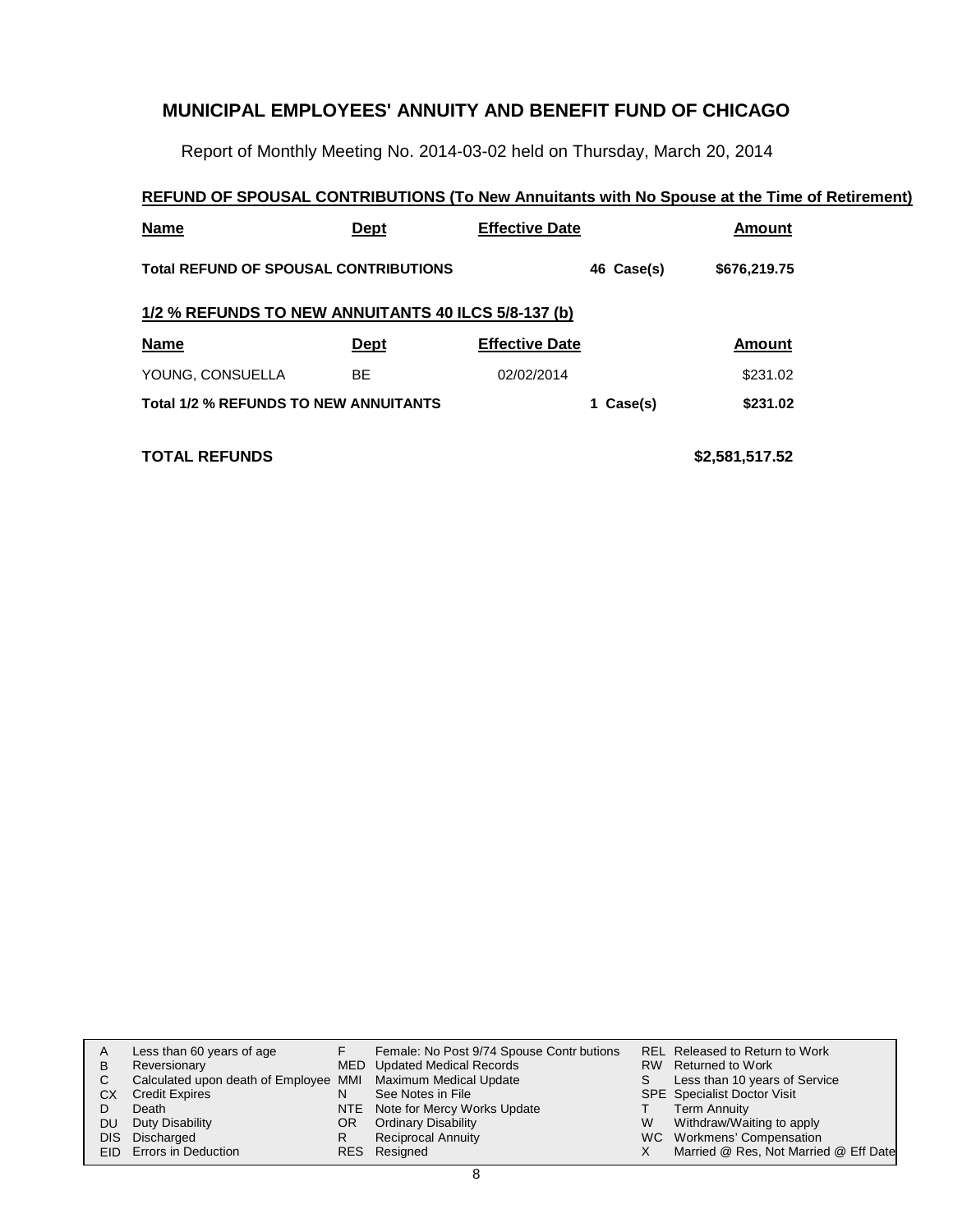Report of Monthly Meeting No. 2014-03-02 held on Thursday, March 20, 2014

### **ADJUSTED REFUND**

| <b>Name</b> | Refund Type Reason | <b>Resignation Date</b> | Amount |            |
|-------------|--------------------|-------------------------|--------|------------|
| <b>NONE</b> |                    |                         |        | ORG<br>ADJ |

Ms. Neely moved that the various amounts shown for refunds be approved for payment in the amount shown opposite their respective names. Seconded Mr. McMahon. Carried: Ayes- Mr. Widawsky, Ms. Neely, Mr. Clancy and Mr. McMahon. Nays-None.

| A    | Less than 60 years of age                                    |    | Female: No Post 9/74 Spouse Contr butions |   | REL Released to Return to Work        |
|------|--------------------------------------------------------------|----|-------------------------------------------|---|---------------------------------------|
| в    | Reversionary                                                 |    | MED Updated Medical Records               |   | RW Returned to Work                   |
| С    | Calculated upon death of Employee MMI Maximum Medical Update |    |                                           | S | Less than 10 years of Service         |
| CХ   | <b>Credit Expires</b>                                        | N  | See Notes in File                         |   | <b>SPE</b> Specialist Doctor Visit    |
|      | Death                                                        |    | NTE Note for Mercy Works Update           |   | <b>Term Annuity</b>                   |
| DU   | Duty Disability                                              | OR | <b>Ordinary Disability</b>                | W | Withdraw/Waiting to apply             |
| DIS. | Discharged                                                   | R  | <b>Reciprocal Annuity</b>                 |   | WC Workmens' Compensation             |
|      | EID Errors in Deduction                                      |    | RES Resigned                              |   | Married @ Res, Not Married @ Eff Date |
|      |                                                              |    |                                           |   |                                       |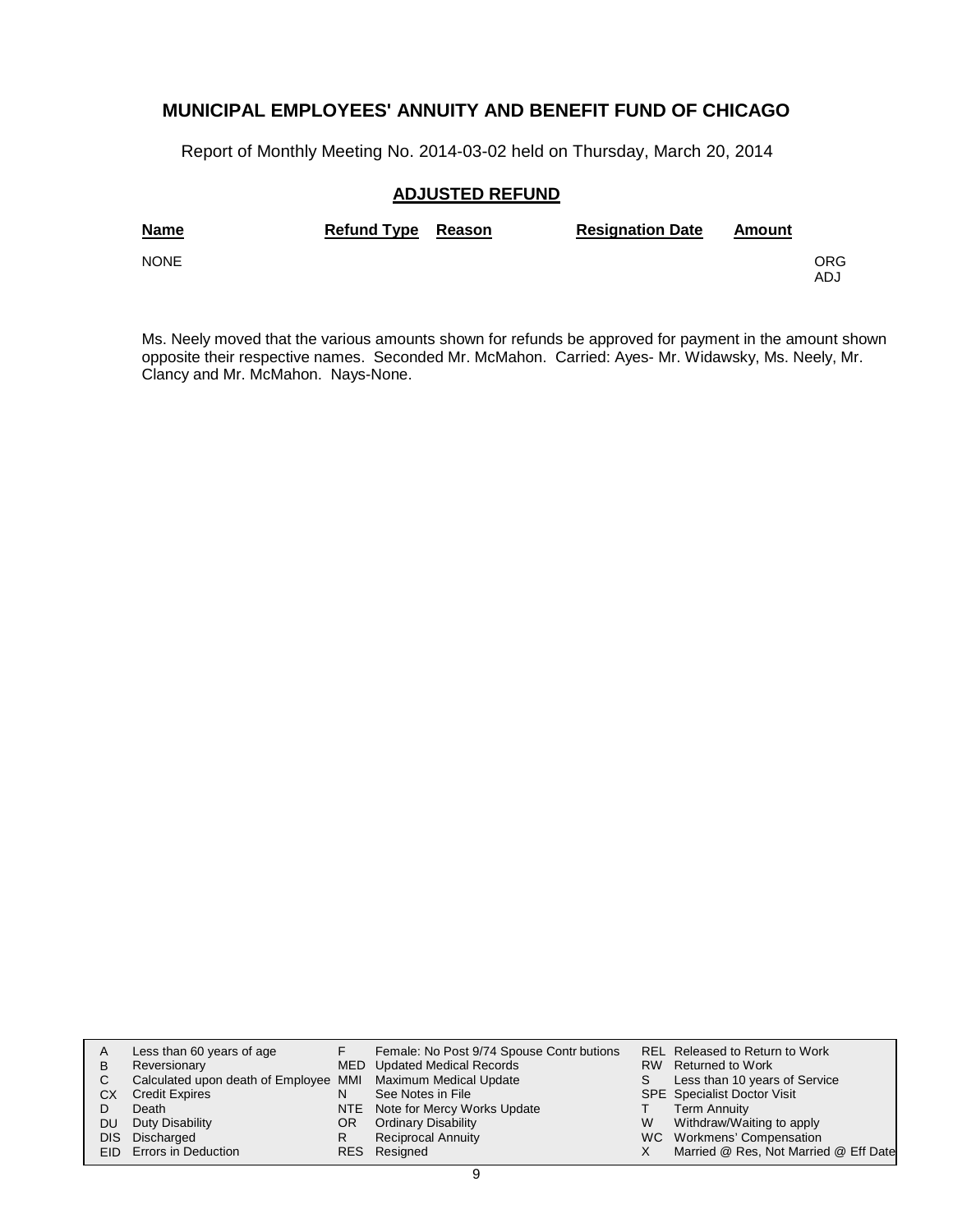### **Report for Monthly Meeting No. 2014-03 held on Thursday, March 20, 2014**

# **ADMINISTRATIVE & OPERATING DISBURSEMENTS**

| <b>PERSONNEL:</b>                                                                                                                                                                                                                                      |                           |                                                |                  |
|--------------------------------------------------------------------------------------------------------------------------------------------------------------------------------------------------------------------------------------------------------|---------------------------|------------------------------------------------|------------------|
| Salaries & Wages - Regular<br>Salaries & Wages - Part-Time                                                                                                                                                                                             |                           | \$235,037.12<br>3,174.74                       | \$<br>238,211.86 |
| <b>Employee Insurance &amp; Benefits:</b>                                                                                                                                                                                                              |                           |                                                |                  |
| <b>Employee Medical Insurance</b><br><b>Employee Cost</b>                                                                                                                                                                                              | \$91,104.96<br>(3,627.20) | 87,477.76                                      |                  |
| Retiree Health Insurance<br><b>MEAB Retiree Cost</b>                                                                                                                                                                                                   | 16,116.26<br>(5,868.76)   | 10,247.50                                      | 97,725.26        |
| <b>TOTAL PERSONNEL</b>                                                                                                                                                                                                                                 |                           |                                                | 335,937.12       |
| <b>PROFESSIONAL SERVICES:</b>                                                                                                                                                                                                                          |                           |                                                |                  |
| <b>Actuarial Services:</b>                                                                                                                                                                                                                             |                           |                                                |                  |
| Gabriel, Roeder, Smith, & Company:<br>02/13/14, Inv#405655, Staff OPEB Valuations - 12/31/12                                                                                                                                                           |                           |                                                | 6,500.00         |
| <b>Legal Advisory Services:</b>                                                                                                                                                                                                                        |                           |                                                |                  |
| Burke Burns & Pinelli, Ltd.: Legal services<br>02/17/14, Inv#17818, 01/02/14 - 01/31/14<br>02/17/14, Inv#17821, 01/16/14 - 01/31/14                                                                                                                    | 9,310.00<br>1,780.00      | 11,090.00                                      |                  |
| 02/17/14, Inv#17818, Reimbursable expenses<br>02/17/14, Inv#17820, Reimbursable expenses<br>02/17/14, Inv#17821, Reimbursable expenses                                                                                                                 | 35.87<br>12.55<br>10.89   | 59.31                                          | 11,149.31        |
| <b>Other Consulting Services:</b>                                                                                                                                                                                                                      |                           |                                                |                  |
| Terence P Sullivan, Medical consulting, 02/14<br>Robert S Molaro & Associates, Legislative Liaison, 01/14                                                                                                                                              |                           | 3,980.86<br>1,433.41                           |                  |
| Ostrow Reisin Berk & Abrams, Ltd.:<br>02/06/14, Inv#105507, Audit services:<br>(re: City Retiree Healthcare Reconciliation)<br>Plan Year 01/01/12 - 12/31/12                                                                                           |                           |                                                |                  |
|                                                                                                                                                                                                                                                        |                           | 4,000.00 *                                     | 9,414.27         |
| ADP, Inc.:<br>WI state processing charges, 01/31/14<br>Time & Attendance - 01/09/14 - 02/09/14 (51 EEs)<br>Workforce Now Essential HR - 01/06/14 - 02/06/14 (52 EEs)<br>Promotional prices applied<br>Processing charges re: 2013 W2's & tax reporting |                           | 7.30<br>242.25<br>114.40<br>(356.65)<br>188.10 | 195.40           |
| <b>TOTAL PROFESSIONAL SERVICES</b>                                                                                                                                                                                                                     |                           |                                                | 27,258.98        |
| <b>COMMUNICATIONS EXPENSES:</b>                                                                                                                                                                                                                        |                           |                                                |                  |
| <b>Printing &amp; Publications:</b>                                                                                                                                                                                                                    |                           |                                                |                  |
| William's Harold Marketing, Inc.:<br>01/31/14, Inv#16353, #10 Window envelopes<br>01/31/14, Inv#16356, Pension Matters                                                                                                                                 |                           | 1,090.00<br>6,752.00                           | 7,842.00         |
| Postage:                                                                                                                                                                                                                                               |                           |                                                |                  |
| William's Harold Marketing, Inc.:<br>01/31/14, Inv#16356, Pension Matters data preparation & mailing                                                                                                                                                   |                           | 4,296.88                                       |                  |
| US Messenger & Logistics, Inc., 01/31/14, Inv#3234-22465<br>services from 01/03/14 - 01/31/14                                                                                                                                                          |                           | 48.86                                          | 4,345.74         |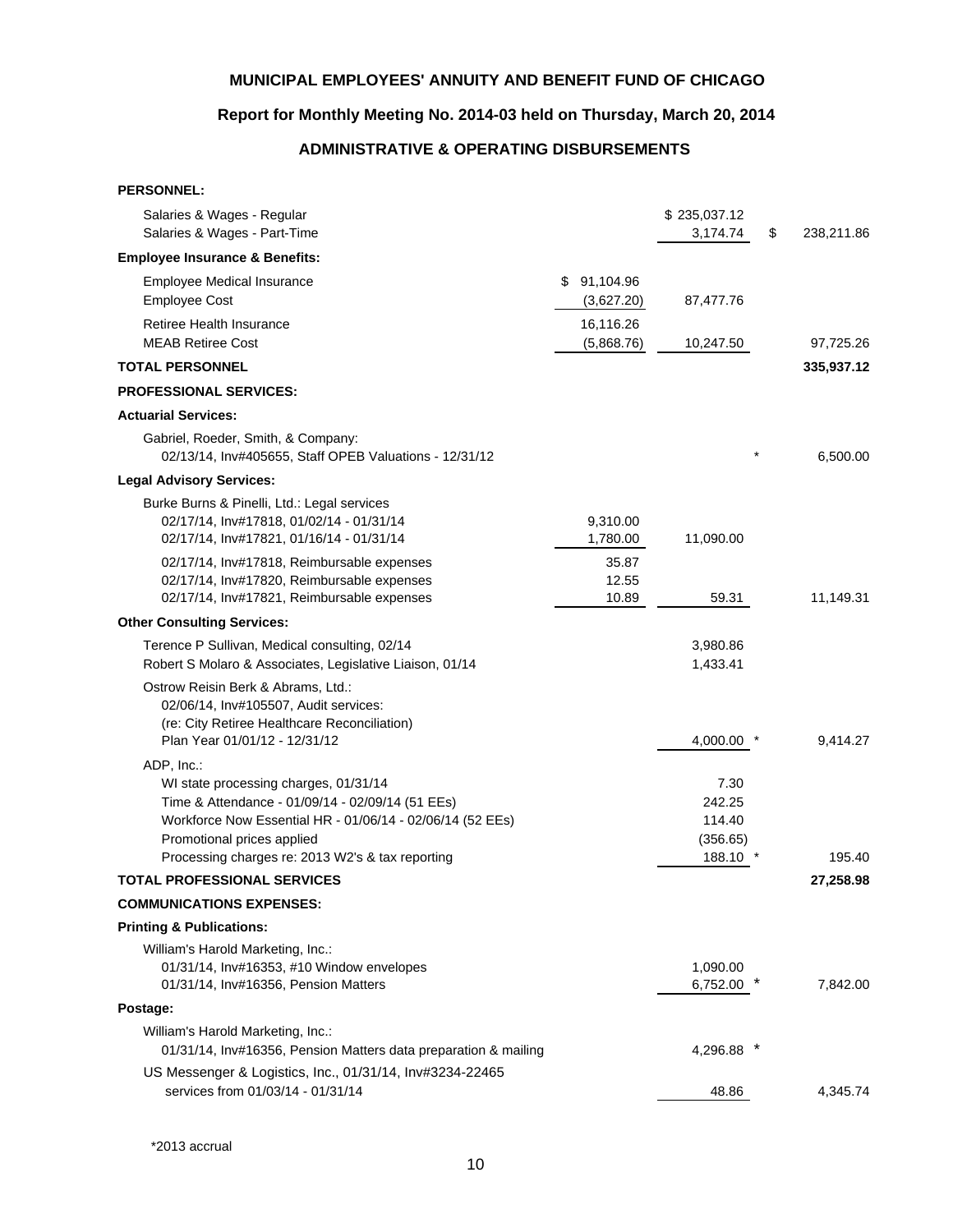# **Report for Monthly Meeting No. 2014-03 held on Thursday, March 20, 2014**

| <b>Telephone &amp; Communications:</b>                                                                                                                                                                                                                                                                                                                                                                   |                        |                                                                  |                |
|----------------------------------------------------------------------------------------------------------------------------------------------------------------------------------------------------------------------------------------------------------------------------------------------------------------------------------------------------------------------------------------------------------|------------------------|------------------------------------------------------------------|----------------|
| ShoreTel, 02/01/14, Inv#0296345, Phone system, 03/14<br>Access Point, Inc., Inv#3556617, VOIP Telefax services, 02/14<br>Cook Co. Pension: 01/31/14, Inv#IV370 - DR Site<br>Data Connection<br>Internet<br>Cogent Comm, 02/01/14, Acct#MUNICIPA00002, Internet - Onsite<br>XO Comm, 02/01/14, Inv#48063135, Internet - Onsite<br>Business Continuity - Managers Cell Phone Reimbursement for<br>February | \$<br>107.02<br>246.40 | \$<br>1,800.24<br>123.19<br>353.42<br>619.36<br>453.85<br>390.00 | \$<br>3,740.06 |
| <b>TOTAL COMMUNICATIONS EXPENSES</b>                                                                                                                                                                                                                                                                                                                                                                     |                        |                                                                  | 15,927.80      |
| <b>OTHER OPERATING EXPENSES:</b>                                                                                                                                                                                                                                                                                                                                                                         |                        |                                                                  |                |
| <b>Rental &amp; Utilities:</b>                                                                                                                                                                                                                                                                                                                                                                           |                        |                                                                  |                |
| Hines REIT 321 N. Clark St. LLC, 02/14 rent<br>Cook Co. Pension, 01/31/14, Inv#IV370, Rent 02/14 - DR site                                                                                                                                                                                                                                                                                               | 46,956.43<br>1,020.80  | 47,977.23                                                        |                |
| <b>Utilities:</b>                                                                                                                                                                                                                                                                                                                                                                                        |                        |                                                                  |                |
| ComEd, 02/06/14, Services from 01/06/14 - 02/05/14                                                                                                                                                                                                                                                                                                                                                       |                        | 1,065.36                                                         |                |
| Cook Co. Pension: 01/31/14, Inv#IV370 - DR Site<br>Electricity                                                                                                                                                                                                                                                                                                                                           |                        | 108.59                                                           | 49,151.18      |
| <b>Contractual Services:</b>                                                                                                                                                                                                                                                                                                                                                                             |                        |                                                                  |                |
| Cintas Document Mngmt, Inv#DD25236060, Shredding charges<br>Iron Mountain:<br>Inv#JZY8363, 02/14 Storage charges<br>Inv#JZY8363, 02/14 Retrieval charges<br>Federal Companies, Inv#840019, 02/14 Storage charges                                                                                                                                                                                         | 612.74<br>14.33        | 60.00<br>627.07<br>801.67                                        | 1,488.74       |
| <b>Dues &amp; Subscriptions:</b>                                                                                                                                                                                                                                                                                                                                                                         |                        |                                                                  |                |
| Secretary of State, Lobbyist Division: 2014 Registration fee                                                                                                                                                                                                                                                                                                                                             |                        |                                                                  | 311.00         |
| Repairs & Maintenance - Office:                                                                                                                                                                                                                                                                                                                                                                          |                        |                                                                  |                |
| Staples Advantage, 01/25/14, Inv#3220921690                                                                                                                                                                                                                                                                                                                                                              |                        |                                                                  | 72.98          |
| Insurance:                                                                                                                                                                                                                                                                                                                                                                                               |                        |                                                                  |                |
| Mesirow Insurance Services, Inc.:<br>02/03/14, Inv#836331, 3rd year premium payment of a<br>3-year Government Crime Policy (Policy period from<br>02/21/12 to 02/21/15)<br>Cook Co. Pension: 01/31/14, Inv#IV370 - DR Site<br>Annual Premium - Property Equipment Insurance                                                                                                                              |                        | 4,145.00<br>614.60                                               | 4,759.60       |
| <b>Office Supplies:</b>                                                                                                                                                                                                                                                                                                                                                                                  |                        |                                                                  |                |
| Staples Advantage:<br>01/18/14, Inv#3220403914<br>01/18/14, Inv#3220403915                                                                                                                                                                                                                                                                                                                               | 57.43<br>15.29         | 72.72                                                            |                |
| Nametagcountry.com, 02/10/14, Inv#NTC1279080, 2 name plates                                                                                                                                                                                                                                                                                                                                              |                        | 19.00                                                            | 91.72          |
| <b>Materials &amp; Supplies - Equipment:</b>                                                                                                                                                                                                                                                                                                                                                             |                        |                                                                  |                |
| First Choice, 02/14/14, Inv#303183, Lunchroom supplies                                                                                                                                                                                                                                                                                                                                                   |                        |                                                                  | 133.21         |
| <b>Computer/Technical Supplies:</b><br>Petty Cash Fund, Computer Supplies<br>Staples Advantage, 01/18/14, Inv#3220403914                                                                                                                                                                                                                                                                                 |                        | 47.40<br>39.98                                                   | 87.38          |

\*2013 accrual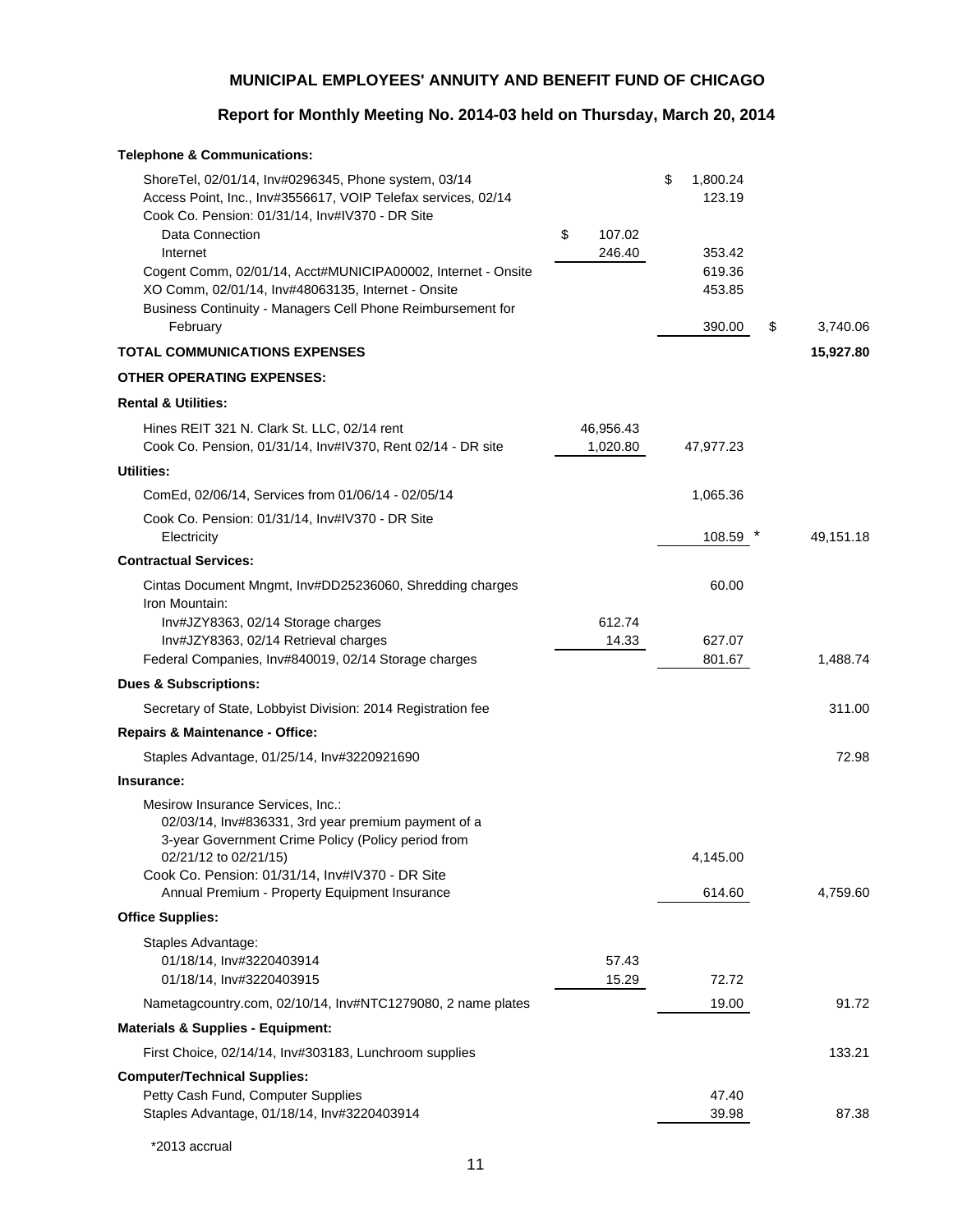### **Report for Monthly Meeting No. 2014-03 held on Thursday, March 20, 2014**

| <b>Miscellaneous Expense:</b>                                                     |             |                |                  |
|-----------------------------------------------------------------------------------|-------------|----------------|------------------|
| 02/14, Qildro & Subpoena Fees:                                                    |             | \$<br>(300.00) |                  |
| Petty Cash Replenishment 2013                                                     |             | 58.99 *        |                  |
| Petty Cash Replenishment 2014                                                     |             | 26.00          |                  |
| Death Certificates:                                                               |             |                |                  |
| Certified copy of death/marriage records for the following:                       |             |                |                  |
| <b>Harriet R Daniels</b>                                                          | \$<br>17.00 |                |                  |
| Margaret Elsberg                                                                  | 17.00       |                |                  |
| James Lacy                                                                        | 17.00       | 51.00          |                  |
| Alonti Café & Catering:                                                           |             |                |                  |
| 01/23/14, Board Room Supplies                                                     | 171.00      |                |                  |
| 02/20/14, Board Room Supplies                                                     | 171.00      | 342.00         | \$<br>177.99     |
| <b>TOTAL OTHER OPERATING EXPENSES</b>                                             |             |                | 56,273.80        |
| <b>SPECIAL PROJECTS:</b>                                                          |             |                |                  |
| Chicago Web Management, 02/01/14, Inv#0002186, Consulting - website redesign      |             | 765.00         |                  |
| <b>TOTAL SPECIAL PROJECTS</b>                                                     |             |                | 765.00           |
| TOTAL ADMINISTRATIVE OPERATING EXPENSES BEFORE INVESTMENT FEES                    |             |                | 436,162.70       |
| <b>INVESTMENT EXPENSES:</b>                                                       |             |                |                  |
| <b>Investment Legal Services:</b>                                                 |             |                |                  |
| Baker & McKenzie LLP:                                                             |             |                |                  |
| 08/27/13, Inv#21378357, 05/01/13 - 07/30/13                                       | 10,192.20 * |                |                  |
| 09/30/13, Inv#21382337, 08/01/13 - 08/28/13                                       | 654.92 *    |                |                  |
| 12/31/13, Inv#21393960, 09/03/13 - 11/27/13                                       | 355.60 *    |                |                  |
| 02/20/14, Inv#21400536, 12/02/13 - 12/24/13                                       | 637.86 *    |                |                  |
| 02/20/14, Inv#21400536, 01/02/14 - 01/13/14                                       | 475.28      | 12,315.86      |                  |
| Burke Burns & Pinelli, Ltd.:                                                      |             |                |                  |
| 02/17/14, Inv#17819, Service period 01/21/14<br>Seitz Ross Aronstam & Moritz LLP: |             | 210.00         |                  |
| 03/05/14, Inv#3289, 02/04/14 - 02/28/14                                           |             | 554.48         |                  |
| <b>Investment Legal Services</b>                                                  |             |                | 13,080.34        |
| <b>TOTAL INVESTMENT EXPENSES</b>                                                  |             |                | \$<br>13,080.34  |
| TOTAL ADMINISTRATIVE AND OPERATING DISBURSEMENTS                                  |             |                | \$<br>449,243.04 |

Mr. McMahon moved to approve disbursements as reflected above, to persons or firms in the amounts shown opposite their respective names. Second by Mr. Widawsky.

Carried: Ayes - Mr. Clancy, Mr. Widawsky, Ms. Neely and Mr. McMahon. Nays - None.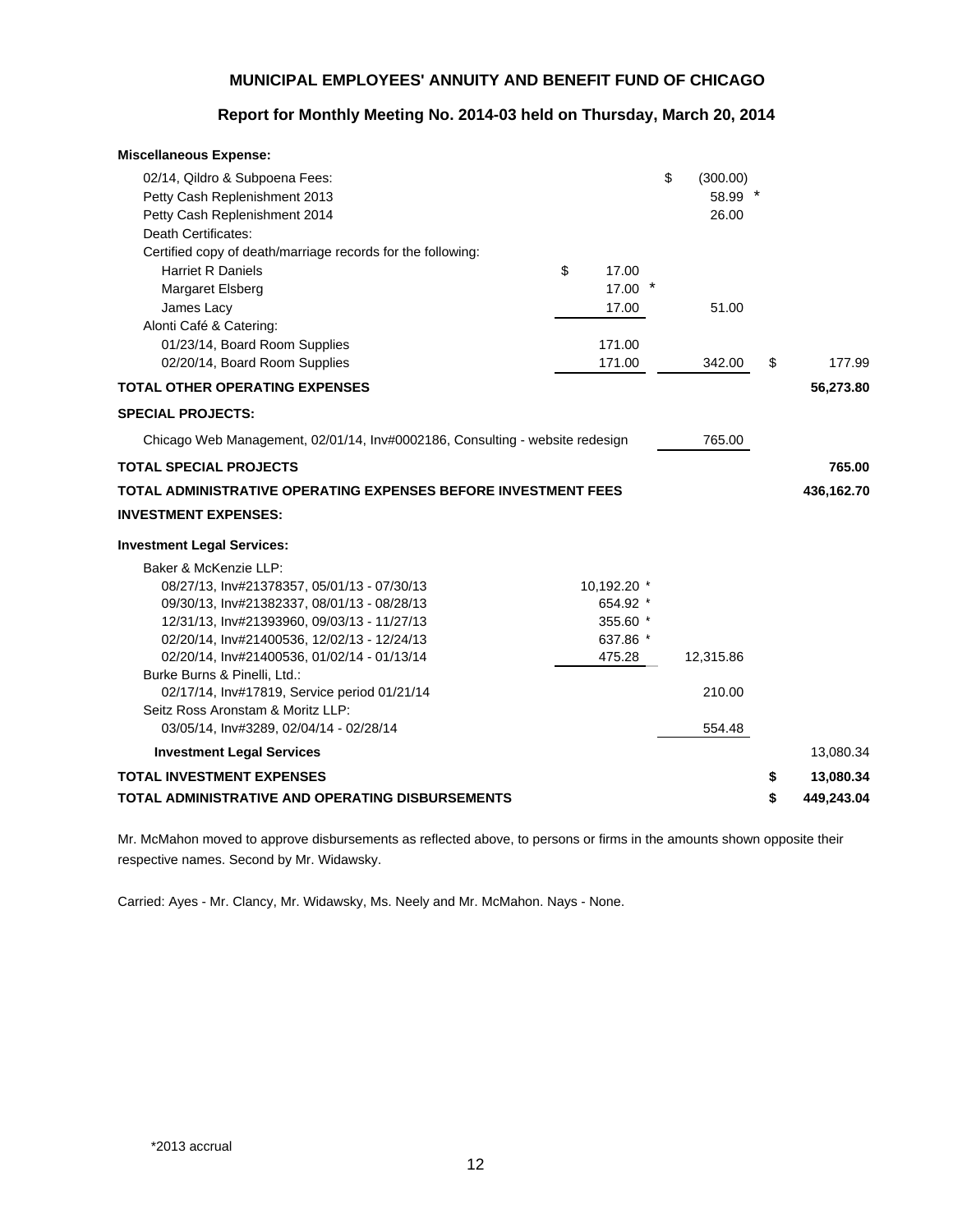Report of Monthly Meeting No. 2014-03-02 held on Thursday, March 20, 2014

Resolved, that each of the following named members of the Fund be granted an annuity of the amount stated, and to continue for life, unless otherwise stated in the notes, provided that separation from the service of the City of Chicago shall have become effective as of such date:

# **EMPLOYEE ANNUITIES**<br> **EMPLOYEE ANNUITIES**

| <b>Name</b><br>ALEXANDER, HENRY E<br>ALVARADO, WAYNE C<br>ANAYA, MARINA                                                                                                                                                        | Dept - Title<br><b>WATER - SEWER BRICKLAYER</b><br>OEMC - ELEC MECH                                                                                                                                                                                                    | <b>Eff Date</b><br>02/01/2014 | <b>Employee</b><br>\$2,686.28                                                                                                                                                                                                                          | <b>Spouse</b><br>N/A | <b>Notes</b> |
|--------------------------------------------------------------------------------------------------------------------------------------------------------------------------------------------------------------------------------|------------------------------------------------------------------------------------------------------------------------------------------------------------------------------------------------------------------------------------------------------------------------|-------------------------------|--------------------------------------------------------------------------------------------------------------------------------------------------------------------------------------------------------------------------------------------------------|----------------------|--------------|
|                                                                                                                                                                                                                                |                                                                                                                                                                                                                                                                        |                               |                                                                                                                                                                                                                                                        |                      |              |
|                                                                                                                                                                                                                                |                                                                                                                                                                                                                                                                        |                               |                                                                                                                                                                                                                                                        |                      |              |
|                                                                                                                                                                                                                                |                                                                                                                                                                                                                                                                        | 02/01/2014                    | \$4,397.02                                                                                                                                                                                                                                             | N/A                  |              |
|                                                                                                                                                                                                                                | BE - LRA                                                                                                                                                                                                                                                               | 02/01/2014                    | \$850.00                                                                                                                                                                                                                                               | \$745.76             |              |
| ARTEAGA, OLGA                                                                                                                                                                                                                  | <b>BE - TEACHER ASST</b>                                                                                                                                                                                                                                               | 07/01/2012                    | \$1,493.94                                                                                                                                                                                                                                             | \$839.38             |              |
| ASHE, JAMES F                                                                                                                                                                                                                  | STS & SAN - HOISTING ENG                                                                                                                                                                                                                                               | 02/01/2014                    | \$4,690.40                                                                                                                                                                                                                                             | N/A                  |              |
| BAK-MAHLKUCH, LAURA A                                                                                                                                                                                                          | POLICE - CHIEF SYST PROGR                                                                                                                                                                                                                                              | 02/01/2014                    | \$7,563.20                                                                                                                                                                                                                                             | \$3,507.43           |              |
| <b>BARRERA, LILIA M</b>                                                                                                                                                                                                        | <b>BE - TEACHER ASST</b>                                                                                                                                                                                                                                               | 02/01/2014                    | \$1,868.36                                                                                                                                                                                                                                             | N/A                  |              |
| <b>BELL, HATTIE</b>                                                                                                                                                                                                            | <b>BE - PARENT WKR</b>                                                                                                                                                                                                                                                 | 01/29/2014                    | \$143.60                                                                                                                                                                                                                                               | N/A                  | S            |
| BEVERLY, ROY                                                                                                                                                                                                                   | <b>BE - TEACHER ASST</b>                                                                                                                                                                                                                                               | 02/01/2014                    | \$471.52                                                                                                                                                                                                                                               | \$217.99             | $\mathbb S$  |
| <b>BINION, BILLY G</b>                                                                                                                                                                                                         | <b>BE - PORTER</b>                                                                                                                                                                                                                                                     | 02/04/2014                    | \$374.18                                                                                                                                                                                                                                               | N/A                  | S            |
| <b>BLACKSHIRE, PAULETTE</b>                                                                                                                                                                                                    | <b>BE - TEACHER ASST</b>                                                                                                                                                                                                                                               | 08/25/2013                    | \$1,132.95                                                                                                                                                                                                                                             | N/A                  |              |
| <b>BORATYN, JAMES F</b>                                                                                                                                                                                                        | POLICE - COORD SPEC PROJ                                                                                                                                                                                                                                               | 03/01/2014                    | \$2,350.94                                                                                                                                                                                                                                             | \$1,296.31           |              |
| <b>BRENT, REGINA</b>                                                                                                                                                                                                           | HEALTH - PERSONNEL AIDE                                                                                                                                                                                                                                                | 02/01/2014                    | \$1,001.90                                                                                                                                                                                                                                             | N/A                  | R            |
| CASHEN, SIOBHAN C                                                                                                                                                                                                              | OEMC - DISPATCHER AIDE I                                                                                                                                                                                                                                               | 02/01/2014                    | \$4,099.17                                                                                                                                                                                                                                             | N/A                  |              |
| COGLIANESE, THERESA M                                                                                                                                                                                                          | STS & SAN - WARD CLERK                                                                                                                                                                                                                                                 | 02/01/2014                    | \$2,477.31                                                                                                                                                                                                                                             | \$1,362.34           |              |
| <b>CORRIERE, PATRICK J</b>                                                                                                                                                                                                     | CPL - LIBRARIAN II                                                                                                                                                                                                                                                     | 02/01/2014                    | \$4,515.66                                                                                                                                                                                                                                             | N/A                  |              |
| COSTANZO, BRENDA O                                                                                                                                                                                                             | STS & SAN - STAFF ASST                                                                                                                                                                                                                                                 | 02/01/2014                    | \$2,753.38                                                                                                                                                                                                                                             | \$1,470.52           |              |
| DANIELS-WARD, PHYLLIS                                                                                                                                                                                                          | CITY CLERK - ADMINSTRATOR                                                                                                                                                                                                                                              | 12/01/2013                    | \$367.77                                                                                                                                                                                                                                               | \$183.88             | <b>RAS</b>   |
| DAVIES, ELIZABETH                                                                                                                                                                                                              | POLICE - CROSSING GUARD                                                                                                                                                                                                                                                | 02/01/2014                    | \$1,237.15                                                                                                                                                                                                                                             | N/A                  |              |
| DAVIS, MINNIE R                                                                                                                                                                                                                | <b>BE - SCH BUS AIDE</b>                                                                                                                                                                                                                                               | 02/14/2014                    | \$655.66                                                                                                                                                                                                                                               | N/A                  | A            |
| DIAZ, JESUS                                                                                                                                                                                                                    | <b>BE - CUST WKR</b>                                                                                                                                                                                                                                                   | 02/01/2014                    | \$2,417.80                                                                                                                                                                                                                                             | \$1,208.90           |              |
| DOCKERY, CHARLOTTE A                                                                                                                                                                                                           | POLICE - SR DATA ENTRY OPER                                                                                                                                                                                                                                            | 02/16/2014                    | \$3,791.60                                                                                                                                                                                                                                             | N/A                  |              |
| DULANAS, VIOLETA P                                                                                                                                                                                                             | <b>HEALTH - PHYSICIAN</b>                                                                                                                                                                                                                                              | 02/01/2014                    | \$6,743.83                                                                                                                                                                                                                                             | N/A                  |              |
| DURKIN, THOMAS                                                                                                                                                                                                                 | WATER - PLUMBING INSPEC                                                                                                                                                                                                                                                | 02/01/2014                    | \$1,061.23                                                                                                                                                                                                                                             | N/A                  | B            |
| EBERHART, JORY A                                                                                                                                                                                                               | <b>BE - CUST WKR</b>                                                                                                                                                                                                                                                   | 01/24/2014                    | \$2,489.80                                                                                                                                                                                                                                             | N/A                  |              |
| ECHOLS, ERIC                                                                                                                                                                                                                   | FAMILY & SUPPORT - CHIEF CONTR<br><b>EXPEDITER</b>                                                                                                                                                                                                                     | 02/01/2014                    | \$5,868.04                                                                                                                                                                                                                                             | \$2,398.56           |              |
| FARINA, PATRICIA                                                                                                                                                                                                               | PROCUREMENT - SR PURCH CONTR<br><b>ADMIN</b>                                                                                                                                                                                                                           | 02/01/2014                    | \$5,011.30                                                                                                                                                                                                                                             | \$2,505.65           |              |
| FEINGOLD, CARY A                                                                                                                                                                                                               | <b>BE - SECURITY AIDE</b>                                                                                                                                                                                                                                              | 02/07/2014                    | \$968.53                                                                                                                                                                                                                                               | \$800.00             |              |
| FERNANDEZ, PIUS                                                                                                                                                                                                                | AVIATION - SR TELECOMM SPEC                                                                                                                                                                                                                                            | 02/01/2014                    | \$3,364.89                                                                                                                                                                                                                                             | N/A                  |              |
| FISHER, VERA L                                                                                                                                                                                                                 | <b>BE - LUNCHRM MGR</b>                                                                                                                                                                                                                                                | 02/01/2014                    | \$2,792.59                                                                                                                                                                                                                                             | N/A                  |              |
| FOWLER, LYNNE                                                                                                                                                                                                                  | <b>BE - TEACHER ASST</b>                                                                                                                                                                                                                                               | 05/19/2013                    | \$1,204.37                                                                                                                                                                                                                                             | N/A                  | R            |
| FRAZIER, JAMES C                                                                                                                                                                                                               | TRANS - CLERK IV                                                                                                                                                                                                                                                       | 02/01/2014                    | \$4,160.60                                                                                                                                                                                                                                             | \$2,080.30           |              |
| GABELLINI, JOSEPH A                                                                                                                                                                                                            | <b>AVIATION - PAINTER</b>                                                                                                                                                                                                                                              | 02/01/2014                    | \$3,240.23                                                                                                                                                                                                                                             | \$1,146.23           |              |
| GARDNER, JOYCE A                                                                                                                                                                                                               | POLICE - DETENTION AIDE                                                                                                                                                                                                                                                | 02/01/2014                    | \$4,761.30                                                                                                                                                                                                                                             | \$2,441.74           |              |
| <b>GARRITY, MICHAEL P</b>                                                                                                                                                                                                      | OEMC - SUPV FIRE COMM OPER                                                                                                                                                                                                                                             | 02/01/2014                    | \$6,571.60                                                                                                                                                                                                                                             | \$3,285.80           |              |
| GRADY, DIANE                                                                                                                                                                                                                   | POLICE - SR DATA ENTRY OPER                                                                                                                                                                                                                                            | 02/01/2014                    | \$3,791.60                                                                                                                                                                                                                                             | N/A                  |              |
| Less than 60 years of age<br>A<br>в<br>Reversionary<br>Calculated upon death of Employee MMI<br>С<br>СX<br><b>Credit Expires</b><br>D<br>Death<br>Duty Disability<br>DU<br>Discharged<br><b>DIS</b><br>EID Errors in Deduction | F.<br>Female: No Post 9/74 Spouse Contr butions<br><b>MED</b> Updated Medical Records<br>Maximum Medical Update<br>N<br>See Notes in File<br>NTE<br>Note for Mercy Works Update<br>OR<br><b>Ordinary Disability</b><br><b>Reciprocal Annuity</b><br>R.<br>RES Resigned | S<br>T.<br>W<br>X             | <b>REL</b> Released to Return to Work<br>RW Returned to Work<br>Less than 10 years of Service<br>SPE Specialist Doctor Visit<br><b>Term Annuity</b><br>Withdraw/Waiting to apply<br>WC Workmens' Compensation<br>Married @ Res, Not Married @ Eff Date |                      |              |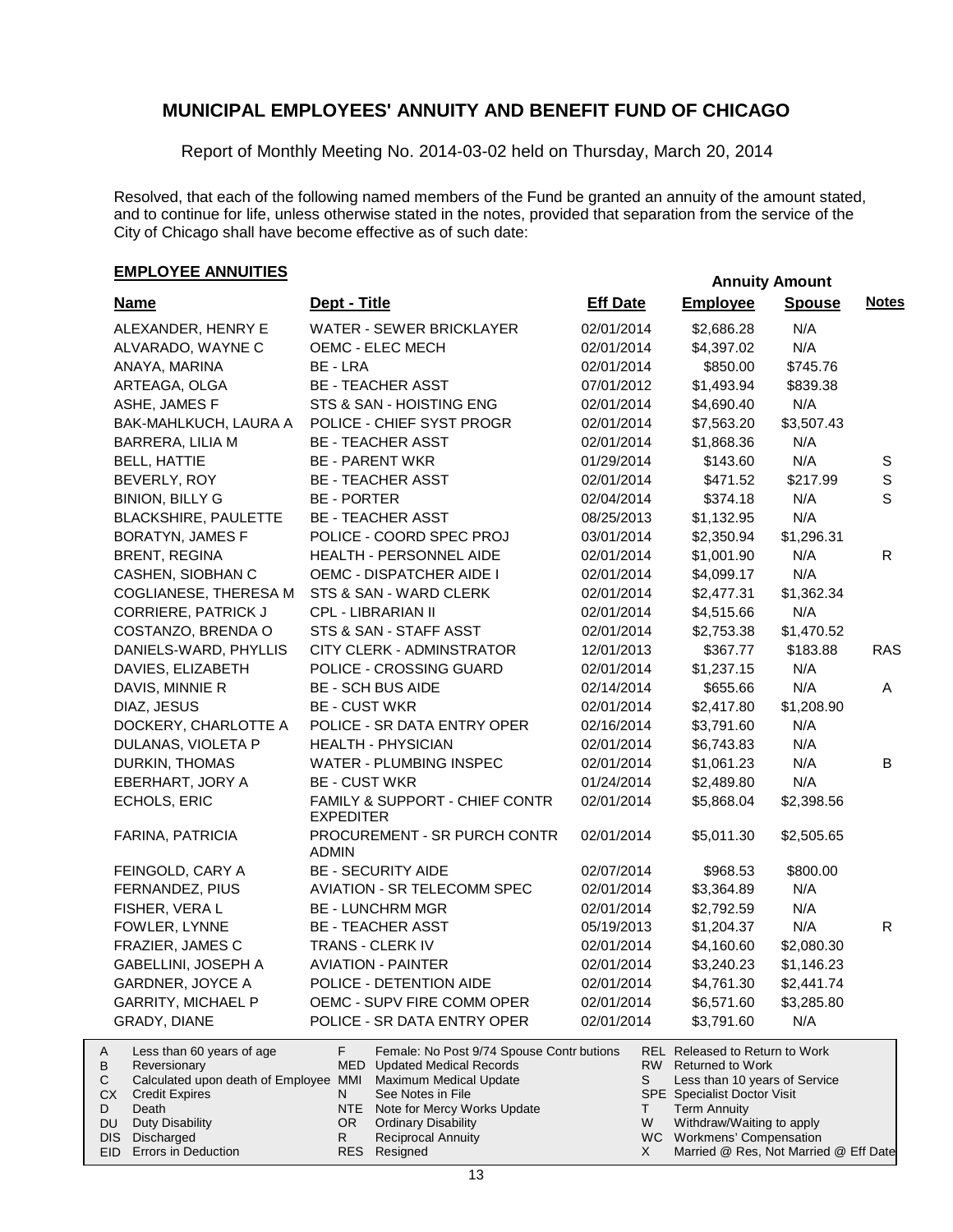Report of Monthly Meeting No. 2014-03-02 held on Thursday, March 20, 2014

Resolved, that each of the following named members of the Fund be granted an annuity of the amount stated, and to continue for life, unless otherwise stated in the notes, provided that separation from the service of the City of Chicago shall have become effective as of such date:

### **EMPLOYEE ANNUITIES**

|           |                                                 |                         |                                                                                 |                 |        |                                                              | Annuny Annuum |              |
|-----------|-------------------------------------------------|-------------------------|---------------------------------------------------------------------------------|-----------------|--------|--------------------------------------------------------------|---------------|--------------|
|           | <u>Name</u>                                     | Dept - Title            |                                                                                 | <b>Eff Date</b> |        | <b>Employee</b>                                              | <b>Spouse</b> | <b>Notes</b> |
|           | HAMMONDS, BARBARA                               |                         | <b>BE - TEACHER ASST</b>                                                        | 12/18/2011      |        | \$1,672.89                                                   | N/A           |              |
|           | HARDY-JONES, BARBARA                            | <b>BE - SCH CLERK I</b> |                                                                                 | 08/25/2013      |        | \$1,298.38                                                   | \$800.00      |              |
|           | HARRIS, JOSEPHINE                               | SERV COORD I            | FAMILY & SUPPORT - RESIDENT                                                     | 02/01/2014      |        | \$3,260.27                                                   | \$1,630.14    |              |
|           | HERNANDEZ, NEOMI                                |                         | IPRA - INVESTIGATOR                                                             | 02/01/2014      |        | \$2,659.64                                                   | \$1,330.74    | R            |
|           | HUGHES, EVALINE                                 |                         | TRANS - CLERK IV                                                                | 02/01/2014      |        | \$2,923.87                                                   | \$1,396.15    |              |
|           | IACULLO, CATHERINE A                            |                         | <b>AVIATION - STAFF ASST</b>                                                    | 02/01/2014      |        | \$1,245.11                                                   | \$800.00      |              |
|           | JACKSON, EMANUEL                                | BE - CWA                |                                                                                 | 02/01/2014      |        | \$2,359.75                                                   | N/A           |              |
|           | JACKSON, ROSELEE D                              |                         | FLEET MGMT - MTD                                                                | 02/01/2014      |        | \$1,982.29                                                   | N/A           |              |
|           | JAMES, DEIDRE                                   |                         | DISABILITIES - PROGRAM DIR                                                      | 02/01/2014      |        | \$5,291.46                                                   | \$2,645.73    |              |
|           | JENNINGS-GARY, PATRICIA BE - GRANTS PROGR COORD |                         |                                                                                 | 07/01/2013      |        | \$3,167.06                                                   | \$1,879.19    | R            |
|           | JOHNSON, YOLANDER                               |                         | <b>BE - TEACHER ASST</b>                                                        | 08/24/2012      |        | \$2,730.83                                                   | N/A           |              |
|           | KELLY, SANDRA                                   |                         | <b>WATER - DISTRICT CLERK</b>                                                   | 02/01/2014      |        | \$3,733.02                                                   | \$1,866.51    |              |
|           | KIELMINSKI, SHARON L                            |                         | HEALTH - PUB HEALTH NURSE I                                                     | 01/15/2014      |        | \$1,821.15                                                   | \$969.37      |              |
|           | KOLB, GARY E                                    |                         | <b>GEN SERV - ELEC MECH</b>                                                     | 02/01/2014      |        | \$3,649.46                                                   | \$2,277.72    |              |
|           | KOVNAT, CARL S                                  |                         | STS & SAN - TREE TRIMMER II                                                     | 02/01/2014      |        | \$1,578.47                                                   | \$800.00      |              |
|           | LETAMENDI, G OTTO                               |                         | STREETS & SAN - ELEC ENG III                                                    | 01/27/2014      |        | \$1,067.42                                                   | \$800.00      | В            |
|           | LOGGINS, YVONNE                                 |                         | POLICE - CROSSING GUARD                                                         | 12/01/2013      |        | \$850.00                                                     | N/A           |              |
|           | LOUIE WILKES, JUANITA                           |                         | <b>BE - SCH COMM REP</b>                                                        | 08/30/2009      |        | \$1,486.56                                                   | \$944.36      |              |
|           | MARKS, CATHY J                                  |                         | <b>BE - SR CUST SERVICE PROF</b>                                                | 02/01/2014      |        | \$2,304.67                                                   | N/A           |              |
|           | MCDONALD, TERRENCE J                            |                         | <b>WATER - MACHINIST</b>                                                        | 02/01/2014      |        | \$5,886.95                                                   | \$3,252.97    |              |
|           | MCMULLIN, MONICA                                |                         | STS & SAN - SENIOR CLERK                                                        | 01/01/2014      |        | \$305.30                                                     | N/A           | <b>RSF</b>   |
|           | MELENDEZ, FRANCES                               |                         | CITY COUNCIL - ALDERMANIC ASST                                                  | 01/01/2014      |        | \$374.17                                                     | \$187.08      | <b>RS</b>    |
|           | MONTALBANO, SUZANNE                             |                         | <b>BE - SIGN LANG INTERPR</b>                                                   | 02/19/2014      |        | \$658.85                                                     | \$800.00      | A            |
|           | MOODY, DELORES E                                |                         | POLICE - CLERK III                                                              | 02/01/2014      |        | \$2,502.13                                                   | N/A           |              |
|           | MORRIS, JAMES P                                 |                         | <b>GEN SERV - ELEC MECH</b>                                                     | 02/01/2014      |        | \$3,356.34                                                   | \$1,678.17    |              |
|           | MURPHY, JOHN F                                  | <b>BE - CUST WKR</b>    |                                                                                 | 01/09/2014      |        | \$2,614.80                                                   | N/A           |              |
|           | MURRAY, AUTRY L                                 | <b>BE - CUST WKR</b>    |                                                                                 | 02/01/2014      |        | \$2,596.75                                                   | \$1,298.38    |              |
|           | NABORS, HELEN J                                 | BE - LRA                |                                                                                 | 02/01/2014      |        | \$850.00                                                     | N/A           |              |
|           | NAVARRO, ANA D                                  |                         | HEALTH - CLINICAL THERAPIST III                                                 | 02/01/2014      |        | \$5,981.40                                                   | N/A           |              |
|           | NELSON, DAISY J                                 |                         | POLICE - CROSSING GUARD                                                         | 12/18/2013      |        | \$850.00                                                     | \$636.00      |              |
|           | NEWSOME, GLORIA                                 | BE - LRA                |                                                                                 | 02/01/2014      |        | \$863.55                                                     | N/A           |              |
|           | NIEBLING, RICHARD A                             |                         | <b>GEN SERV - ELEC MECH</b>                                                     | 02/01/2014      |        | \$5,474.20                                                   | \$2,983.90    |              |
|           | ORTIZ, CARMEN M                                 | BE - SCH CLERK I        |                                                                                 | 09/01/2013      |        | \$2,203.07                                                   | N/A           |              |
|           | PANOS, ROBERT P                                 |                         | <b>BE - ENG CUST GR II</b>                                                      | 02/01/2014      |        | \$5,172.21                                                   | \$2,586.10    |              |
|           | PATMON, DIANE                                   |                         | <b>BE - TEACHER ASST</b>                                                        | 02/01/2014      |        | \$2,269.29                                                   | N/A           |              |
|           | PUGH, JIMMIE                                    |                         | <b>WATER - HOISTING ENG</b>                                                     | 02/01/2014      |        | \$3,878.11                                                   | N/A           |              |
|           | RAGO, MICHAEL J                                 |                         | <b>WATER - HOISTING ENG</b>                                                     | 01/14/2014      |        | \$5,471.02                                                   | \$2,735.51    |              |
| A<br>В    | Less than 60 years of age<br>Reversionary       | F.                      | Female: No Post 9/74 Spouse Contr butions<br><b>MED</b> Updated Medical Records |                 |        | <b>REL Released to Return to Work</b><br>RW Returned to Work |               |              |
| С         | Calculated upon death of Employee MMI           |                         | <b>Maximum Medical Update</b>                                                   |                 | S      | Less than 10 years of Service                                |               |              |
| <b>CX</b> | <b>Credit Expires</b>                           | N.                      | See Notes in File                                                               |                 |        | SPE Specialist Doctor Visit<br><b>Term Annuity</b>           |               |              |
| D<br>DU   | Death<br>Duty Disability                        | NTE<br>OR.              | Note for Mercy Works Update<br><b>Ordinary Disability</b>                       |                 | т<br>W | Withdraw/Waiting to apply                                    |               |              |
|           | DIS<br>Discharged                               | R.                      | <b>Reciprocal Annuity</b>                                                       |                 |        | WC Workmens' Compensation                                    |               |              |
|           | EID Errors in Deduction                         | RES                     | Resigned                                                                        |                 | X      | Married @ Res, Not Married @ Eff Date                        |               |              |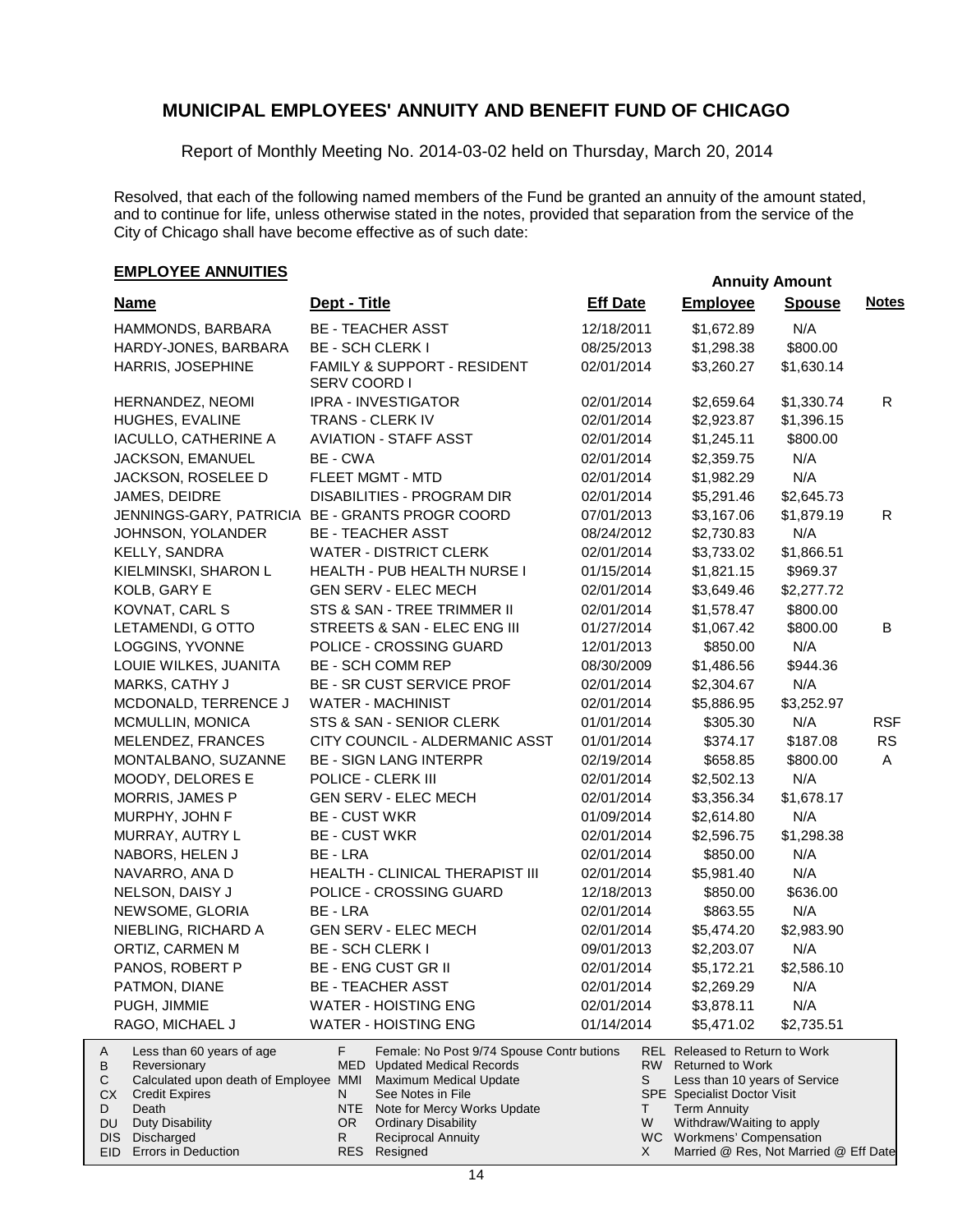Report of Monthly Meeting No. 2014-03-02 held on Thursday, March 20, 2014

Resolved, that each of the following named members of the Fund be granted an annuity of the amount stated, and to continue for life, unless otherwise stated in the notes, provided that separation from the service of the City of Chicago shall have become effective as of such date:

# **EMPLOYEE ANNUITIES**<br> **EMPLOYEE ANNUITIES**

| <b>Name</b>                      | Dept - Title                                               | <b>Eff Date</b> | <b>Employee</b> | <b>Spouse</b> | <b>Notes</b> |
|----------------------------------|------------------------------------------------------------|-----------------|-----------------|---------------|--------------|
| REBOYRAS, RAMON                  | <b>TRANS - ASPHALT HELPER</b>                              | 02/01/2014      | \$4,137.12      | N/A           |              |
| REIDY, DENNIS J                  | <b>BE - JANITOR</b>                                        | 01/12/2014      | \$553.26        | \$276.63      | <b>RS</b>    |
| RICHARDSON, LAVERNE              | POLICE - SR DATA ENTRY OPER                                | 02/01/2014      | \$2,716.08      | \$1,358.04    |              |
| RODRIGUEZ, TERESA                | BE - LRA                                                   | 02/01/2014      | \$139.72        | N/A           | S            |
| SANDERS, LULA B                  | <b>BE - PARENT WORKER</b>                                  | 02/01/2014      | \$251.09        | \$212.69      | S            |
| SANDERS, SHARON                  | <b>FAMILY &amp; SUPPORT - HUMAN SERV</b><br><b>SPEC II</b> | 02/01/2014      | \$4,191.94      | \$2,095.97    |              |
| SARABIA, JOSE L                  | WATER - WATER RATE TAKER                                   | 02/01/2014      | \$4,734.97      | \$2,112.98    |              |
| SHIELDS, TIMOTHY P               | <b>TRANS - CLERK III</b>                                   | 02/01/2014      | \$3,457.90      | N/A           |              |
| SLAY, ANN W                      | <b>BE - TEACHER ASST</b>                                   | 11/16/2013      | \$1,140.27      | \$800.00      |              |
| SNEED, EVELYN                    | <b>BE - LUNCHRM MGR</b>                                    | 01/11/2014      | \$850.00        | N/A           |              |
| SPYCHALA, DANIEL G               | <b>TRANS - FOREMAN LINEMEN</b>                             | 02/01/2014      | \$6,028.05      | \$2,855.78    |              |
| STANKUS, WILLIAM A               | <b>WATER - MACHINIST</b>                                   | 02/01/2014      | \$6,037.90      | \$3,334.84    |              |
| TALLEY ALMO, CHIQUITA A          | WATER - DIR ADMIN SERV                                     | 02/28/2014      | \$3,750.30      | N/A           |              |
| TILLMAN, JAMES E                 | <b>BE - FACTOR CUST WKR</b>                                | 02/01/2014      | \$4,237.86      | \$2,118.93    |              |
| TOBIAS, JIMMY S                  | WATER - WATCHMAN                                           | 02/01/2014      | \$4,496.23      | N/A           | <b>RB</b>    |
| <b>TORRES, LOURDES T</b>         | <b>BE - PARENT ADVOCATE</b>                                | 12/29/2013      | \$2,548.60      | N/A           | R.           |
| TOWERS, CLINT                    | WATER - ASST CHIEF OPER ENG                                | 02/01/2014      | \$5,921.61      | \$3,332.77    |              |
| TROUMPOUCIS.<br><b>PERSEFONI</b> | BE - LRA                                                   | 01/24/2014      | \$116.72        | N/A           | S            |
| WELLS, OSCAR L                   | <b>FAMILY &amp; SUPPORT - CLERK IV</b>                     | 02/01/2014      | \$994.19        | N/A           |              |
| YOUNG, CONSUELLA M               | BE - LRA                                                   | 02/02/2014      | \$100.00        | N/A           | ST           |
| ZACHACKI, JAMES W                | <b>AVIATION - ELEC MECH</b>                                | 02/01/2014      | \$4,692.17      | \$2,346.08    |              |
| <b>Total Employee Annuities</b>  | 94 Case(s)                                                 |                 | \$260,856.12    |               |              |

|      | Less than 60 years of age                                    |    | Female: No Post 9/74 Spouse Contr butions |   | REL Released to Return to Work        |
|------|--------------------------------------------------------------|----|-------------------------------------------|---|---------------------------------------|
| в    | Reversionary                                                 |    | MED Updated Medical Records               |   | RW Returned to Work                   |
| С    | Calculated upon death of Employee MMI Maximum Medical Update |    |                                           | S | Less than 10 years of Service         |
| СX   | <b>Credit Expires</b>                                        |    | See Notes in File                         |   | <b>SPE</b> Specialist Doctor Visit    |
|      | Death                                                        |    | NTE Note for Mercy Works Update           |   | <b>Term Annuity</b>                   |
| DU   | Duty Disability                                              | OR | <b>Ordinary Disability</b>                | W | Withdraw/Waiting to apply             |
| DIS. | Discharged                                                   |    | <b>Reciprocal Annuity</b>                 |   | WC Workmens' Compensation             |
|      | <b>EID</b> Errors in Deduction                               |    | RES Resigned                              |   | Married @ Res, Not Married @ Eff Date |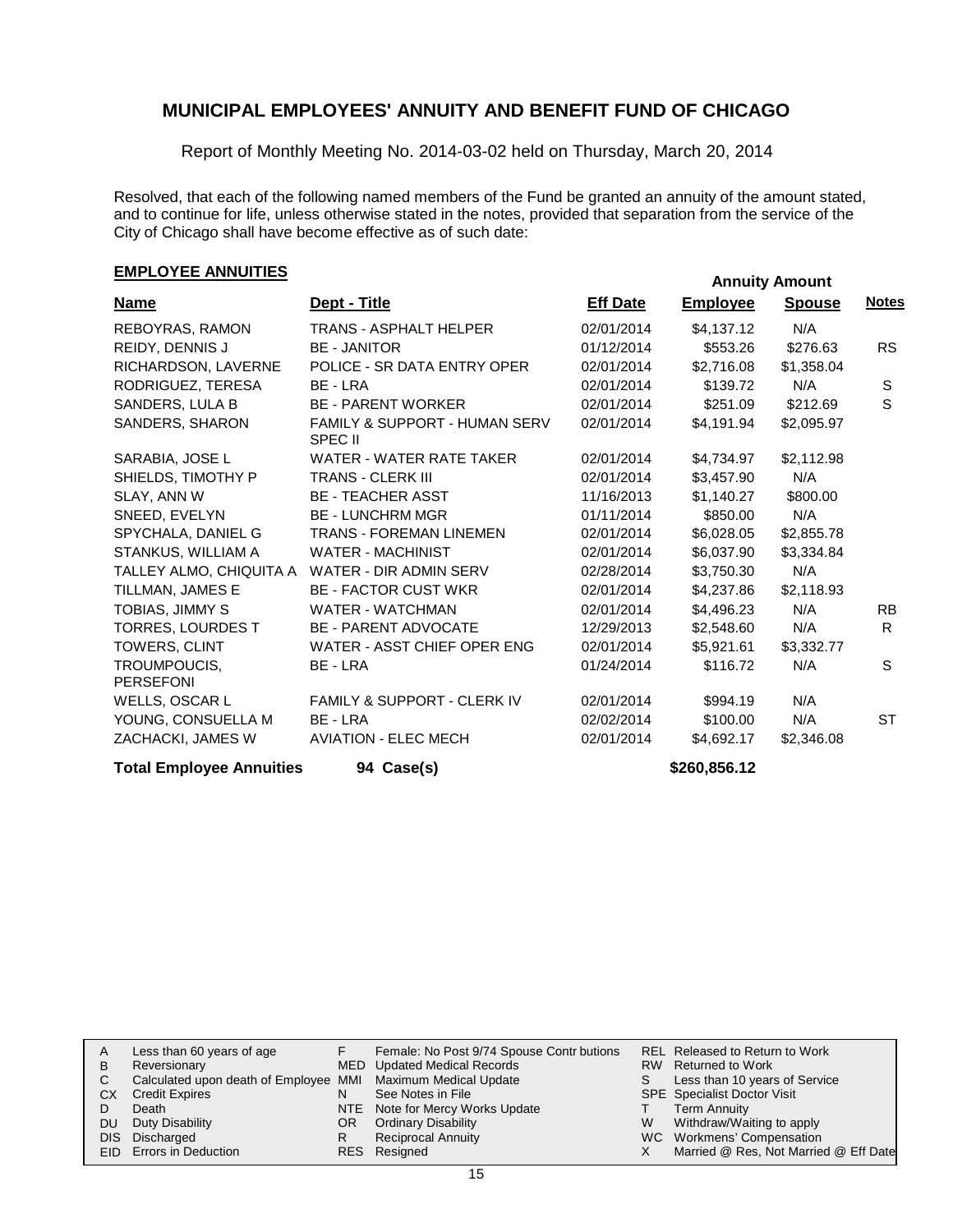Report of Monthly Meeting No. 2014-03-02 held on Thursday, March 20, 2014

Resolved, that each of the following widows, widowers, minor children, and certain other relatives of former members of the Fund be granted annuities of the amounts stated, and to continue until the expiration date indicated.

# **SPOUSE ANNUITIES Monthly** Annuity

| <b>Name</b>                       | Dept - Title                                           | <b>Eff Date</b> | <b>Annuity</b> | <b>Expires</b> | <b>Notes</b> |
|-----------------------------------|--------------------------------------------------------|-----------------|----------------|----------------|--------------|
| ALEY THOMAS,<br><b>KUNNAKKATT</b> | ANIMAL CARE & CONTRL - ANIMAL<br><b>CTRL OFFICER</b>   | 11/10/2013      | \$940.51       | Death          |              |
| BATTLE, LORETTA                   | <b>BE - SHEET METAL HELPER</b>                         | 12/28/2013      | \$662.13       | Death          | S            |
| <b>BULLOCK, LESLIE</b>            | <b>BE - TEACHER ASST</b>                               | 12/26/2013      | \$853.04       | Death          |              |
| CARROLL, DOROTHY J                | <b>HEALTH - MTD</b>                                    | 01/22/2014      | \$800.00       | Death          |              |
| CORONEL, RUBEN                    | <b>BE - TEACHER ASST</b>                               | 12/30/2013      | \$1,421.13     | Death          |              |
| DAWSON, GLORIA C                  | <b>GENERAL SERVICES - DIR BUILDINGS</b><br><b>MGMT</b> | 01/08/2014      | \$3,615.90     | Death          |              |
| DENORIO, OKSANA                   | <b>BUILDING - CONSTR EQUIP INSPEC</b>                  | 11/23/2013      | \$1,365.38     | Death          |              |
| GARRITY, BARBARA                  | BE - ENG CUST GR V                                     | 01/29/2014      | \$3,442.81     | Death          |              |
| GILLETTE, SHAROL L                | DEPT OF WATER - FOREMAN ELEC<br>MECH                   | 01/12/2014      | \$2,520.82     | Death          |              |
| HICKS, PHYLLIS J                  | <b>BE - FOREMAN ELEC MECH</b>                          | 01/15/2014      | \$2,084.82     | Death          |              |
| <b>HOBIK, FRANCES</b>             | <b>BE - FOREMAN MTD</b>                                | 01/14/2014      | \$2,115.03     | Death          |              |
| HOWARD, PATRICIA                  | <b>BE - SCH SECURITY OFF</b>                           | 01/17/2014      | \$800.00       | Death          |              |
| KIENZLE, CHRISTINE L              | <b>AVIATION - ASST CHIEF OPER ENG</b>                  | 12/31/2013      | \$2,808.73     | Death          | R.           |
| MC GUE, CHARLOTTE J               | STS & SAN - MTD                                        | 01/10/2014      | \$1,516.50     | Death          |              |
| MCDANIELS, CHARLES                | HEALTH - CLINICAL THERAPIST III                        | 12/15/2013      | \$2,028.78     | Death          | R            |
| MERLO, ENRIQUE                    | <b>AVIATION - DATA ENTRY OPER</b>                      | 10/31/2013      | \$800.00       | Death          |              |
| MORROW, DORIS A                   | <b>OEMC - DISPATCHER AIDE I</b>                        | 01/22/2014      | \$1,206.54     | Death          |              |
| NELSON, MARY L                    | <b>BE - CUST WKR</b>                                   | 01/23/2014      | \$1,030.18     | Death          |              |
| POBEREZHSKY, LIDYA P              | <b>WATER - FILTRATION ENG II</b>                       | 01/20/2014      | \$1,487.12     | Death          |              |
| RECKINGER, MARTIN P               | <b>BE - SCH CLERK I</b>                                | 01/11/2014      | \$1,840.12     | Death          |              |
| RUSTHOVEN, CAROL ANN              | <b>BE-ENGR</b>                                         | 12/02/2013      | \$2,438.84     | Death          |              |
| SMITH, ARNETHIA                   | POLICE - SR DATA ENTRY OPER                            | 02/01/2014      | \$2,409.50     | Death          |              |
| SMUDA, LORRAINE                   | <b>WATER SERV - DEPUTY COMM</b>                        | 11/29/2013      | \$2,934.08     | Death          |              |
| STARCEVICH, GERALDINE             | <b>FLEET MGTMENT - MTD</b>                             | 01/21/2014      | \$1,725.72     | Death          |              |
| TAN, SIU HUEN GO                  | <b>DEPT OF WATER - FILTRATION ENG III</b>              | 01/05/2014      | \$2,248.80     | Death          |              |
| TIERNEY, MARY A                   | WATER - OPER ENG GROUP A                               | 01/01/2014      | \$2,403.51     | Death          |              |
| VELASQUEZ, PAULINE D              | BE - ENG CUST GR IV-2                                  | 01/21/2014      | \$2,562.40     | Death          |              |
| <b>Total Spouse Annuities</b>     | 27 Case(s)                                             |                 | \$50,062.39    |                |              |

| A  | Less than 60 years of age                                    |    | Female: No Post 9/74 Spouse Contr butions |   | REL Released to Return to Work        |
|----|--------------------------------------------------------------|----|-------------------------------------------|---|---------------------------------------|
| в  | Reversionary                                                 |    | MED Updated Medical Records               |   | RW Returned to Work                   |
| C. | Calculated upon death of Employee MMI Maximum Medical Update |    |                                           |   | Less than 10 years of Service         |
| CХ | <b>Credit Expires</b>                                        | N  | See Notes in File                         |   | <b>SPE</b> Specialist Doctor Visit    |
|    | Death                                                        |    | NTE Note for Mercy Works Update           |   | Term Annuity                          |
| DU | Duty Disability                                              | OR | <b>Ordinary Disability</b>                | W | Withdraw/Waiting to apply             |
|    | DIS Discharged                                               | R  | <b>Reciprocal Annuity</b>                 |   | WC Workmens' Compensation             |
|    | EID Errors in Deduction                                      |    | RES Resigned                              |   | Married @ Res, Not Married @ Eff Date |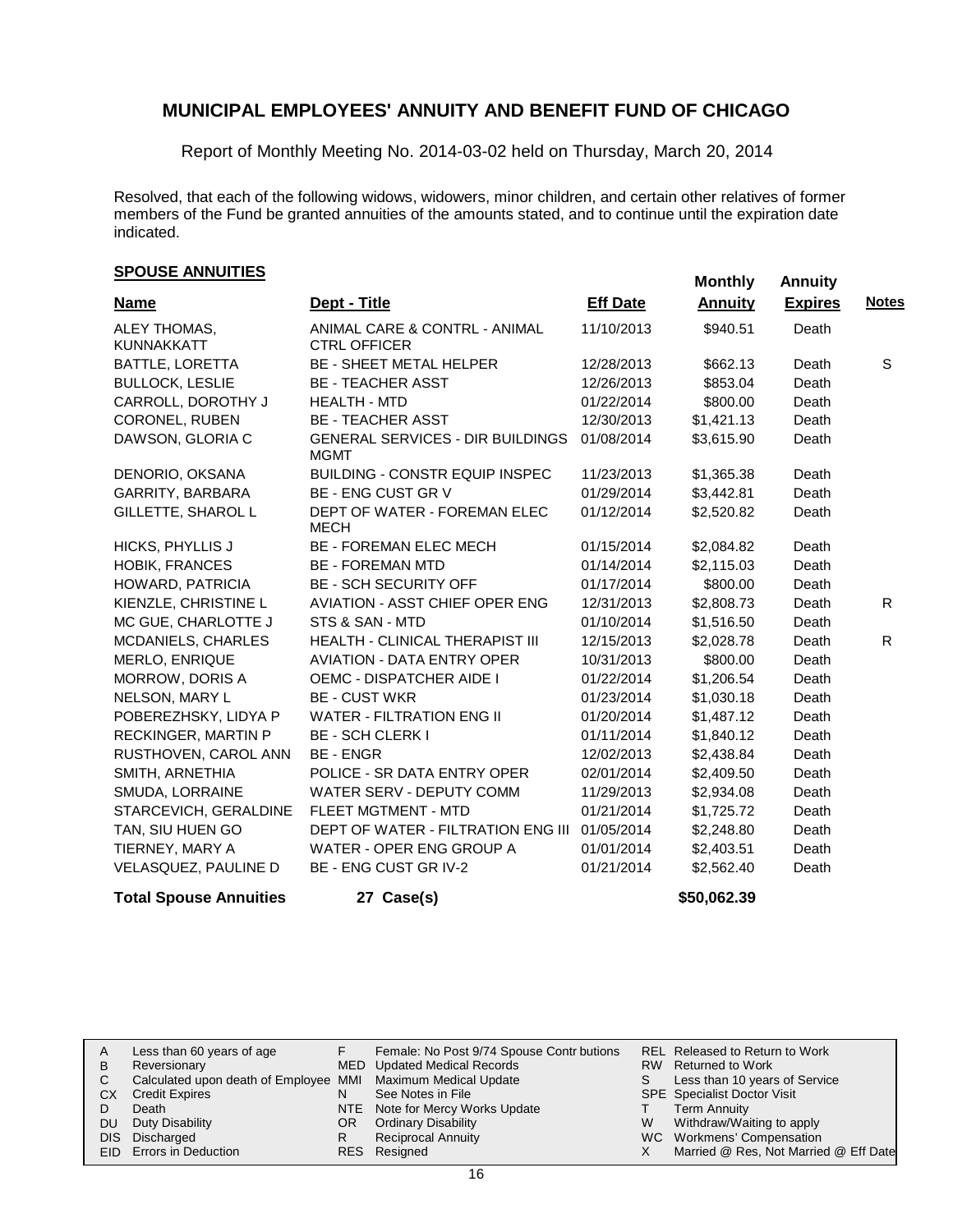Report of Monthly Meeting No. 2014-03-02 held on Thursday, March 20, 2014

Resolved, that each of the following widows, widowers, minor children, and certain other relatives of former members of the Fund be granted annuities of the amounts stated, and to continue until the expiration date indicated.

# **CHILD(REN) ANNUITIES Monthly** Annuity

| <b>Name</b><br><u>and the company of the company of the company of the company of the company of the company of the company of the company of the company of the company of the company of the company of the company of the company of the com</u> | Employee | <b>Eff Date</b> | Annuity | <b>Expires</b> | <u>Notes</u> |
|-----------------------------------------------------------------------------------------------------------------------------------------------------------------------------------------------------------------------------------------------------|----------|-----------------|---------|----------------|--------------|
| <b>NONE</b>                                                                                                                                                                                                                                         |          |                 |         |                |              |

| A  | Less than 60 years of age                                    |    | Female: No Post 9/74 Spouse Contr butions |   | REL Released to Return to Work        |
|----|--------------------------------------------------------------|----|-------------------------------------------|---|---------------------------------------|
| в  | Reversionary                                                 |    | MED Updated Medical Records               |   | RW Returned to Work                   |
| C  | Calculated upon death of Employee MMI Maximum Medical Update |    |                                           | S | Less than 10 years of Service         |
| CХ | <b>Credit Expires</b>                                        | N  | See Notes in File                         |   | <b>SPE</b> Specialist Doctor Visit    |
|    | Death                                                        |    | NTE Note for Mercy Works Update           |   | Term Annuity                          |
| DU | Duty Disability                                              | OR | <b>Ordinary Disability</b>                | W | Withdraw/Waiting to apply             |
|    | DIS Discharged                                               | R  | <b>Reciprocal Annuity</b>                 |   | WC Workmens' Compensation             |
|    | EID Errors in Deduction                                      |    | RES Resigned                              |   | Married @ Res, Not Married @ Eff Date |
|    |                                                              |    |                                           |   |                                       |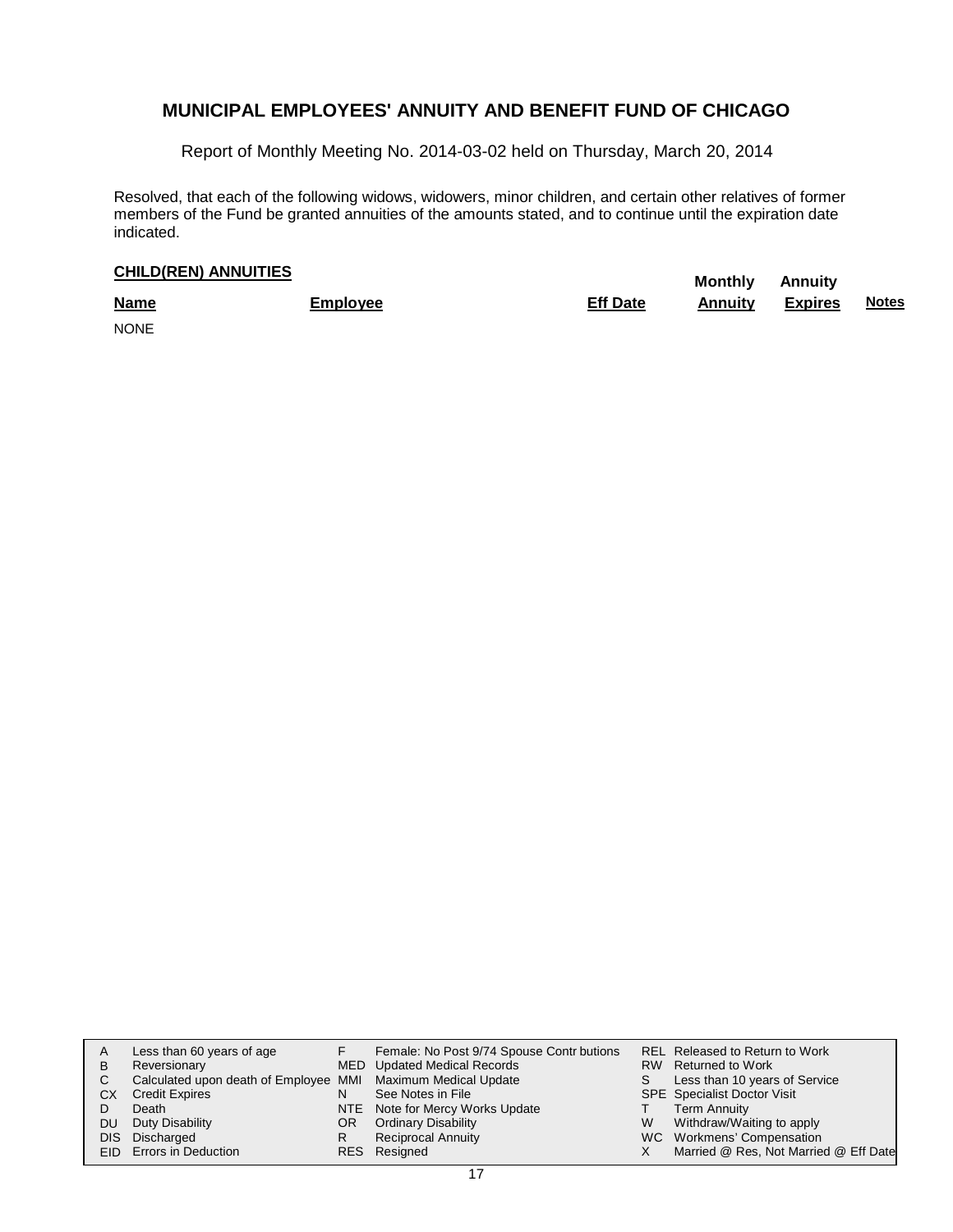Report of Monthly Meeting No. 2014-03-02 held on Thursday, March 20, 2014

Resolved, that each of the following widows, widowers, minor children, and certain other relatives of former members of the Fund be granted annuities of the amounts stated, and to continue until the expiration date indicated.

### **Monthly Annuity REVERSIONARY ANNUITIES**

| <b>Name</b>                         | <b>Employee</b> | <b>Eff Date</b> | <br>Annuitv | <i><b>AUROUS</b></i><br><b>Expires</b> | <u>Notes</u> |
|-------------------------------------|-----------------|-----------------|-------------|----------------------------------------|--------------|
| SMITH, ARNETHIA                     | SMITH, JAMES    | 02/01/2014      | \$101.00    | Death                                  |              |
| <b>Total Reversionary Annuities</b> | 1 Case(s)       |                 | \$101.00    |                                        |              |

| A    | Less than 60 years of age                                    |    | Female: No Post 9/74 Spouse Contr butions |    | REL Released to Return to Work        |
|------|--------------------------------------------------------------|----|-------------------------------------------|----|---------------------------------------|
| В    | Reversionary                                                 |    | MED Updated Medical Records               |    | RW Returned to Work                   |
| С    | Calculated upon death of Employee MMI Maximum Medical Update |    |                                           | S. | Less than 10 years of Service         |
| СX   | <b>Credit Expires</b>                                        | N  | See Notes in File                         |    | <b>SPE</b> Specialist Doctor Visit    |
|      | Death                                                        |    | NTE Note for Mercy Works Update           |    | <b>Term Annuity</b>                   |
| DU   | Duty Disability                                              | OR | <b>Ordinary Disability</b>                | W  | Withdraw/Waiting to apply             |
| DIS. | Discharged                                                   | R  | <b>Reciprocal Annuity</b>                 |    | WC Workmens' Compensation             |
|      | EID Errors in Deduction                                      |    | RES Resigned                              |    | Married @ Res, Not Married @ Eff Date |
|      |                                                              |    |                                           |    |                                       |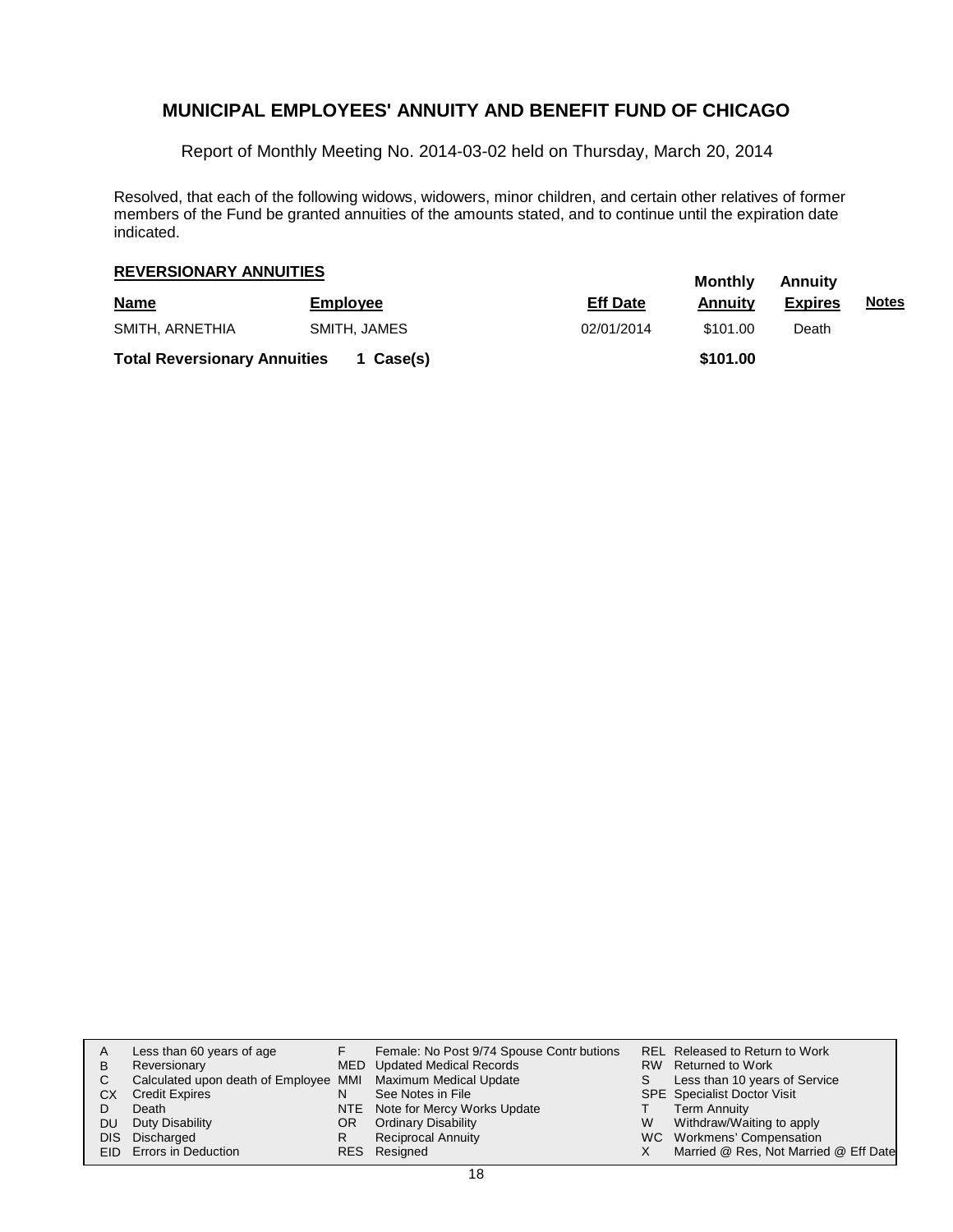Report of Monthly Meeting No. 2014-03-02 held on Thursday, March 20, 2014

Resolved, that each of the following named members of the Fund, or widows, widowers, or minor children of former members of the Fund be granted an adjusted annuity of the amount stated, and to continue for life, unless otherwise stated.

### **Annuity Amount ADJUSTED ANNUITIES**

|                      |                              |                          |                              | ATTITUTTY ATTIVUIT   |                   |
|----------------------|------------------------------|--------------------------|------------------------------|----------------------|-------------------|
| <b>Name</b>          | Reason                       | <b>Eff Date</b>          | <b>Employee Spouse/Child</b> |                      |                   |
| <b>BURNS, SANDRA</b> | Change in Effective Date     | 08/15/2013<br>02/01/2014 | \$3,784.64<br>\$3,784.64     | N/A<br>N/A           | <b>ORG</b><br>ADJ |
| KORES, MARY L        | <b>Correction to Service</b> | 11/01/2013               | \$1,142.23<br>\$1,078.77     | N/A<br>N/A           | <b>ORG</b><br>ADJ |
| PATILLO, LOVETT A    | Change in FAS                | 07/01/2013<br>06/30/2013 | \$960.00<br>\$1,110.93       | \$800.00<br>\$800.00 | <b>ORG</b><br>ADJ |
| STANTON, LAURENCE B  | Reduction to Highest Max     | 08/29/2013               | \$1,420.43<br>\$1,367.57     | \$864.66<br>\$864.66 | <b>ORG</b><br>ADJ |
| STEBBINS, JAMES D    | Change in FAS                | 05/01/2010               | \$347.48<br>\$350.37         | \$166.36<br>\$167.73 | <b>ORG</b><br>ADJ |
| THOMAS, SHERYL       | Change in FAS                | 08/29/2013               | \$552.88<br>\$591.12         | N/A<br>N/A           | <b>ORG</b><br>ADJ |

#### **Total Adjusted Annuities 6 Case(s)**

Ms. Neely moved that the resolutions be adopted and that the applicants be granted employee, widow(er), child, reversionary, or adjusted annuities for the period and at the rates stated opposite their respective names. Seconded Mr. McMahon. Carried: Ayes- Mr. Widawsky, Ms. Neely, Mr. Clancy and Mr. McMahon. Noes-None.

| A   | Less than 60 years of age                                    |    | Female: No Post 9/74 Spouse Contr butions |    | REL Released to Return to Work        |
|-----|--------------------------------------------------------------|----|-------------------------------------------|----|---------------------------------------|
| B   | Reversionary                                                 |    | MED Updated Medical Records               |    | RW Returned to Work                   |
|     | Calculated upon death of Employee MMI Maximum Medical Update |    |                                           | S. | Less than 10 years of Service         |
| CХ  | <b>Credit Expires</b>                                        | N  | See Notes in File                         |    | <b>SPE</b> Specialist Doctor Visit    |
|     | Death                                                        |    | NTE Note for Mercy Works Update           |    | Term Annuity                          |
| DU. | Duty Disability                                              | OR | <b>Ordinary Disability</b>                | W  | Withdraw/Waiting to apply             |
|     | DIS Discharged                                               | R  | <b>Reciprocal Annuity</b>                 |    | WC Workmens' Compensation             |
|     | <b>EID</b> Errors in Deduction                               |    | RES Resigned                              |    | Married @ Res, Not Married @ Eff Date |
|     |                                                              |    |                                           |    |                                       |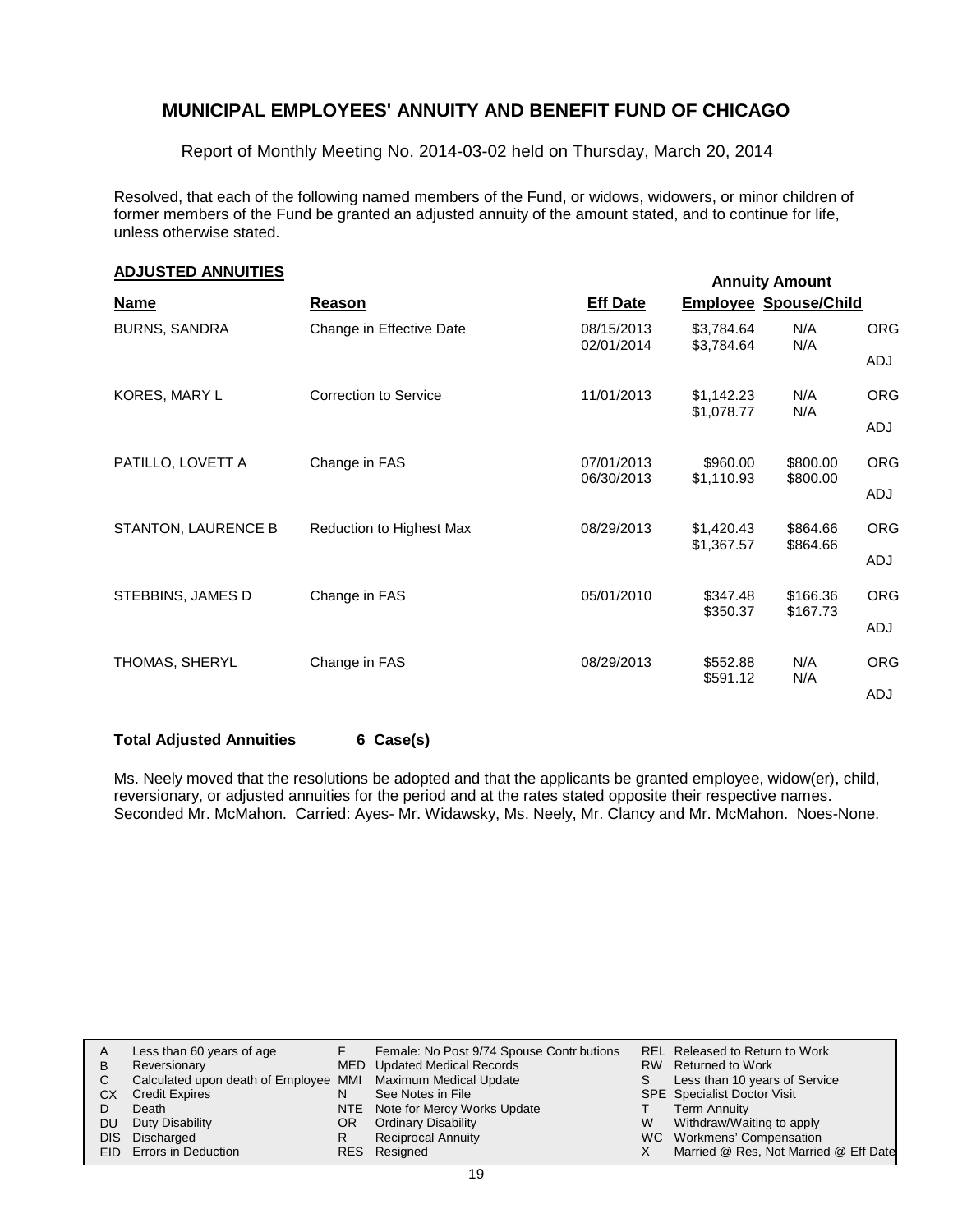Report of Monthly Meeting No. 2014-03-02 held on Thursday, March 20, 2014

The following employees have filed application for Duty Disability Benefits. The applications have been examined by the Medical Examiner for this Fund who recommended the following periods of disability.

#### **DUTY DISABILITY**

| <b>Name</b>                | <u>Dept</u>     |               | <b>Eff Date Fol-Up Date</b> | <b>Term Date</b> | Rate<br>Per Day | *No. of<br>Children |
|----------------------------|-----------------|---------------|-----------------------------|------------------|-----------------|---------------------|
|                            |                 |               |                             |                  |                 |                     |
| AMELIO, PETER R            | STS & SAN       | 09/23/12      |                             | 09/26/13         | \$125.65        |                     |
| BELL, YVONNE               | STS & SAN       | 11/25/13      | 11/01/14                    |                  | \$144.67        |                     |
|                            |                 | (Less 4 days) |                             |                  |                 |                     |
| <b>BOMBENGER, THOMAS F</b> | <b>FINANCE</b>  | 11/13/13      | 05/01/14                    |                  | \$130.36        |                     |
| BUTLER, DION P             | <b>TRANS</b>    | 12/12/13      | 05/01/14                    |                  | \$197.03        |                     |
| CAMPANELLA, MARIA          | <b>AVIATION</b> | 01/03/14      | 05/01/14                    |                  | \$103.31        |                     |
| DAVIS, EILEEN H            | <b>TRANS</b>    | 11/20/13      |                             | 02/28/14         | \$213.06        |                     |
| ESCOBEDO JR, IGNACIO       | <b>AVIATION</b> | 01/08/14      | 08/01/14                    |                  | \$172.67        | 3                   |
| FLORES, ADOLFO S           | <b>WATER</b>    | 11/19/12      |                             | 06/02/13         | \$144.67        |                     |
| FRANKLIN, RUBY D           | <b>TRANS</b>    | 07/09/13      |                             | 07/21/13         | \$144.67        |                     |
| <b>GARRITY, LARRY M</b>    | <b>TRANS</b>    | 11/14/13      | 05/01/14                    |                  | \$183.35        |                     |
| HALAMI, STEVEN J           | <b>TRANS</b>    | 12/26/13      | 06/01/14                    |                  | \$181.00        |                     |
| JOHNSON JR, EUGENE         | <b>TRANS</b>    | 10/18/13      | 04/01/14                    |                  | \$197.03        |                     |
| KASPER, ALVIN M            | <b>AVIATION</b> | 12/31/13      | 07/01/14                    |                  | \$151.90        |                     |
| KIRBY, WILLIAM F           | <b>GEN SERV</b> | 03/22/13      | 08/01/14                    |                  | \$177.45        |                     |
| LENARDI, THOMAS M          | <b>WATER</b>    | 12/05/13      | 07/01/14                    |                  | \$197.03        | 1                   |
| LEON, CARLOS A             | STS & SAN       | 11/08/13      |                             | 12/01/13         | \$144.67        | 2                   |
| LOGAN, ERNEST L            | <b>WATER</b>    | 02/18/14      |                             | 02/23/14         | \$144.67        |                     |
| MATHEWS, HOWARD F          | <b>WATER</b>    | 01/01/14      | 05/01/14                    |                  | \$144.67        |                     |
| MC LINDEN, MICHAEL A       | <b>TRANS</b>    | 12/30/13      |                             | 01/28/14         | \$213.06        |                     |
| OWENS, KEENAN L            | <b>FINANCE</b>  | 01/15/13      |                             | 04/19/13         | \$130.36        | 1                   |
| PRAKASH, GODISALA G        | <b>TRANS</b>    | 01/01/14      | 07/01/14                    |                  | \$145.97        |                     |
| RIORDAN, DENIS E           | <b>WATER</b>    | 12/16/13      | 05/01/14                    |                  | \$205.62        | $\overline{c}$      |
| ROBINSON, CORY L           | <b>WATER</b>    | 01/16/14      |                             | 02/16/14         | \$158.14        | 3                   |
| ROESKE, LAWRENCE C         | <b>AVIATION</b> | 10/20/13      | 05/01/14                    |                  | \$174.16        | $\overline{2}$      |
| SINGLETON, MARYBETH        | <b>FIRE</b>     | 03/01/14      | 06/01/14                    |                  | \$160.17        | $\mathbf{1}$        |
| SONNE, LAWRENCE M          | <b>AVIATION</b> | 09/26/13      |                             | 02/05/14         | \$183.78        | 3                   |
| SUTTON, SHAWN              | <b>TRANS</b>    | 10/18/13      | 05/01/14                    |                  | \$144.67        |                     |
| TOPPS, DONNA L             | <b>TRANS</b>    | 12/04/13      | 07/01/14                    |                  | \$150.44        | 1                   |
| <b>WALTON, VIRGINIA</b>    | STS & SAN       | 12/13/13      |                             | 01/20/14         | \$146.85        |                     |
| WILSON, DWAYNE L           | <b>AVIATION</b> | 01/25/14      | 08/01/14                    |                  | \$144.67        |                     |
| ZAMORA, MARTIN             | STS & SAN       | 03/08/13      |                             | 10/18/13         | \$144.67        | $\overline{c}$      |

\* Based on 40 ILCS 5/8-160, the Employee shall also have a right to receive child's disability benefit of \$10.00 a month on account of each child less than 18 years of age. Rates will be prorated based on days of eligibility.

| A<br>В<br>CХ<br>DU | Less than 60 years of age<br>Reversionary<br>Calculated upon death of Employee MMI Maximum Medical Update<br><b>Credit Expires</b><br>Death<br>Duty Disability<br>DIS Discharged<br>EID Errors in Deduction | N<br>OR<br>R | Female: No Post 9/74 Spouse Contr butions<br><b>MED</b> Updated Medical Records<br>See Notes in File<br>NTE Note for Mercy Works Update<br><b>Ordinary Disability</b><br><b>Reciprocal Annuity</b><br>RES Resigned | S.<br>W | <b>REL Released to Return to Work</b><br>RW Returned to Work<br>Less than 10 years of Service<br><b>SPE</b> Specialist Doctor Visit<br><b>Term Annuity</b><br>Withdraw/Waiting to apply<br>WC Workmens' Compensation<br>Married @ Res, Not Married @ Eff Date |
|--------------------|-------------------------------------------------------------------------------------------------------------------------------------------------------------------------------------------------------------|--------------|--------------------------------------------------------------------------------------------------------------------------------------------------------------------------------------------------------------------|---------|---------------------------------------------------------------------------------------------------------------------------------------------------------------------------------------------------------------------------------------------------------------|
|--------------------|-------------------------------------------------------------------------------------------------------------------------------------------------------------------------------------------------------------|--------------|--------------------------------------------------------------------------------------------------------------------------------------------------------------------------------------------------------------------|---------|---------------------------------------------------------------------------------------------------------------------------------------------------------------------------------------------------------------------------------------------------------------|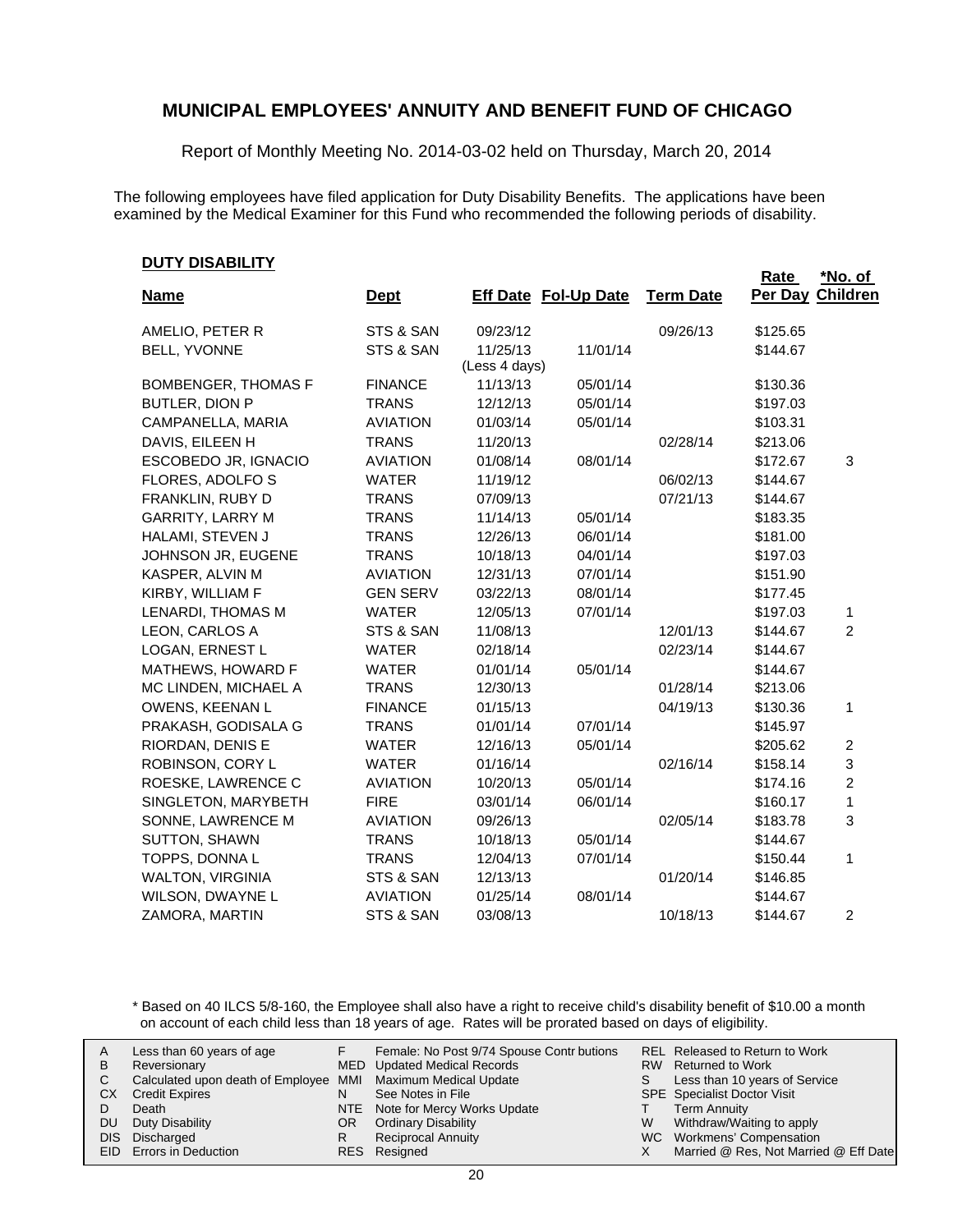Report of Monthly Meeting No. 2014-03-02 held on Thursday, March 20, 2014

The following employees have filed application for Duty Disability Benefits. The applications have been examined by the Medical Examiner for this Fund who recommended the following periods of disability.

| <b>DUTY DISABILITY</b>       |             |                             |           | <u>*No. of</u><br><u>Rate</u> |
|------------------------------|-------------|-----------------------------|-----------|-------------------------------|
| <b>Name</b>                  | <b>Dept</b> | <b>Eff Date Fol-Up Date</b> | Term Date | Per Day Children              |
| <b>Total DUTY DISABILITY</b> |             | 31 Case(s)                  |           | \$5,000.42                    |

\* Based on 40 ILCS 5/8-160, the Employee shall also have a right to receive child's disability benefit of \$10.00 a month on account of each child less than 18 years of age. Rates will be prorated based on days of eligibility.

| A    | Less than 60 years of age                                    |    | Female: No Post 9/74 Spouse Contr butions |    | REL Released to Return to Work        |
|------|--------------------------------------------------------------|----|-------------------------------------------|----|---------------------------------------|
| В    | Reversionary                                                 |    | <b>MED</b> Updated Medical Records        |    | RW Returned to Work                   |
|      | Calculated upon death of Employee MMI Maximum Medical Update |    |                                           | S. | Less than 10 years of Service         |
| CХ   | <b>Credit Expires</b>                                        | N  | See Notes in File                         |    | <b>SPE</b> Specialist Doctor Visit    |
|      | Death                                                        |    | NTE Note for Mercy Works Update           |    | <b>Term Annuity</b>                   |
| DU   | Duty Disability                                              | OR | <b>Ordinary Disability</b>                | W  | Withdraw/Waiting to apply             |
| DIS. | Discharged                                                   | R  | <b>Reciprocal Annuity</b>                 |    | WC Workmens' Compensation             |
|      | EID Errors in Deduction                                      |    | RES Resigned                              |    | Married @ Res, Not Married @ Eff Date |
|      |                                                              |    |                                           |    |                                       |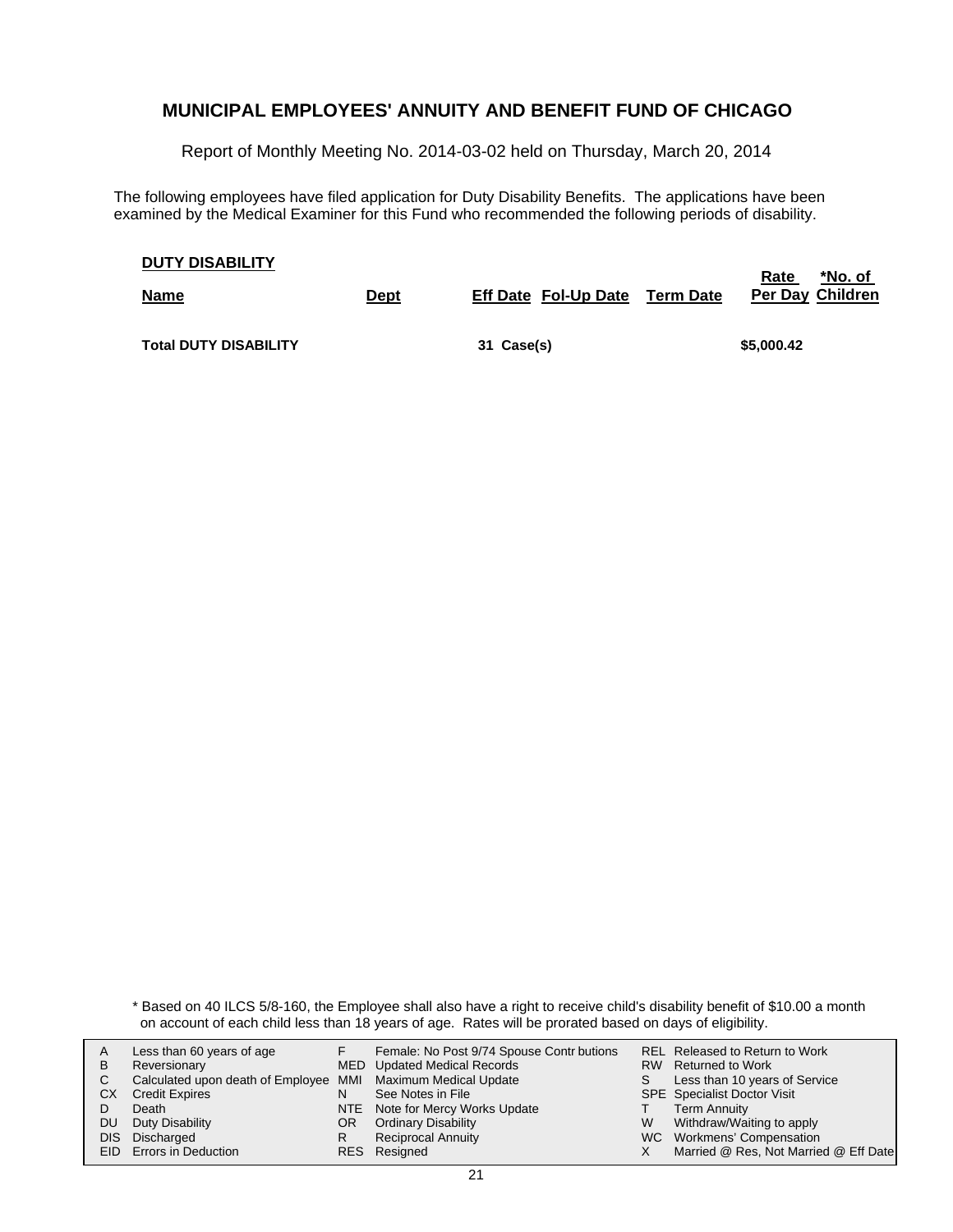Report of Monthly Meeting No. 2014-03-02 held on Thursday, March 20, 2014

The following employees have filed application for Ordinary Disability Benefits. The applications have been examined by the Medical Examiner for this Fund who recommended the following periods of disability.

**Rate** 

#### **ORDINARY DISABILITY**

| <u>Name</u>                      | <b>Dept</b>                        |                | <b>Eff Date Fol-Up Date</b> | <b>Term Date</b> | <u>kate</u><br>Per Day |
|----------------------------------|------------------------------------|----------------|-----------------------------|------------------|------------------------|
|                                  |                                    |                |                             |                  |                        |
| <b>BLANCO, ROSA E</b>            | <b>FAMILY &amp;</b><br><b>SUPP</b> | 01/06/14       |                             | 01/20/14         | \$57.24                |
| <b>BROOKS, PHYLLIS</b>           | <b>BE</b>                          | 02/05/14       | 06/01/14                    |                  | \$80.46                |
| <b>BROWN, ERIC R</b>             | <b>GEN SERV</b>                    | 01/28/14       | 07/01/14                    |                  | \$128.33               |
| CHACON, MARIA V                  | <b>BE</b>                          | 12/24/13       | 06/01/14                    |                  | \$48.37                |
| <b>CLARK, FRANK A</b>            | <b>BE</b>                          | 01/09/14       | 06/01/14                    |                  | \$61.80                |
|                                  |                                    | (Less 2 days)  |                             |                  |                        |
| DANTZLER, JATARIAN S             | <b>OEMC</b>                        | 01/29/14       | 05/01/14                    |                  | \$89.82                |
| <b>FAIR, CATHERINE R</b>         | <b>BE</b>                          | 02/12/14       |                             | 02/26/14         | \$55.10                |
| <b>GARDNER, FANNIE C</b>         | <b>POLICE</b>                      | 12/30/13       | 08/01/14                    |                  | \$19.05                |
| GIBSON, TONY I                   | <b>HEALTH</b>                      | 03/01/14       |                             | 03/16/14         | \$72.25                |
| HAIRSTON JR, GEORGE              | <b>HEALTH</b>                      | 02/07/14       | 05/01/14                    |                  | \$104.70               |
| HAZEN, RONALD J                  | <b>HEALTH</b>                      | 01/17/14       |                             | 01/24/14         | \$93.99                |
| HILL, CAROL P                    | <b>AVIATION</b>                    | 02/10/14       | 06/01/14                    |                  | \$94.08                |
| JOHNSON, ROSLYN J                | <b>HEALTH</b>                      | 02/10/14       |                             | 03/02/14         | \$86.93                |
| MARCINIAK, ROGER L               | <b>WATER</b>                       | 01/05/14       | 04/01/14                    |                  | \$55.79                |
| MILES, MARSHALL S                | <b>HEALTH</b>                      | 01/20/14       |                             | 03/16/14         | \$96.41                |
| NAGELLI, DAVID C                 | <b>TRANS</b>                       | 12/22/13       | 05/01/14                    |                  | \$92.91                |
|                                  |                                    | (Less 11 days) |                             |                  |                        |
| ODOM, JERALD H                   | STS & SAN                          | 01/26/14       | 07/01/14                    |                  | \$96.45                |
| ROBINSON, CHERYL L               | <b>BE</b>                          | 11/14/13       | 11/01/14                    |                  | \$94.05                |
|                                  |                                    | (Less 4 days)  |                             |                  |                        |
| SHINGLES, DERRICK                | <b>TRANS</b>                       | 02/13/14       | 04/01/14                    |                  | \$96.45                |
| TADEO, ALITA F                   | <b>ADMIN</b><br><b>HEARNG</b>      | 02/13/14       | 04/01/14                    |                  | \$72.25                |
| THOMAS, DANIEL O                 | <b>WATER</b>                       | 12/29/13       | 08/01/14                    |                  | \$106.42               |
| TOWNSEND, TIFFANY L              | <b>WATER</b>                       | 02/17/14       |                             | 04/02/14         | \$64.67                |
| <b>WILLIAMS, CLARENCE</b>        | <b>TRANS</b>                       | 02/21/14       | 06/01/14                    |                  | \$96.45                |
| WILLIAMSON, MCVERNON L           | BE                                 | 01/24/14       | 08/01/14                    |                  | \$28.10                |
| <b>Total ORDINARY DISABILITY</b> |                                    | 24 Case(s)     |                             |                  | \$1,892.07             |

Ms. Neely moved that the applicants for Ordinary and Duty disability benefits be granted such benefits for the period and at the rate shown opposite their respective names. Seconded Mr. Widawsky. Carried: Ayes- Mr. Widawsky, Ms. Neely, Mr. Clancy and Mr. McMahon. Nays-None.

| A   | Less than 60 years of age                                    |    | Female: No Post 9/74 Spouse Contr butions |   | REL Released to Return to Work        |
|-----|--------------------------------------------------------------|----|-------------------------------------------|---|---------------------------------------|
| в   | Reversionary                                                 |    | MED Updated Medical Records               |   | RW Returned to Work                   |
| C   | Calculated upon death of Employee MMI Maximum Medical Update |    |                                           |   | Less than 10 years of Service         |
| CХ  | <b>Credit Expires</b>                                        | N  | See Notes in File                         |   | <b>SPE</b> Specialist Doctor Visit    |
|     | Death                                                        |    | NTE Note for Mercy Works Update           |   | <b>Term Annuity</b>                   |
| DU. | Duty Disability                                              | OR | <b>Ordinary Disability</b>                | W | Withdraw/Waiting to apply             |
|     | DIS Discharged                                               | R  | <b>Reciprocal Annuity</b>                 |   | WC Workmens' Compensation             |
|     | EID Errors in Deduction                                      |    | RES Resigned                              |   | Married @ Res, Not Married @ Eff Date |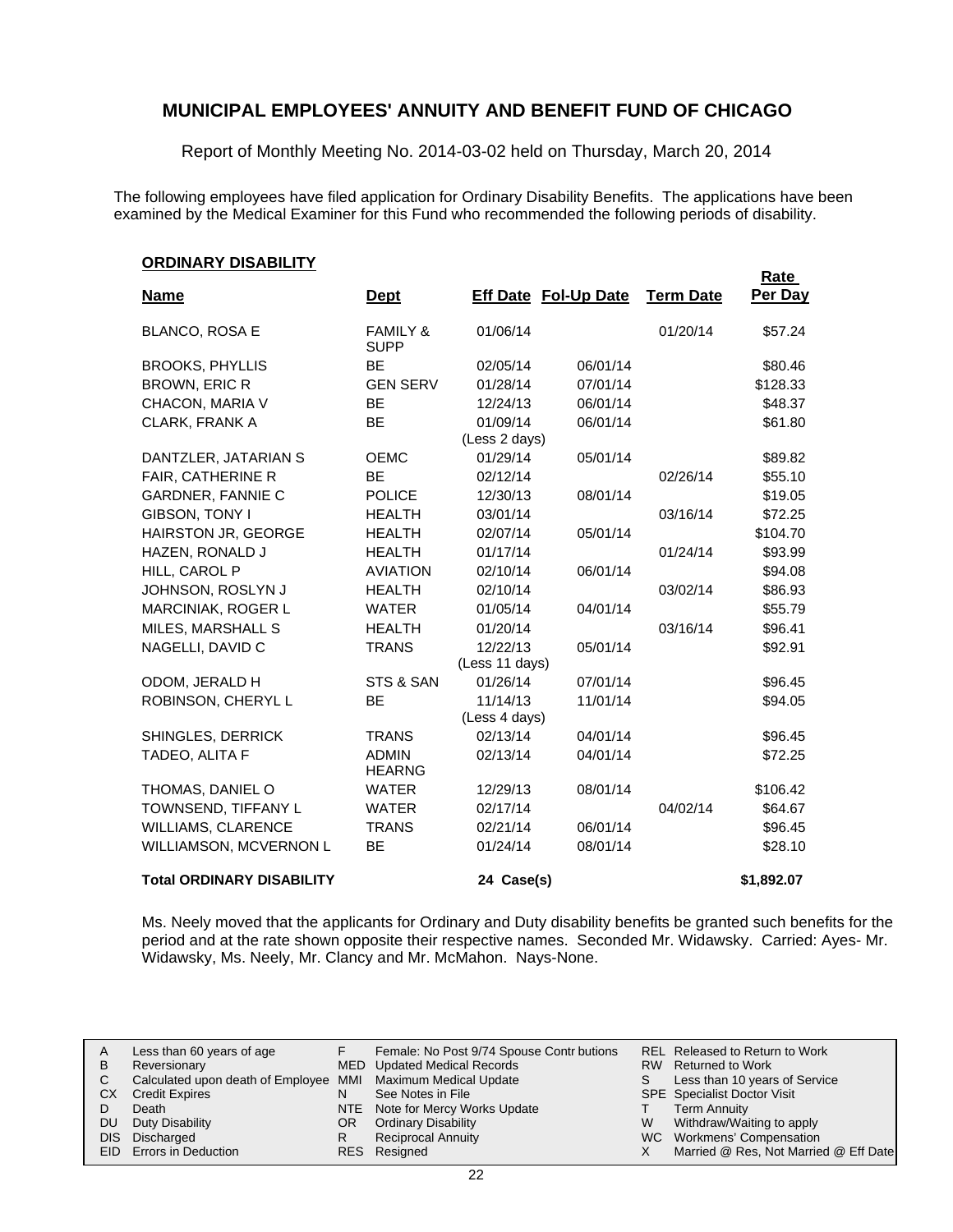Report of Monthly Meeting No. 2014-03-02 held on Thursday, March 20, 2014

The following employees receiving Duty Disability Benefits have applied for extension of such benefits. The applications have been examined by the Medical Examiner for this Fund who recommended the following extensions.

#### **DUTY-EXTENSION OF**

|                          |                 |                   |               |                | Rate     | <u>*No. of</u> |
|--------------------------|-----------------|-------------------|---------------|----------------|----------|----------------|
| <b>Name</b>              | <u>Dept</u>     | <b>Start Date</b> | <b>Period</b> | <b>Ext Req</b> | Per Day  | Children       |
| APPELHANS, SCOTT J       | <b>AVIATION</b> | 05/19/09          | 03/01/15      | <b>MED</b>     | \$110.51 |                |
| BERKOWICZ, FRANCIS A     | STS & SAN       | 07/27/11          | 07/01/14      | <b>MED</b>     | \$169.04 |                |
| <b>BIELECKI, LOUIS R</b> | <b>WATER</b>    | 05/15/13          | 05/01/14      | <b>MED</b>     | \$192.33 |                |
| <b>BOLAND, BRIAN M</b>   | <b>WATER</b>    | 01/26/01          | 03/01/15      | <b>NTE</b>     | \$123.52 | 1              |
| CASTILLO, MILAGROS       | <b>WATER</b>    | 06/01/13          | 03/01/15      | <b>MED</b>     | \$154.72 | 1              |
| CONWAY, THOMAS J         | <b>AVIATION</b> | 04/28/09          | 04/01/15      | <b>MED</b>     | \$169.97 | 1              |
| CULLEN, JAMES Z          | <b>TRANS</b>    | 05/13/10          | 02/01/15      | MED            | \$144.99 | 1              |
| <b>CUSACK, BRIAN R</b>   | <b>FLEET</b>    | 12/21/11          | 09/01/14      | <b>MED</b>     | \$184.46 |                |
| DOUGLAS, JEFFERY R       | STS & SAN       | 12/07/12          | 07/01/14      | <b>MED</b>     | \$140.14 | 1              |
| DROZD, JOHN T            | <b>TRANS</b>    | 11/11/13          | 03/03/14      | <b>REL</b>     | \$197.03 | 1              |
| DUARTE, JOSE M           | <b>GEN SERV</b> | 01/21/06          | 03/01/15      | <b>NTE</b>     | \$150.96 |                |
| DZIALOWY, STEVE N        | BE              | 08/01/10          | 12/01/14      | MED            | \$158.45 |                |
| FELSKE, JEROME M         | STS & SAN       | 02/16/13          | 08/01/14      | MED            | \$146.85 |                |
| GARZA, RAUL              | <b>TRANS</b>    | 03/07/13          | 07/01/14      | <b>MED</b>     | \$174.38 |                |
| KLOSS, MICHAEL A         | <b>TRANS</b>    | 10/01/12          | 07/01/14      | <b>NTE</b>     | \$144.67 |                |
| LEVATO, JOHN F           | <b>AVIATION</b> | 12/23/09          | 11/01/14      | <b>NTE</b>     | \$140.83 |                |
| LINK, ROBERT P           | STS & SAN       | 03/31/11          | 10/01/14      | <b>MED</b>     | \$144.67 |                |
| LOMBARDO, RONY           | <b>AVIATION</b> | 04/03/13          | 08/01/14      | <b>MED</b>     | \$144.67 |                |
| MAJORS, JAMES D          | <b>HEALTH</b>   | 12/31/09          | 12/30/14      | <b>CX</b>      | \$118.46 |                |
| MARTINEZ SR, RICHARD L   | <b>WATER</b>    | 09/01/13          | 05/01/14      | <b>MED</b>     | \$141.68 |                |
| MENDOZA, ROSA            | <b>HEALTH</b>   | 06/21/12          | 08/01/14      | <b>MED</b>     | \$170.93 |                |
| MILLER, LAURA M          | <b>WATER</b>    | 11/16/09          | 11/15/14      | CX             | \$188.06 |                |
| MOSLEY, EDWARD J         | <b>WATER</b>    | 12/14/12          | 08/01/14      | <b>MED</b>     | \$192.76 | 1              |
| NELSON, DANIEL           | STS & SAN       | 07/31/13          | 08/01/14      | <b>MED</b>     | \$144.67 |                |
| NUNEZ, ANGEL D           | STS & SAN       | 08/29/12          | 07/01/14      | <b>MED</b>     | \$144.67 |                |
| O CONNOR, JOSEPH         | <b>TRANS</b>    | 01/26/13          | 09/01/14      | <b>MED</b>     | \$197.03 | $\overline{c}$ |
| ORTOLANO, PETER A        | <b>WATER</b>    | 09/12/12          | 03/01/15      | <b>MED</b>     | \$192.76 |                |
| PATTERSON, NENA R        | <b>HEALTH</b>   | 06/08/13          | 06/01/14      | <b>MED</b>     | \$130.39 | 1              |
| REBOLETTI, RONALD B      | STS & SAN       | 04/22/13          | 02/01/15      | <b>NTE</b>     | \$144.67 |                |
| SIMON, DANIEL            | <b>GEN SERV</b> | 02/05/99          | 11/01/14      | MED            | \$122.66 |                |
| SOCHA, MICHAEL F         | <b>POLICE</b>   | 10/28/10          | 06/01/14      | MED            | \$115.11 |                |
| TELLEZ, MARK A           | <b>AVIATION</b> | 06/02/12          | 07/01/14      | <b>SPE</b>     | \$91.60  | 3              |
| THOMPSON, GREGORY        | BE              | 10/10/13          | 07/01/14      | <b>MED</b>     | \$174.60 |                |
| TUMPANE, THOMAS L        | <b>GEN SERV</b> | 09/26/13          | 05/01/14      | MED            | \$179.51 |                |

\* Based on 40 ILCS 5/8-160, the Employee shall also have a right to receive child's disability benefit of \$10.00 a month on account of each child less than 18 years of age. Rates will be prorated based on days of eligibility.

| A<br>В | Less than 60 years of age<br>Reversionary                    |    | Female: No Post 9/74 Spouse Contr butions<br>MED Updated Medical Records |    | REL Released to Return to Work<br>RW Returned to Work |
|--------|--------------------------------------------------------------|----|--------------------------------------------------------------------------|----|-------------------------------------------------------|
|        | Calculated upon death of Employee MMI Maximum Medical Update |    |                                                                          | S. | Less than 10 years of Service                         |
| СX     | <b>Credit Expires</b>                                        | N  | See Notes in File                                                        |    | <b>SPE</b> Specialist Doctor Visit                    |
|        | Death                                                        |    | NTE Note for Mercy Works Update                                          |    | <b>Term Annuity</b>                                   |
| DU     | Duty Disability                                              | OR | <b>Ordinary Disability</b>                                               | W  | Withdraw/Waiting to apply                             |
| DIS.   | Discharged                                                   | R  | <b>Reciprocal Annuity</b>                                                |    | WC Workmens' Compensation                             |
|        | <b>EID</b> Errors in Deduction                               |    | RES Resigned                                                             |    | Married @ Res, Not Married @ Eff Date                 |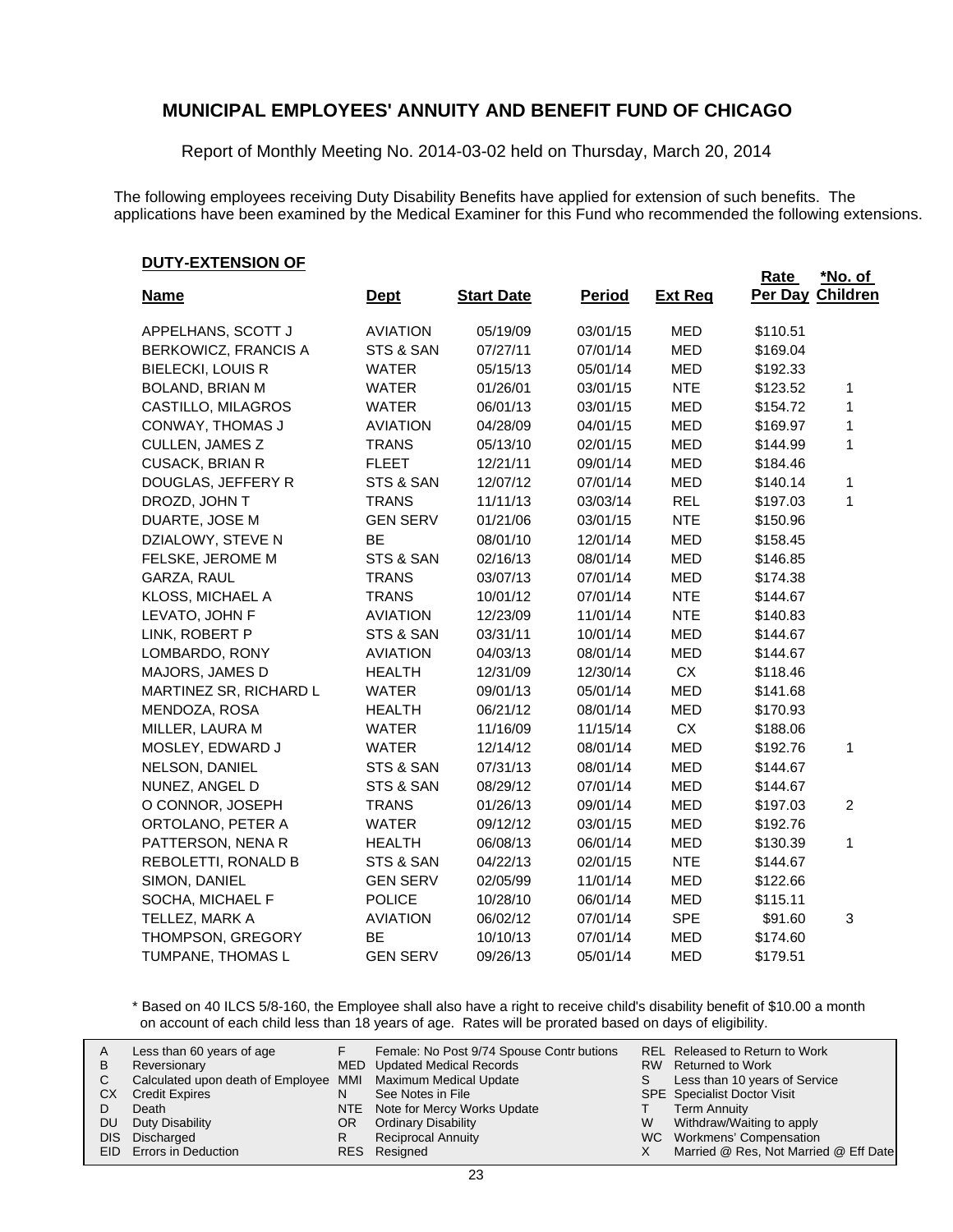Report of Monthly Meeting No. 2014-03-02 held on Thursday, March 20, 2014

The following employees receiving Duty Disability Benefits have applied for extension of such benefits. The applications have been examined by the Medical Examiner for this Fund who recommended the following extensions.

#### **DUTY-EXTENSION OF**

| <b>Name</b>                    | <u>Dept</u>     | <b>Start Date</b> | <b>Period</b> | <b>Ext Reg</b> | Rate       | *No. of<br>Per Day Children |
|--------------------------------|-----------------|-------------------|---------------|----------------|------------|-----------------------------|
| <b>VULICH, FRANK</b>           | <b>WATER</b>    | 12/03/13          | 08/01/14      | MED            | \$197.03   |                             |
| <b>WALKER, LEON</b>            | TRANS           | 01/01/13          | 02/17/14      | <b>REL</b>     | \$185.28   |                             |
| <b>WHITTMON, REGINA B</b>      | ВE              | 10/06/12          | 11/01/14      | MED            | \$87.33    |                             |
| <b>WILLIAMS, VERNON</b>        | <b>GEN SERV</b> | 08/02/13          | 07/01/14      | MED            | \$187.71   |                             |
| WITEK, KENNETH J               | <b>AVIATION</b> | 06/08/11          | 08/01/14      | MED            | \$162.41   |                             |
| ZAJAC, DALE M                  | ВE              | 11/21/08          | 03/01/15      | MED            | \$139.69   |                             |
| <b>Total DUTY-EXTENSION OF</b> |                 | 40 Case(s)        |               |                | \$6,201.20 |                             |

\* Based on 40 ILCS 5/8-160, the Employee shall also have a right to receive child's disability benefit of \$10.00 a month on account of each child less than 18 years of age. Rates will be prorated based on days of eligibility.

| A    | Less than 60 years of age                                    |    | Female: No Post 9/74 Spouse Contr butions |    | REL Released to Return to Work        |
|------|--------------------------------------------------------------|----|-------------------------------------------|----|---------------------------------------|
| В    | Reversionary                                                 |    | <b>MED</b> Updated Medical Records        |    | RW Returned to Work                   |
|      | Calculated upon death of Employee MMI Maximum Medical Update |    |                                           | S. | Less than 10 years of Service         |
| CХ   | <b>Credit Expires</b>                                        | N  | See Notes in File                         |    | <b>SPE</b> Specialist Doctor Visit    |
|      | Death                                                        |    | NTE Note for Mercy Works Update           |    | <b>Term Annuity</b>                   |
| DU   | Duty Disability                                              | OR | <b>Ordinary Disability</b>                | W  | Withdraw/Waiting to apply             |
| DIS. | Discharged                                                   | R  | <b>Reciprocal Annuity</b>                 |    | WC Workmens' Compensation             |
|      | EID Errors in Deduction                                      |    | RES Resigned                              |    | Married @ Res, Not Married @ Eff Date |
|      |                                                              |    |                                           |    |                                       |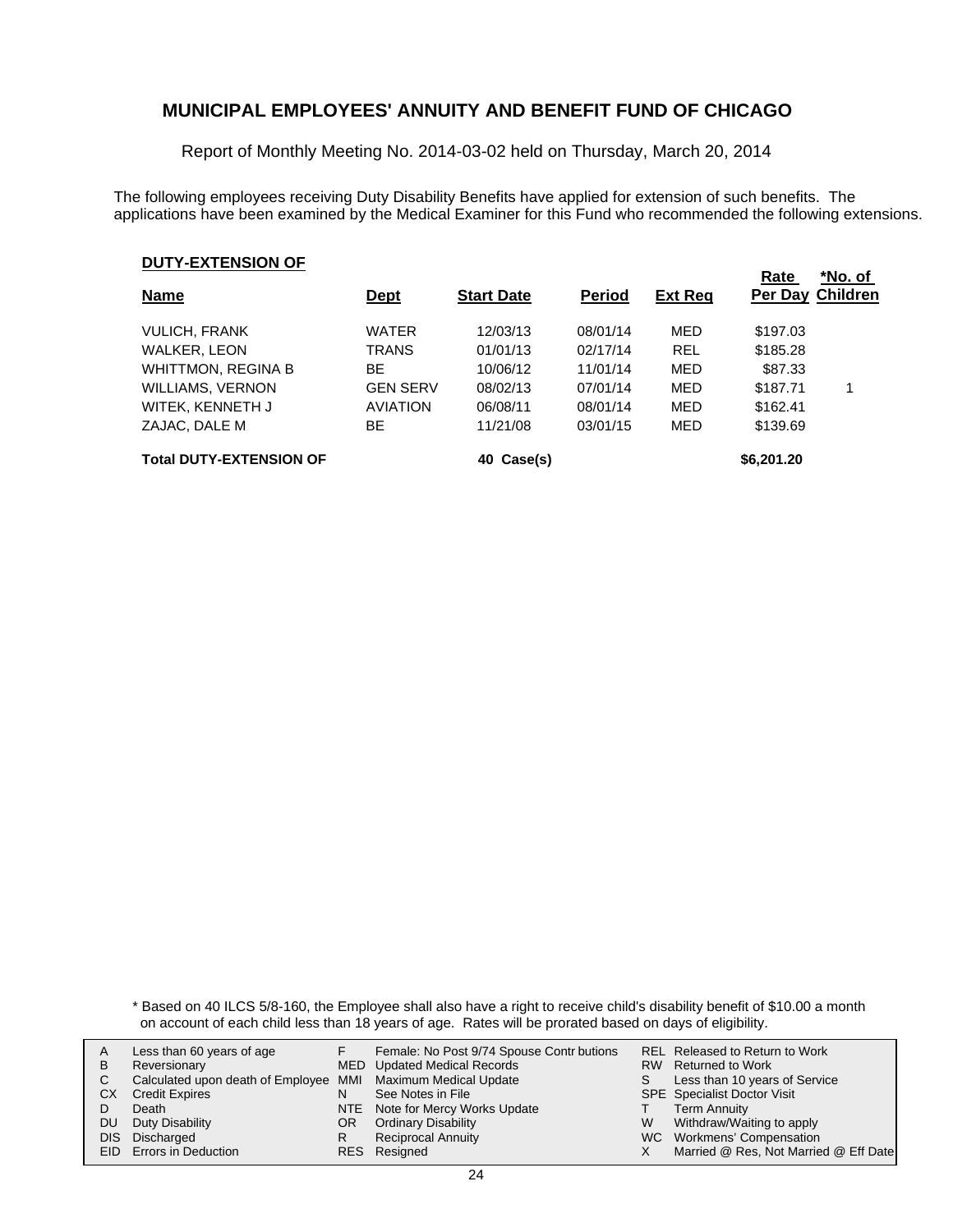Report of Monthly Meeting No. 2014-03-02 held on Thursday, March 20, 2014

The following employees receiving Ordinary Disability Benefits have applied for extension of such benefits. The applications have been examined by the Medical Examiner for this Fund who recommended the following extensions.

**Rate** 

#### **ORDINARY-EXTENSION OF**

| <u>Name</u>                        | <u>Dept</u>                        | <b>Start Date</b> | <b>Period</b> | <b>Ext Req</b> | <u>naie</u><br>Per Day |
|------------------------------------|------------------------------------|-------------------|---------------|----------------|------------------------|
| ALLEN, LA SHAWNDA                  | <b>FINANCE</b>                     | 11/24/13          | 05/01/14      | <b>MED</b>     | \$72.25                |
|                                    |                                    |                   |               |                |                        |
| ALROY, MARY E                      | <b>FAMILY &amp;</b><br><b>SUPP</b> | 03/09/13          | 07/01/14      | <b>MED</b>     | \$86.93                |
| BAILEY JR, CHARLES L               | STS & SAN                          | 04/02/12          | 12/01/14      | <b>MED</b>     | \$98.13                |
| BARONE, DAVID J                    | <b>POLICE</b>                      | 01/06/14          | 03/25/14      | <b>FINAL</b>   | \$59.92                |
| <b>BURTNER, STACIE M</b>           | <b>POLICE</b>                      | 12/10/12          | 06/23/14      | CX.            | \$17.69                |
| CARTER, SHYKELA S                  | <b>IPRA</b>                        | 02/27/13          | 02/04/14      | <b>REL</b>     | \$120.36               |
| <b>COLEMAN, BRENDA R</b>           | <b>BE</b>                          | 01/16/10          | 12/01/14      | CX.            | \$74.40                |
| DARLING, BREDA M                   | <b>POLICE</b>                      | 04/05/13          | 06/01/14      | <b>MED</b>     | \$18.19                |
| DAVIS, CASSANDRA                   | <b>HEALTH</b>                      | 08/16/13          | 06/01/14      | <b>MED</b>     | \$83.01                |
| DENSON, LINDA S                    | <b>HEALTH</b>                      | 02/16/13          | 02/01/15      | <b>MED</b>     | \$83.01                |
| DONEGAN, THOMAS J                  | <b>GEN SERV</b>                    | 09/21/13          | 08/01/14      | <b>MED</b>     | \$120.04               |
| ESTAMAR, ODILES                    | <b>AVIATION</b>                    | 10/11/13          | 06/01/14      | <b>MED</b>     | \$55.79                |
| FEYERER, KATHRYN M                 | <b>POLICE</b>                      | 12/05/13          | 11/01/14      | <b>MED</b>     | \$20.91                |
| HAMMOND, EARLINE                   | <b>BE</b>                          | 11/25/12          | 02/01/15      | <b>MED</b>     | \$60.16                |
| HOLMES-SMITH, BETTIE J             | <b>BE</b>                          | 06/01/13          | 07/01/14      | <b>MED</b>     | \$64.35                |
| JONES, JULIE                       | <b>OEMC</b>                        | 11/20/13          | 01/13/14      | <b>RW</b>      | \$73.46                |
| KARBEL, TRACY C                    | <b>CPL</b>                         | 07/23/13          | 07/01/14      | <b>MED</b>     | \$104.83               |
| MC INTYRE, ROSEANNA                | <b>WATER</b>                       | 05/16/13          | 02/01/15      | MED            | \$79.22                |
| MUELLER, GARRICK M                 | <b>FLEET</b>                       | 05/07/11          | 08/24/14      | <b>CX</b>      | \$96.45                |
| SALDANA, LUIS E                    | <b>REVENUE</b>                     | 02/25/11          | 03/30/14      | <b>CX</b>      | \$86.90                |
| SENTENO, DAVID                     | STS & SAN                          | 01/06/14          | 03/01/14      | <b>RW</b>      | \$96.45                |
| SIMS, RAUL A                       | <b>TRANS</b>                       | 05/16/09          | 05/16/14      | <b>CX</b>      | \$75.41                |
| SPAIN, JERVES L                    | <b>FINANCE</b>                     | 01/30/13          | 06/28/14      | <b>CX</b>      | \$63.91                |
| SZORC, RICHARD P                   | <b>WATER</b>                       | 05/10/13          | 07/01/14      | <b>MED</b>     | \$136.77               |
| TORRES, DIXIE A                    | <b>BE</b>                          | 03/30/12          | 05/01/14      | <b>MED</b>     | \$55.44                |
| <b>Total ORDINARY-EXTENSION OF</b> |                                    | 25 Case(s)        |               |                | \$1,903.98             |

Mr. McMahon moved that the applicants for extension of Ordinary and Duty disability benefits shown hereinbefore be granted such extension for the period and at the rate shown opposite their respective names. Seconded Mr. Widawsky. Carried: Ayes- Mr. Widawsky, Ms. Neely, Mr. Clancy and Mr. McMahon. Nays-None

| A   | Less than 60 years of age                                    |     | Female: No Post 9/74 Spouse Contr butions |   | REL Released to Return to Work        |
|-----|--------------------------------------------------------------|-----|-------------------------------------------|---|---------------------------------------|
| в   | Reversionary                                                 |     | MED Updated Medical Records               |   | RW Returned to Work                   |
| C   | Calculated upon death of Employee MMI Maximum Medical Update |     |                                           | S | Less than 10 years of Service         |
| СX  | <b>Credit Expires</b>                                        | N   | See Notes in File                         |   | <b>SPE</b> Specialist Doctor Visit    |
|     | Death                                                        |     | NTE Note for Mercy Works Update           |   | <b>Term Annuity</b>                   |
| DU. | Duty Disability                                              | OR. | <b>Ordinary Disability</b>                | W | Withdraw/Waiting to apply             |
|     | DIS Discharged                                               |     | <b>Reciprocal Annuity</b>                 |   | WC Workmens' Compensation             |
|     | <b>EID</b> Errors in Deduction                               |     | RES Resigned                              |   | Married @ Res, Not Married @ Eff Date |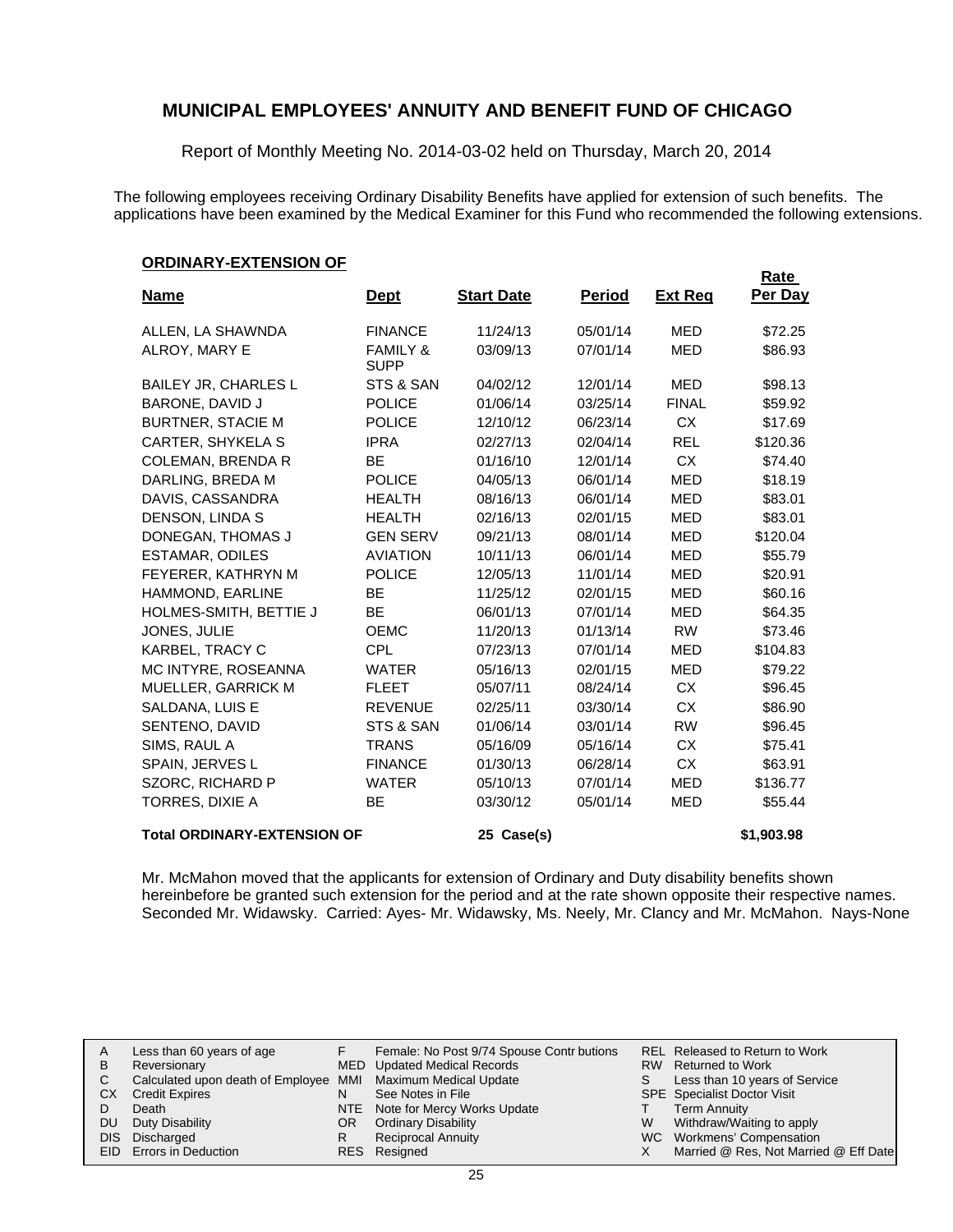Report of Monthly Meeting No. 2014-03-02 held on Thursday, March 20, 2014

### **ADJUSTED DUTY DISABILITY**

|                                       |               |                      |                      | Rate                                      |  |  |  |
|---------------------------------------|---------------|----------------------|----------------------|-------------------------------------------|--|--|--|
| <b>Name</b>                           | Reason        | <b>Start Date</b>    | <b>To Date</b>       | Per Day                                   |  |  |  |
| <b>BANKS, LARRY D</b>                 | Retro Pay Inc | 11/17/07<br>11/17/07 | 07/01/14<br>07/01/14 | <b>ORG</b><br>\$118.26<br>\$119.44<br>ADJ |  |  |  |
| REBOYRAS JR, RAMON                    | Retro Pay Inc | 07/05/07<br>07/05/07 | 12/31/12<br>12/31/12 | <b>ORG</b><br>\$134.84<br>\$141.68<br>ADJ |  |  |  |
| REBOYRAS JR, RAMON                    | Retro Pay Inc | 01/01/13<br>01/01/13 | 01/01/14<br>01/01/14 | \$148.32<br><b>ORG</b><br>\$155.85<br>ADJ |  |  |  |
| <b>Total ADJUSTED DUTY DISABILITY</b> |               | 3 Case(s)            |                      |                                           |  |  |  |

|    | Less than 60 years of age                                    |     | Female: No Post 9/74 Spouse Contr butions |    | REL Released to Return to Work        |
|----|--------------------------------------------------------------|-----|-------------------------------------------|----|---------------------------------------|
| в  | Reversionary                                                 |     | MED Updated Medical Records               |    | RW Returned to Work                   |
| C. | Calculated upon death of Employee MMI Maximum Medical Update |     |                                           | S. | Less than 10 years of Service         |
| CХ | <b>Credit Expires</b>                                        | N   | See Notes in File                         |    | <b>SPE</b> Specialist Doctor Visit    |
|    | Death                                                        |     | NTE Note for Mercy Works Update           |    | <b>Term Annuity</b>                   |
| DU | Duty Disability                                              | OR. | <b>Ordinary Disability</b>                | W  | Withdraw/Waiting to apply             |
|    | DIS Discharged                                               | R   | <b>Reciprocal Annuity</b>                 |    | WC Workmens' Compensation             |
|    | EID Errors in Deduction                                      |     | RES Resigned                              |    | Married @ Res, Not Married @ Eff Date |
|    |                                                              |     |                                           |    |                                       |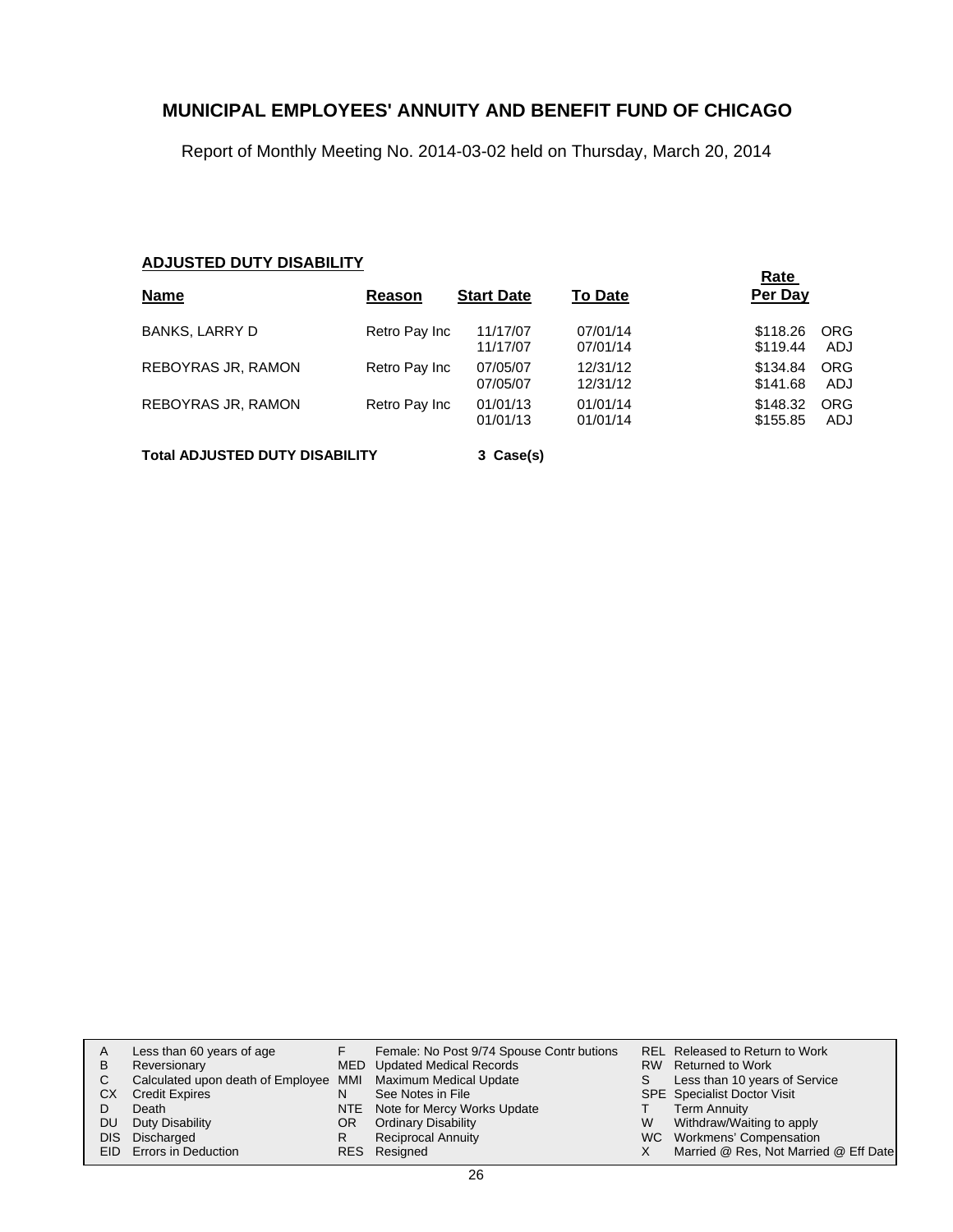Report of Monthly Meeting No. 2014-03-02 held on Thursday, March 20, 2014

#### **ADJUSTED ORDINARY DISABILITY**

| <b>Name</b> | Reason | <b>Start Date</b> | <b>To Date</b> | <b>Rate</b><br>Per Day |
|-------------|--------|-------------------|----------------|------------------------|
| <b>NONE</b> |        |                   |                | ORG<br><b>ADJ</b>      |

Mr. McMahon moved that the adjusted Ordinary and Duty disability benefits shown hereinbefore be approved for payment for the period and at the rate shown opposite their respective names. Seconded Mr. Widawsky. Carried: Ayes- Mr. Widawsky, Ms. Neely, Mr. Clancy and Mr. McMahon. Nays-None.

| A          | Less than 60 years of age                                    |    | Female: No Post 9/74 Spouse Contr butions |   | REL Released to Return to Work        |
|------------|--------------------------------------------------------------|----|-------------------------------------------|---|---------------------------------------|
| B          | Reversionary                                                 |    | <b>MED</b> Updated Medical Records        |   | RW Returned to Work                   |
| C.         | Calculated upon death of Employee MMI Maximum Medical Update |    |                                           | S | Less than 10 years of Service         |
| CХ         | <b>Credit Expires</b>                                        | N  | See Notes in File                         |   | <b>SPE</b> Specialist Doctor Visit    |
|            | Death                                                        |    | NTE Note for Mercy Works Update           |   | <b>Term Annuity</b>                   |
| DU.        | Duty Disability                                              | OR | <b>Ordinary Disability</b>                | W | Withdraw/Waiting to apply             |
| <b>DIS</b> | Discharged                                                   | R  | <b>Reciprocal Annuity</b>                 |   | WC Workmens' Compensation             |
|            | EID Errors in Deduction                                      |    | RES Resigned                              |   | Married @ Res, Not Married @ Eff Date |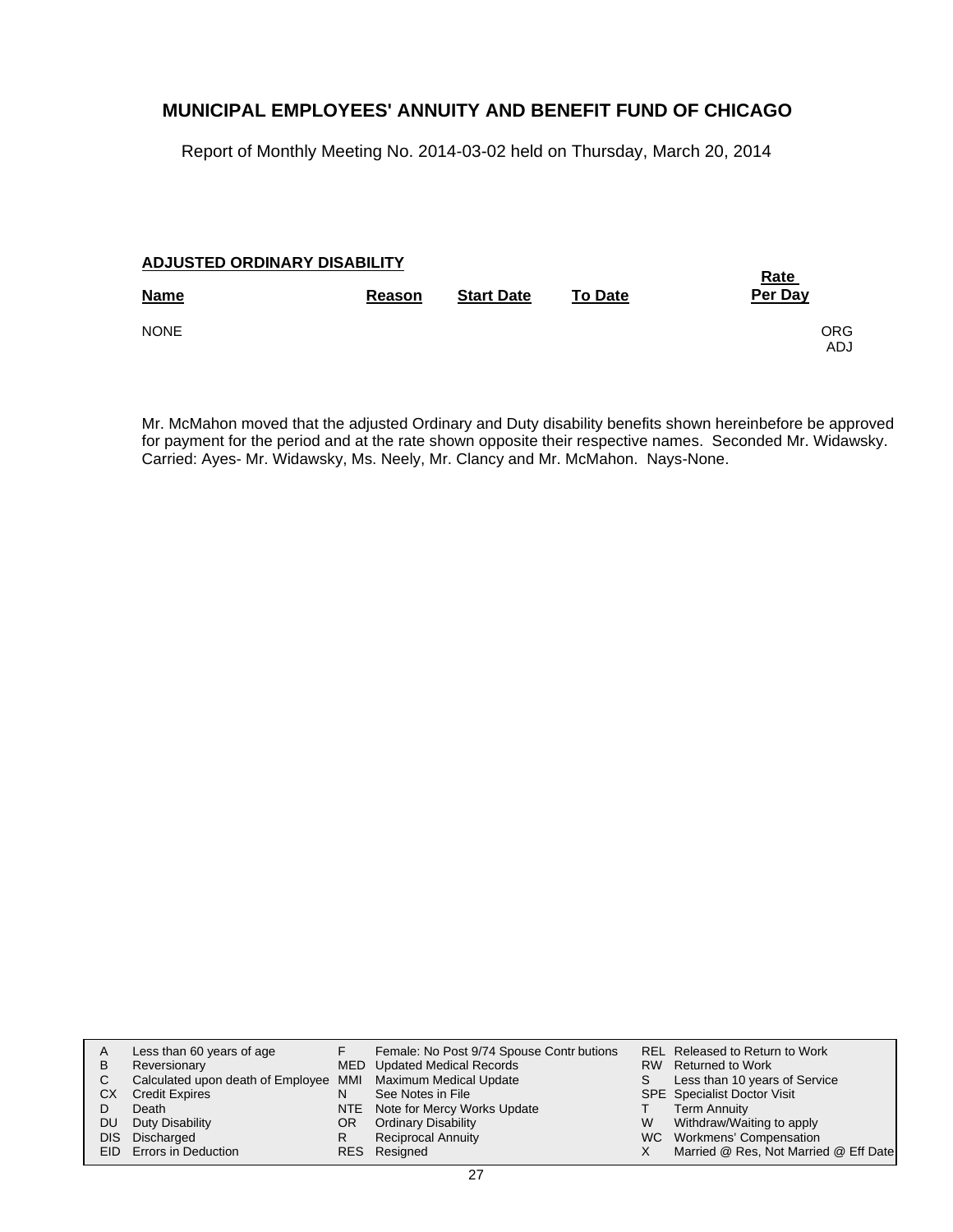Report of Monthly Meeting No. 2014-03-02 held on Thursday, March 20, 2014

### **APPLICATION FOR MEMBERSHIP**

The following named employees, officers, or officials, required to file written application for membership in the Fund, have filed such application, and the records indicate they qualify for membership by reason of having the necessary service or other requirements.

**Name**

**Title Department**

NONE

### **CHANGE OF BIRTHS**

The following named employees have submitted documentation showing a date of birth different from the Fund's records and have requested that the Fund correct its records in accordance with the supporting documentation provided.

| <b>Name</b>     | Date of Birth |                              | <b>Supporting Document</b> |
|-----------------|---------------|------------------------------|----------------------------|
| REIDY, DENNIS J | From<br>To    | May 14, 1947<br>May 13, 1947 | <b>Birth Certificate</b>   |

Ms. Neely moved that the records of the Fund shown hereinbefore be corrected to show that each individual was born on the date indicated on the document submitted by the member as proof to this Board. Seconded Mr. Widawsky. Carried: Ayes- Mr. Widawsky, Ms. Neely, Mr. Clancy and Mr. McMahon. Nays-None.

### **ADMINISTRATIVE REVIEW 40 ILCS 5/8-252**

The following named members are recommended for a hearing before the Board in accordance with 40 ILCS 5/8-252.

**Name**

**Status Relevant Statute**

NONE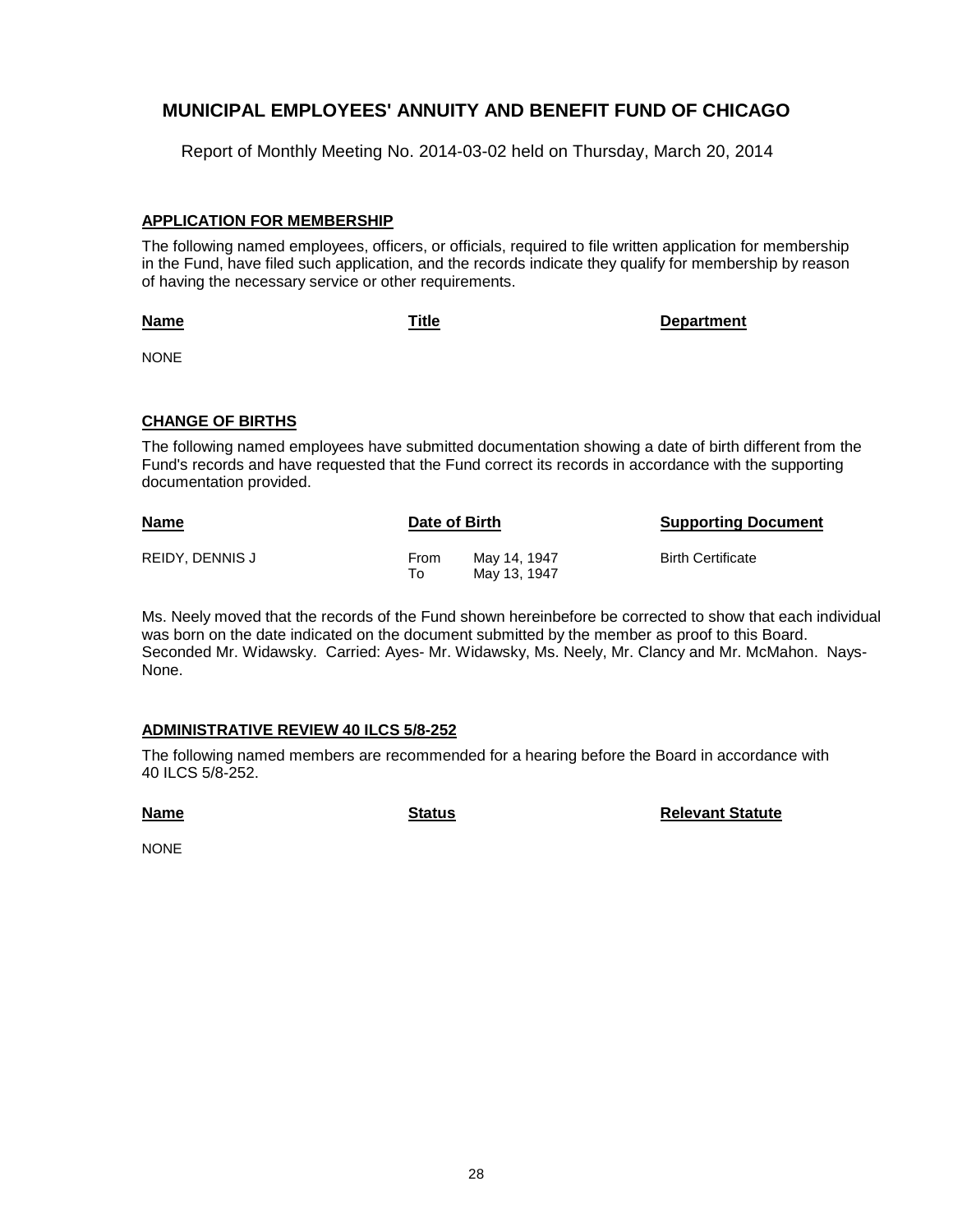Report of Monthly Meeting No. 2014-03-02 held on Thursday, March 20, 2014

#### **City Treasurer's Statement of Account as of 02/28/2014**

### **Investments at Market:**

| City Treasurer's Office, 02/28/2014    | \$488,741.78       |                    |
|----------------------------------------|--------------------|--------------------|
| Northern Trust, 02/28/2014 - Unaudited | \$5,261,246,327.00 |                    |
| <b>Total Investments</b>               |                    | \$5,261,735,068.78 |
| Petty Cash Fund:                       |                    | \$400.00           |
| <b>Total Cash and Investments</b>      |                    | \$5,261,735,468.78 |

Mr. McMahon moved that the Treasurer's Report be received and placed on file. Seconded Mr. Widawsky. Carried: Ayes- Mr. Widawsky, Mr. Clancy and Mr. McMahon, Ms. Neely votes present. Nays-None.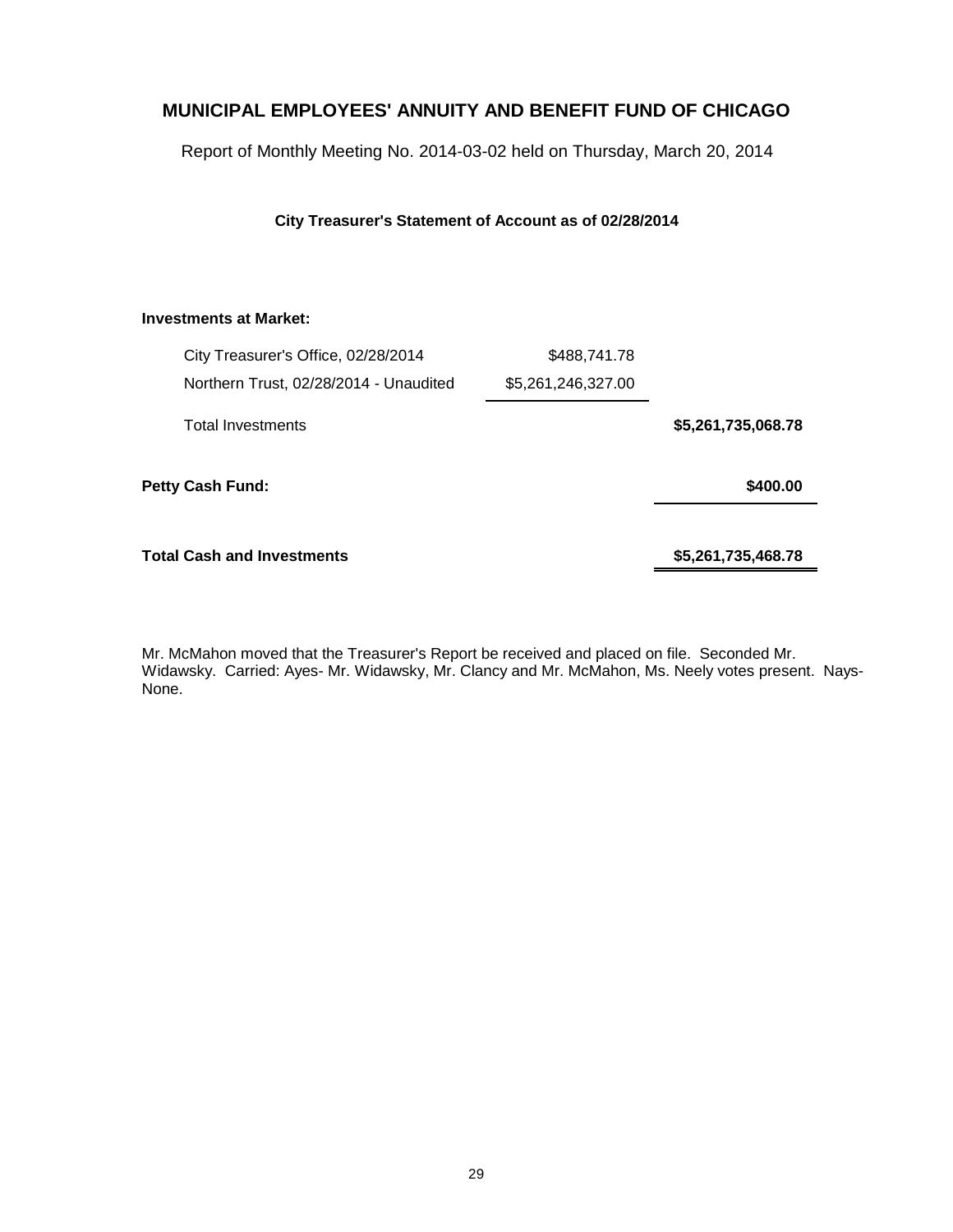Report of Monthly Meeting No. 2014-03-02 held on Thursday, March 20, 2014

#### **PUBLIC COMMENT**

There were no requests to address the Board.

#### **LEGISLATION**

#### Legislative Update

Mr. Mohler updated the Board on legislation which may affect the Fund. Additionally, Mr. Mohler updated the Board on the status of informational meetings held with various elected officials and labor representatives. A copy of the presentation provided these groups is attached and incorporated for the record.

No actions taken.

#### **INVESTMENTS**

#### Performance Reports

Mr. Wrubel presented the monthly review. Mr. Walsh updated the Board on portfolio news. No actions taken.

#### Watchlist

Mr. Walsh reviewed the Watchlist. Based on his review and the advice of the investment consultants, the following motions were made:

Ms. Neely made a motion to remove Hispania Partners I from the Watchlist due to the investment being in receivership outside the Board's control. Second by Mr. McMahon.

Carried: Ayes – Mr. Widawsky, Ms. Neely, Mr. Clancy and Mr. McMahon. Nays – None.

Ms. Neely made a motion to remove Prudential from the Watchlist. Second by Mr. McMahon.

Carried: Ayes – Mr. Widawsky, Ms. Neely, Mr. Clancy and Mr. McMahon. Nays – None.

Ms. Neely made a motion to remove JP Morgan from the Watchlist. Second by Mr. Widawsky.

Carried: Ayes – Mr. Widawsky, Ms. Neely, Mr. Clancy and Mr. McMahon. Nays – None.

#### Liquidity Needs

Mr. Walsh reviewed the liquidity needs of the Fund. Based on his review and the advice of staff, Ms. Neely made a motion to liquidate up to \$75 million for April and May benefit payments. Second by Mr. Widawsky.

Carried: Ayes – Mr. Widawsky, Ms. Neely, Mr. Clancy and Mr. McMahon. Nays – None.

#### Emerging Markets Small Cap Manager Search Discussion

Mr. Wesner updated the Board with answers to questions regarding various responses to the RFP for Emerging Markets Small Cap managers.

The Board moved into closed session at 10:44 a.m. in accordance with ILCS 120 (c)(7) to discuss the potential purchase and/or sale of securities. Second by Mr. McMahon.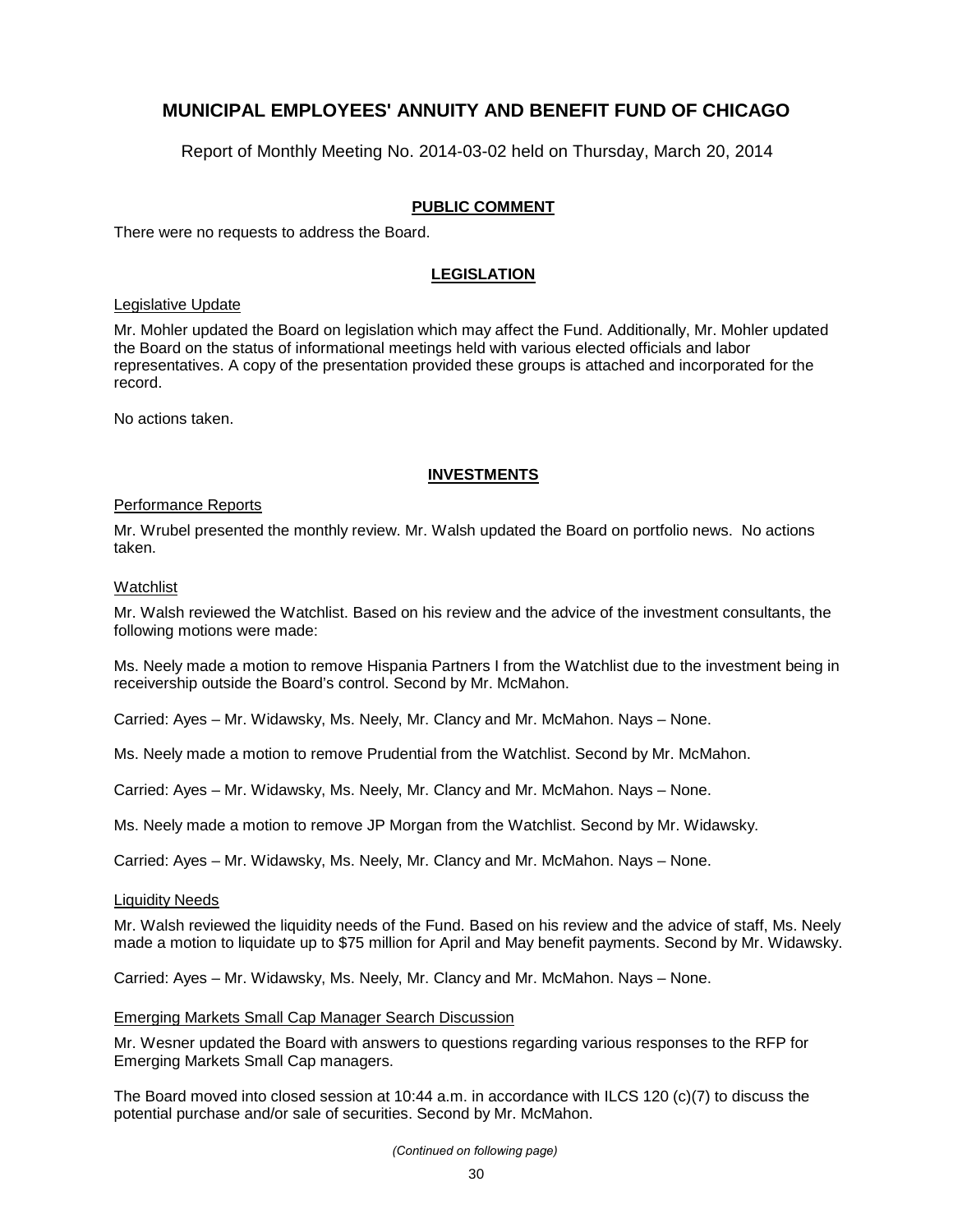Report of Monthly Meeting No. 2014-03-02 held on Thursday, March 20, 2014

Roll Call: Mr. Clancy aye Mr. Widawsky aye Ms. Neely ave Mr. McMahon aye

Motion carried.

The Board moved into open session at 11:12 am. Motion by Ms. Neely. Second by Mr. Widawsky.

No actions taken.

In open session, the following motions were made:

Ms. Neely made a motion to issue a new RFP for all cap emerging markets small cap managers. Second by Mr. McMahon.

Carried: Ayes – Mr. Widawsky, Ms. Neely, Mr. Clancy and Mr. McMahon. Nays – None.

Ms. Neely made a motion to discontinue the Emerging Managers Small Cap RFP. Second by Mr. Widawsky.

Carried: Ayes – Mr. Widawsky, Ms. Neely, Mr. Clancy and Mr. McMahon. Nays – None.

#### Global Ex-U.S. Fixed Income Search Update

The Board directed staff and investment consultant to invite the following respondents to present at the April 2014 meeting:

- 1. Brandywine Global Investment Management LLC
- 2. Loomis, Sayles & Co.
- 3. Standish Mellon Asset Management Company LLC
- 4. UBS Global Asset Management

#### Investment Policy Review

Mr. Walsh reviewed the Fund's revised Investment Policy. Based on suggested changes, the revised Draft policy will be presented at the April Board meeting for adoption. No actions taken.

#### Investment Policy Discussion

This topic was not discussed.

#### **OTHER**

#### 2014 Signature Resolution

Based on the recommendation of staff and Fund Counsel, Mr. Widawsky made a motion to approve the 2014 Signature Resolution. Second by Ms. Neely.

Carried: Ayes – Mr. Widawsky, Ms. Neely, Mr. Clancy and Mr. McMahon. Nays – None.

A copy of the Resolution is on file with the Fund.